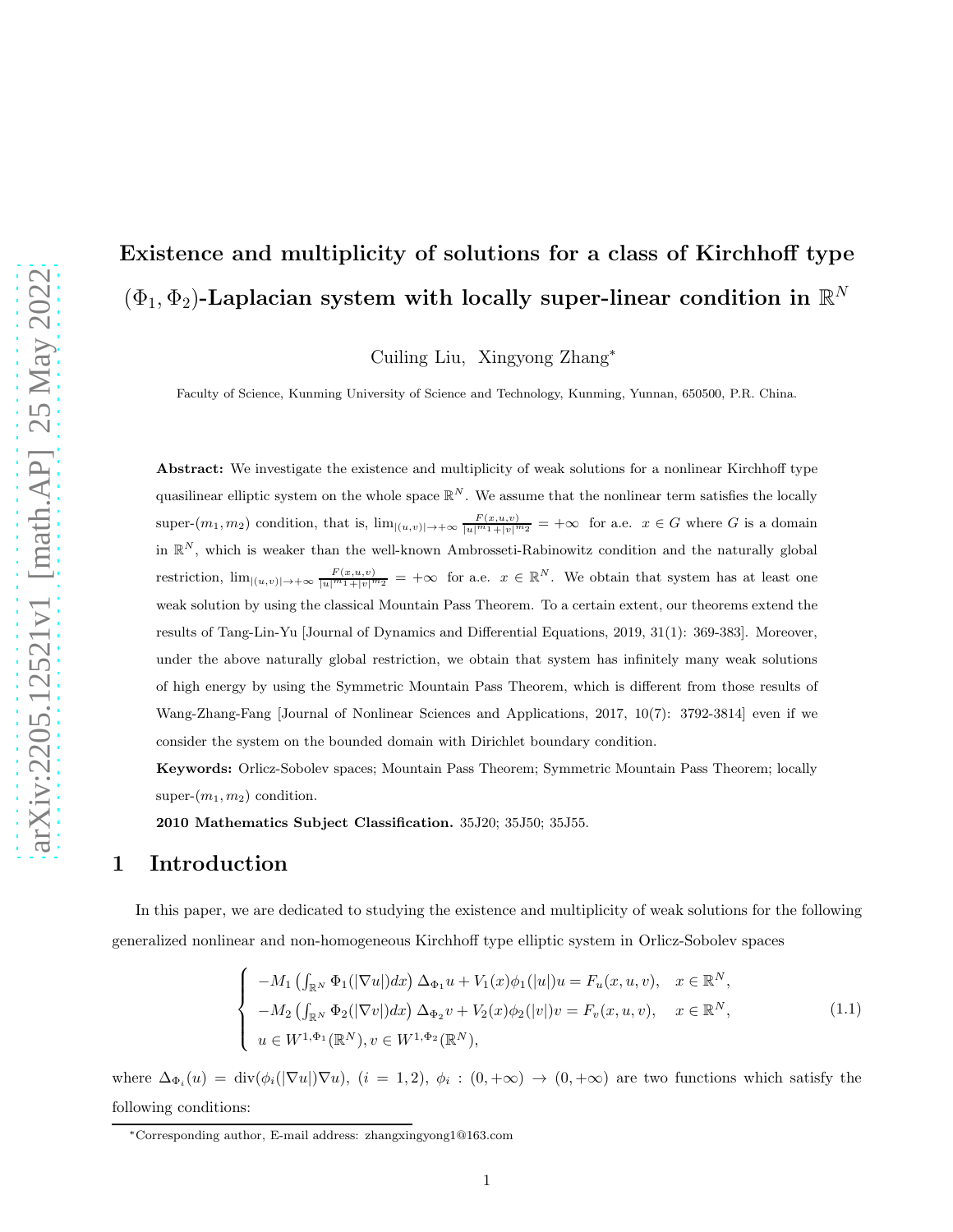- $(\phi_1)$   $\phi_i \in C^1[(0, +\infty), \mathbb{R}^+]$ ,  $t\phi_i(t) \to 0$  as  $t \to 0$ ,  $t\phi_i(t) \to +\infty$  as  $t \to +\infty$ ;
- $(\phi_2)$   $t \rightarrow t\phi_i(t)$  are strictly increasing;
- $(\phi_3)$   $1 < l_i := \inf_{t>0} \frac{t^2 \phi_i(t)}{\Phi_i(t)} \leq \sup_{t>0} \frac{t^2 \phi_i(t)}{\Phi_i(t)} =: m_i < \min\{N, l_i^*\}$ , where  $\Phi_i(t) := \int_0^{|t|} s \phi_i(s) ds, t \in \mathbb{R}$  and  $l_i^* = \frac{l_i N}{N - l_i};$
- $(\phi_4)$  there exist positive constants  $c_{i,1}$  and  $c_{i,2}$ ,  $i = 1, 2$ , such that

$$
c_{i,1}|t|^{l_i} \leq \Phi_i(t) \leq c_{i,2}|t|^{l_i}, \ \ \forall |t| < 1;
$$

Moreover, we introduce the following conditions on  $F$ ,  $V_i$  and  $M_i$ :

- $(F_0)$   $F: \mathbb{R}^N \times \mathbb{R} \times \mathbb{R} \to \mathbb{R}$  is a  $C^1$  function such that  $F(x, 0, 0) = 0$  for all  $x \in \mathbb{R}^N$  and  $F(x, u, v) \ge 0$  for all  $(x, u, v) \in \mathbb{R}^N \times \mathbb{R} \times \mathbb{R};$
- $(V_0)$   $V_i \in C(\mathbb{R}^N, \mathbb{R})$  and  $\inf_{\mathbb{R}^N} V_i(x) > 1, i = 1, 2;$
- $(V_1)$  there exist constants  $C_{i,1} > 0$  such that

$$
\lim_{|z| \to \infty} \text{meas}\{x \in \mathbb{R}^N : |x - z| \le C_{i,1}, V_i(x) \le C_{i,2}\} = 0 \text{ for every } C_{i,2} > 0, i = 1, 2,
$$

where meas( $\cdot$ ) denotes the Lebesgue measure in  $\mathbb{R}^N$ ;

- $(M_0)$   $M_i \in C(\mathbb{R}^+, \mathbb{R}^+)$  and  $C_{i,3} \leq M_i(t) \leq C_{i,4}$ ,  $\forall t \geq 0$  for some  $C_{i,3}$ ,  $C_{i,4} > 0$ ,  $i = 1,2$ ;
- $(M_1)$   $\widehat{M}_i(t) := \int_0^t M_i(s)ds \geq M_i(t)t, i = 1, 2.$

Let  $\phi_1 = \phi_2 =: \phi, v = u, M_1 = M_2 =: M, V_1 = V_2 =: V$  and  $F(x, u, v) = F(x, v, u)$ . Then the system [\(1.1\)](#page-0-0) reduces to the following non-homogeneous and nonlocal quasilinear elliptic equation

<span id="page-1-0"></span>
$$
\begin{cases}\n-M\left(\int_{\Omega} \Phi(|\nabla u|) dx\right) \Delta_{\Phi} u + V(x) \phi(|u|) u = f(x, u), & x \in \Omega, \\
u \in W^{1, \Phi}(\Omega),\n\end{cases}
$$
\n(1.2)

where  $\Omega$  is a domain in  $\mathbb{R}^N$  and  $f(x, u) = F_u(x, u, u)$ .

In recent years, many authors are concerned with nonlocal problems like [\(1.2\)](#page-1-0) which can been seen as a generalization of the second-order semilinear elliptic equations, p-Laplacian equations and  $(p, q)$ -Laplacian equations (see [\[1,](#page-32-0) [2,](#page-32-1) [3,](#page-32-2) [4,](#page-32-3) [5,](#page-32-4) [6,](#page-32-5) [7,](#page-32-6) [8,](#page-32-7) [9,](#page-32-8) [10,](#page-32-9) [11,](#page-33-0) [12,](#page-33-1) [13,](#page-33-2) [14,](#page-33-3) [15,](#page-33-4) [16,](#page-33-5) [17,](#page-33-6) [18,](#page-33-7) [19,](#page-33-8) [33\]](#page-34-0) and references therein).

Next, we emphasize the results in [\[20\]](#page-33-9) which mainly inspires our works in this paper. In [\[20\]](#page-33-9), Tang, Lin and Yu investigated the existence of nontrivial solutions for the following semilinear Schrödinger equation:

<span id="page-1-1"></span>
$$
\begin{cases}\n-\Delta u + V(x)u = f(x, u), \ x \in \mathbb{R}^N, \\
 u \in H^1(\mathbb{R}^N),\n\end{cases}
$$
\n(1.3)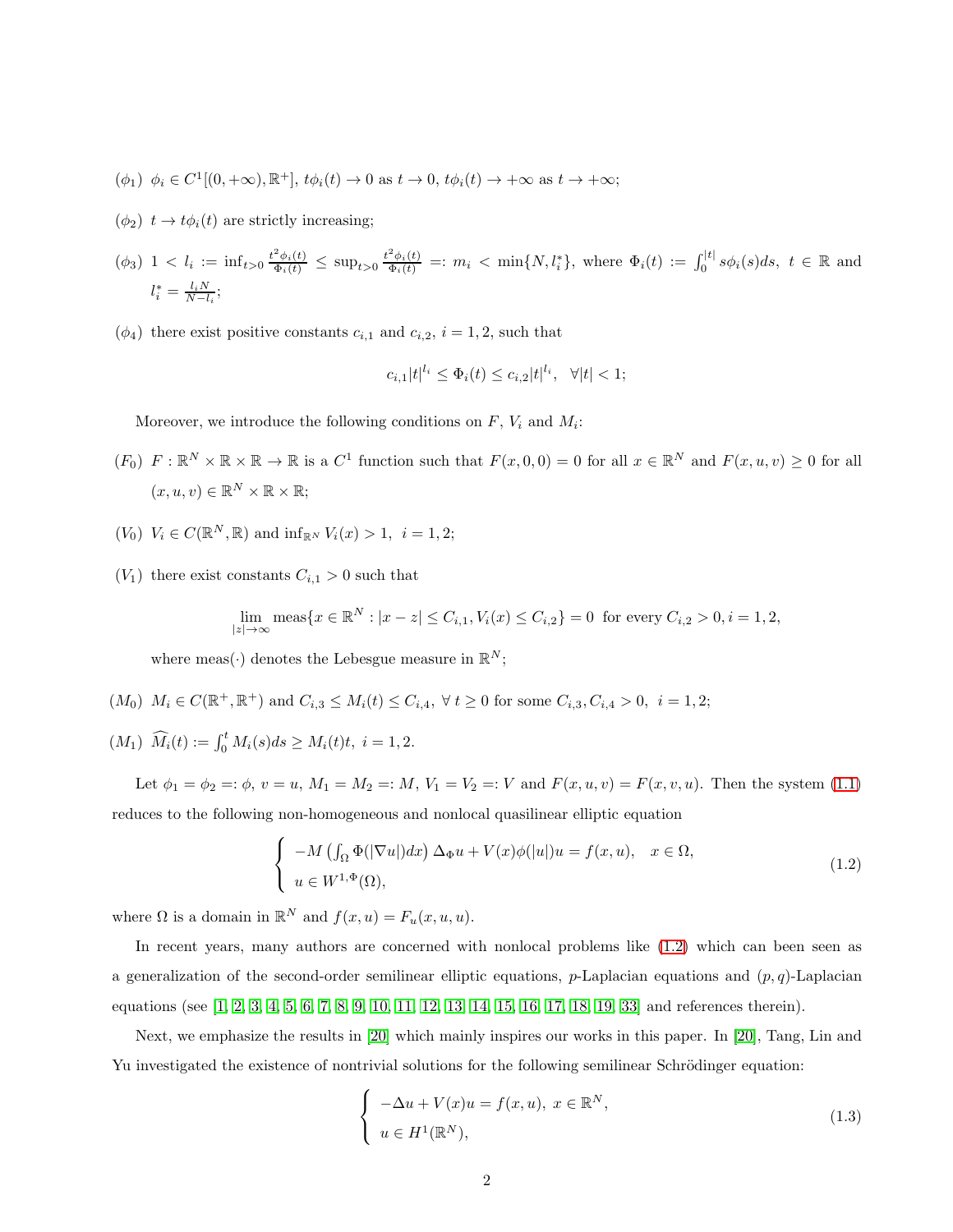where the potential  $V \in C(\mathbb{R}^N, \mathbb{R})$  is a sign-changing function which satisfies the periodic or coercive conditions.

If f satisfies a subcritical condition and the following locally super-quadratic condition:

 $(f_1)$  there exists a domain  $G \subset \mathbb{R}^N$  such that

$$
\lim_{t \to \infty} \frac{\int_0^t f(x, s)ds}{t^2} = +\infty, \ a.e. \ x \in G,
$$

which is weaker than the following naturally super-quadratic condition:

 $(f'_1)$   $\lim_{t\to\infty}\frac{F(x,t)}{|t|^2}$  $\frac{f(x,t)}{|t|^2} = +\infty$  uniformly for  $x \in \mathbb{R}^N$ ,

by using the linking geometry theorem, they obtained that the problem [\(1.3\)](#page-1-1) has a nontrivial weak solution.

There have been some contributions devoted to the study of system  $(1.1)$  with  $M_i = 1$  involving the existence and multiplicity of weak solutions. In [\[21\]](#page-33-10), Wang, Zhang and Fang considered the following quasilinear elliptic system in Orlicz-Sobolev spaces:

<span id="page-2-0"></span>
$$
\begin{cases}\n-\text{div}(\phi_1(|\nabla u|)\nabla u) = F_u(x, u, v), & \text{in } \Omega, \\
-\text{div}(\phi_2(|\nabla v|)\nabla v) = F_v(x, u, v), & \text{in } \Omega, \\
u = v = 0, & \text{on } \partial\Omega,\n\end{cases}
$$
\n(1.4)

where  $\Omega$  is a bounded domain in  $\mathbb{R}^N(N \geq 2)$  with smooth boundary  $\partial \Omega$ . When F satisfies some appropriate conditions including  $(\phi_1, \phi_2)$ -superlinear and subcritical growth conditions at infinity as well as symmetric condition, by using the mountain pass theorem and the symmetric mountain pass theorem, they obtained that system  $(1.4)$  has a nontrivial weak solution and infinitely many weak solutions, respectively. Subsequently, more works were obtained for systems like  $(1.1)$  (see [\[22\]](#page-33-11)-[\[26\]](#page-34-1)). For example, in [\[24\]](#page-33-12), Wang, Zhang and Fang considered the quasilinear elliptic system like [\(1.1\)](#page-0-0) with  $M_i(t) = 1$  in  $\mathbb{R}^N$ . When the potential functions are bounded, F satisfies sub-linear growth condition, by using the least action principle, they obtained that system has at least one nontrivial weak solution. If  $F$  also satisfies a symmetric condition, by using the genus theory, they obtained that system has infinitely many weak solutions. In [\[25\]](#page-34-2)-[\[26\]](#page-34-1), we developed the Moser iteration technique, and then by using the mountain pass theorem and cut-off technique, we obtain that system like [\(1.1\)](#page-0-0) with  $M_i(t) = 1$  and a parameter  $\lambda$  has a nontrivial weak solution  $(u_\lambda, v_\lambda)$  with  $\|(u_\lambda, v_\lambda)\|_{\infty} \leq 2$  for every  $\lambda$ large enough if the nonlinear term  $F$  satisfies some growth conditions only in a circle with center 0 and radius 4.

Inspired by [\[14,](#page-33-3) [19,](#page-33-8) [20,](#page-33-9) [21\]](#page-33-10), in this paper, we shall investigate the existence and multiplicity of weak solutions for system [\(1.1\)](#page-0-0) with locally super- $(m_1, m_2)$  growth in  $\mathbb{R}^N$ . We assume that F satisfies the following local condition

$$
\lim_{|(u,v)| \to +\infty} \frac{F(x,u,v)}{|u|^{m_1} + |v|^{m_2}} = +\infty \text{ for a.e. } x \in G,
$$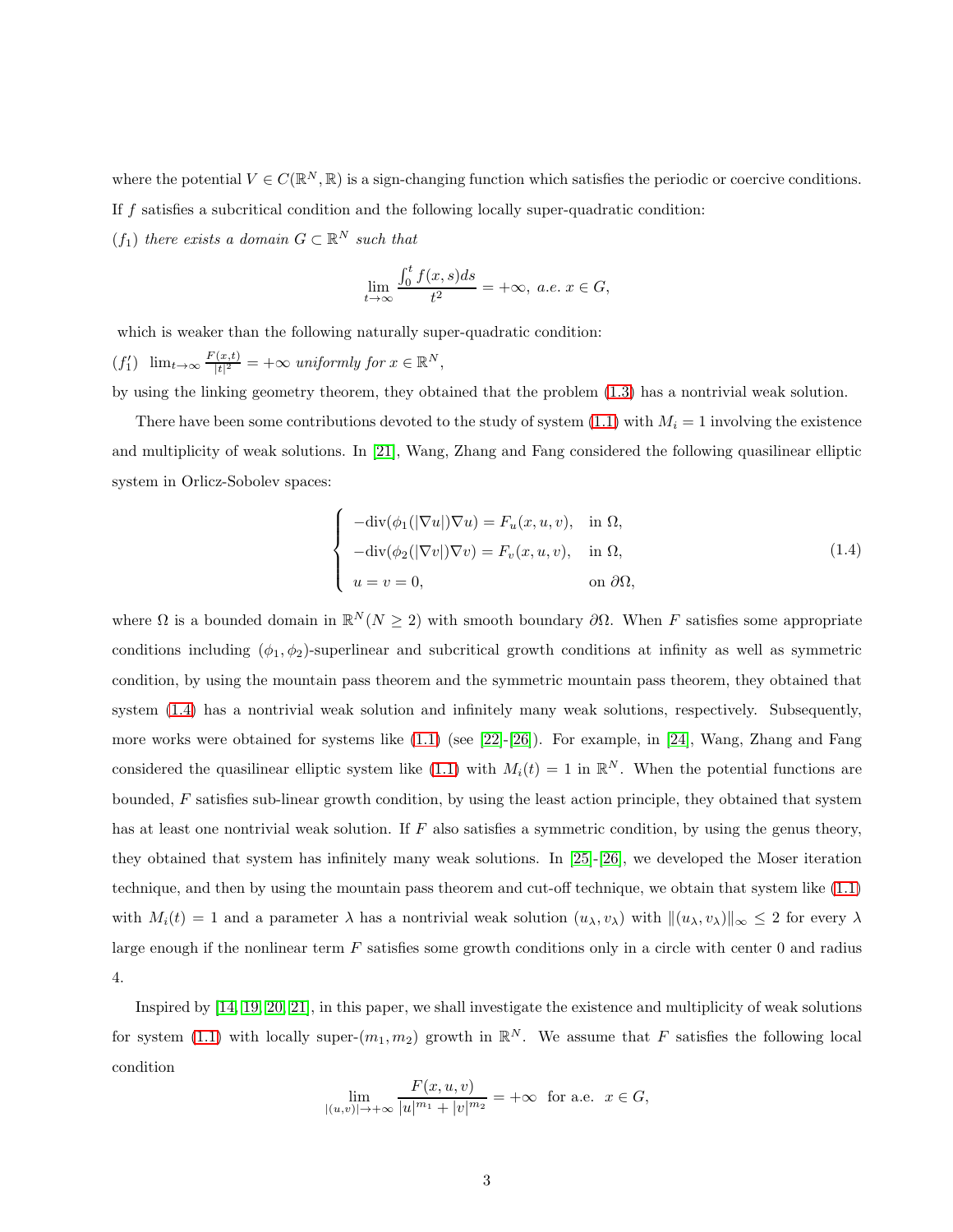where G is a domain in  $\mathbb{R}^N$ , by using the Mountain Pass Theorem, we obtain that system [\(1.1\)](#page-0-0) has a nontrivial weak solution. Besides, if  $F$  also satisfies a symmetric condition and the following naturally global restriction

$$
\lim_{|(u,v)| \to +\infty} \frac{F(x,u,v)}{|u|^{m_1} + |v|^{m_2}} = +\infty \text{ for a.e. } x \in \mathbb{R}^N,
$$

by using the Symmetric Mountain Pass Theorem, we obtain that system [\(1.1\)](#page-0-0) has infinitely many weak solutions of high energy. We develop some results in some known references in the following sense:

- (I) Our local condition extends the locally super-quadratic condition of  $[20]$  (see  $(f_1)$  mentioned above);
- (II) Different from those in [\[21\]](#page-33-10)-[\[26\]](#page-34-1), we consider the nonlocal Kirchhoff-type problems;
- (III) Our conditions are weaker than the Ambrosetti-Rabinowitz ((A-R) for short) condition in [\[14,](#page-33-3) [33\]](#page-34-0);
- (IV) Different from that in [\[21\]](#page-33-10), we work in the whole-space  $\mathbb{R}^N$  rather than a bounded domain  $\Omega \subset \mathbb{R}^N$ . Especially, we introduce a new  $(\phi_1, \phi_2)$ -superlinear condition (see  $(F_4)$ ) below and Remark 3.4 for details), which is different from the following condition in [\[21\]](#page-33-10) even if we restrict  $(F_4)$  to the bounded domain  $\Omega$ :  $(f_2)$  there exists a continuous function  $\gamma : [0, \infty) \to \mathbb{R}$  and it satisfies that  $\Gamma(t) := \int_0^{|t|} \gamma(s) ds$ ,  $t \in \mathbb{R}$  is an N-function with

$$
1 < l_{\Gamma} := \inf_{t > 0} \frac{t \gamma(t)}{\Gamma(t)} \leq \sup_{t > 0} \frac{t \gamma(t)}{\Gamma(t)} =: m_{\Gamma} < +\infty,
$$

such that

$$
\Gamma\left(\frac{F(x,u,v)}{|u|^{l_1}+|v|^{l_2}}\right)\leq d_1\overline{F}(x,u,v),\quad x\in\Omega,\quad |(u,v)|\geq r_1,
$$

where constants  $d_1, r_1 > 0$  and

$$
\overline{F}(x, u, v) := \frac{1}{m_1} F_u(x, u, v)u + \frac{1}{m_2} F_v(x, u, v)v - F(x, u, v), \quad \forall (x, u, v) \in \Omega \times \mathbb{R} \times \mathbb{R},
$$

and the following  $(\phi_1, \phi_2)$ -superlinear growth conditions hold:

$$
\lim_{|(u,v)| \to +\infty} \frac{F(x,u,v)}{\Phi_1(u) + \Phi_2(v)} = +\infty \quad \text{uniformly for all } x \in \Omega,
$$

where  $\Omega$  is a bounded domain in  $\mathbb{R}^N$ ;

- (V) Similar to (IV), for the scalar equation, we also obtain a new  $\phi$ -superlinear condition which is different from those in [\[19,](#page-33-8) [21\]](#page-33-10) even if we restrict it to the bounded domain  $\Omega$ . One can see the Remark 4.3 for details;
- (VI) Because of the coupling relationship of u and v and the inhomogeneous properties of  $\Phi_i$ ,  $i = 1, 2$ , our proofs become more difficult and complex than those in [\[20\]](#page-33-9). Especially, such difficulty and complexity can be embodied in the proofs of the compactness of Cerami sequence. Moreover, because the new condition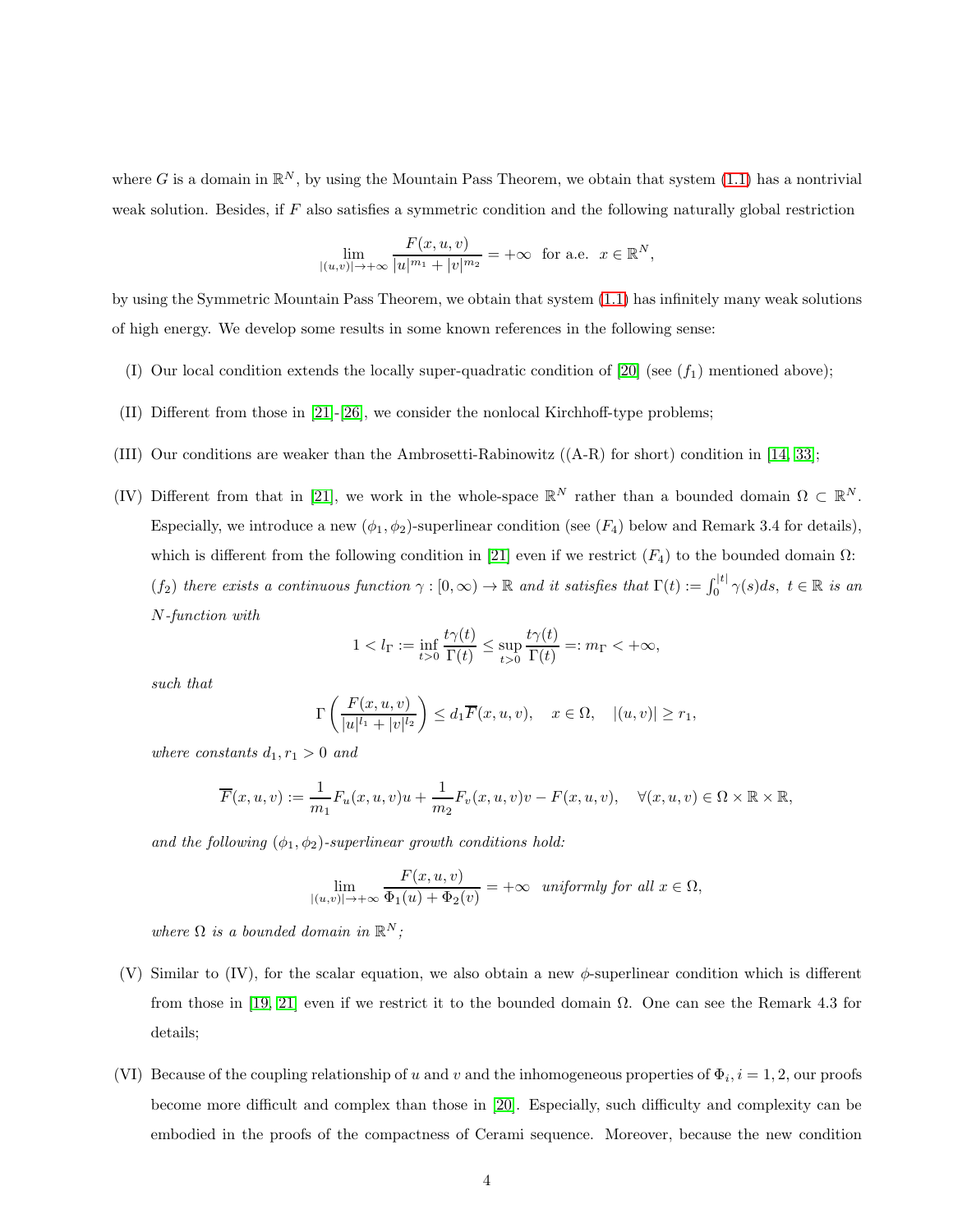$(F_4)$  below is different from  $(f_2)$  and we consider the problem  $(1.1)$  on the whole space  $\mathbb{R}^N$  rather than a bounded domain  $\Omega$ , our proofs on the compactness of Cerami sequence are different from those in [\[21\]](#page-33-10).

The remainder of this article focuses on some preliminaries, the main results of this paper and their proofs and an example which illustrates our results. Finally, a remark on semi-trivial solutions of [\(1.1\)](#page-0-0) is given.

## 2 Preliminaries

In this section, to deal with such problem for system  $(1.1)$ , we need to briefly list some fundamental definitions and essential properties of Orlicz and Orlicz-Sobolev spaces and introduce some classical results from variational methods. For a deeper understanding of these concepts, we refer readers for more details to the books [\[27,](#page-34-3) [28,](#page-34-4) 30].

**Definition 2.1.** [\[27\]](#page-34-3) Let  $b : [0, +\infty) \to [0, +\infty)$  be a right continuous, monotone increasing function with

- $(1)$   $b(0) = 0;$
- (2)  $\lim_{t\to+\infty} b(t) = +\infty;$
- (3)  $b(t) > 0$  whenever  $t > 0$ .

Then the function defined on  $\mathbb R$  by  $B(t) = \int_0^{|t|} b(s)ds$  is called as an N-function.

By the definition of N-function B, it is obvious that  $B(0) = 0$  and B is strictly convex. We call that an N-function B satisfies a  $\Delta_2$ -condition globally (or near infinity) if

$$
\sup_{t>0} \frac{B(2t)}{B(t)} < +\infty \quad (\text{or } \limsup_{t \to \infty} \frac{B(2t)}{B(t)} < +\infty),
$$

which implies that there exists a constant  $K > 0$  such that  $B(2t) \le KB(t)$  for all  $t \ge 0$  (or  $t \ge t_0 > 0$ ). We also state the equivalent form that B satisfies a  $\Delta_2$ -condition globally (or near infinity) if and only if for any  $c \ge 1$ , there exists a constant  $K_c > 0$  such that  $B(ct) \le K_c B(t)$  for all  $t \ge 0$  (or  $t \ge t_0 > 0$ ).

**Definition 2.2.**[\[27\]](#page-34-3) For an N-function  $B$ , we define

$$
\widetilde{B}(t) = \int_0^{|t|} b^{-1}(s)ds, \quad t \in \mathbb{R},
$$

where  $b^{-1}$  is the right inverse of the right derivative b of B. Then  $\tilde{B}$  is an N-function called as the complement of B.

It holds that Young's inequality (see [\[27,](#page-34-3) 30])

<span id="page-4-0"></span>
$$
st \leq B(s) + \widetilde{B}(t), \quad s, t \geq 0 \tag{2.1}
$$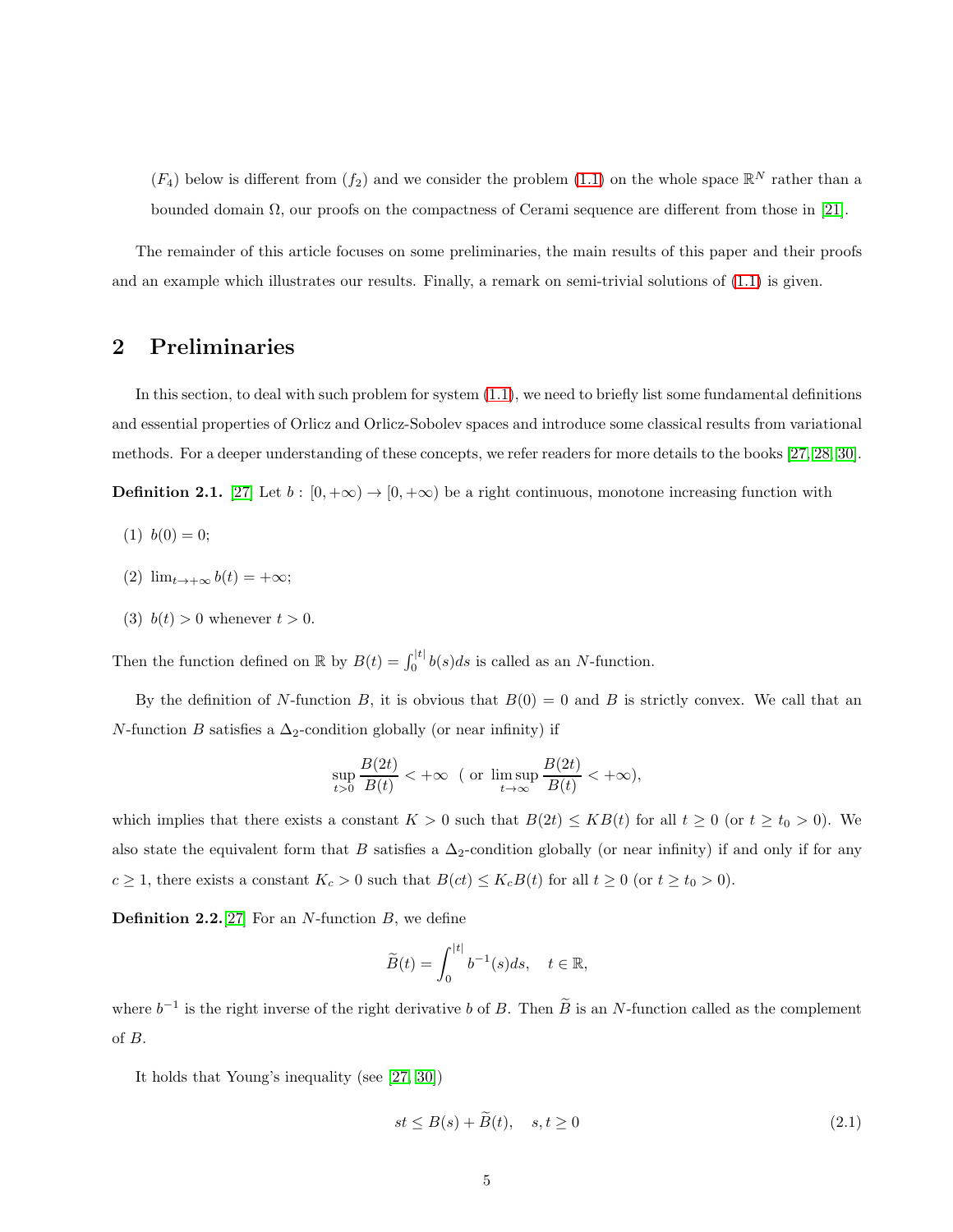and the inequality (see [\[31,](#page-34-5) Lemma A.2])

<span id="page-5-1"></span>
$$
\widetilde{B}(b(t)) \le B(2t), \quad t \ge 0. \tag{2.2}
$$

Now, we recall the Orlicz space  $L^B(\Omega)$  associated with B. The Orlicz space  $L^B(\Omega)$  is the vectorial space of the measurable functions  $u:\Omega\to\mathbb{R}$  satisfying

$$
\int_{\Omega} B(|u|)dx < +\infty,
$$

where  $\Omega \subset \mathbb{R}^N$  is an open set.  $L^B(\Omega)$  is a Banach space endowed with Luxemburg norm

$$
||u||_B := \inf \left\{ \lambda > 0 : \int_{\Omega} B\left(\frac{u}{\lambda}\right) dx \le 1 \right\}.
$$

The fact that  $B$  satisfies  $\Delta_2\text{-condition globally implies that}$ 

$$
u_n \to u \text{ in } L^B(\Omega) \Longleftrightarrow \int_{\Omega} B(u_n - u) dx \to 0. \tag{2.3}
$$

Moreover, a generalized type of Hölder's inequality (see  $[27, 30]$ )

$$
\left| \int_{\Omega} uv \, dx \right| \le 2||u||_{\Phi} ||v||_{\widetilde{\Phi}}, \quad \text{ for all } u \in L^{\Phi}(\Omega) \text{ and } v \in L^{\widetilde{\Phi}}(\Omega)
$$

can be gained by applying Young's inequality [\(2.1\)](#page-4-0).

The corresponding Orlicz-Sobolev space (see [\[27,](#page-34-3) 30]) is defined by

$$
W^{1,B}(\Omega) := \left\{ u \in L^B(\Omega) : \frac{\partial u}{\partial x_i} \in L^B(\Omega), i = 1, \cdots, N \right\}
$$

with the norm

$$
||u||_{1,B} := ||u||_B + ||\nabla u||_B.
$$

Consider the subspace X of  $W^{1,B}(\mathbb{R}^N)$ ,

<span id="page-5-0"></span>
$$
X = \left\{ u \in W^{1,B}(\mathbb{R}^N) \Big| \int_{\mathbb{R}^N} V(x)B(|u|)dx < \infty \right\} \tag{2.4}
$$

with the norm

$$
||u||_X = ||\nabla u||_B + ||u||_{B,V},
$$
\n(2.5)

where

$$
||u||_{B,V} = \inf \left\{ \alpha > 0 \Big| \int_{\mathbb{R}^N} V(x)B\left(\frac{|u|}{\alpha}\right) dx \le 1 \right\}
$$

and  $\inf_{x\in\mathbb{R}^N}V(x) > 0$ . Then  $(X, \|\cdot\|)$  is a separable and reflexive Banach space (see [\[33\]](#page-34-0)).

**Lemma 2.3.** [\[27,](#page-34-3) [31\]](#page-34-5) If B is an N-function, then the following conditions are equivalent: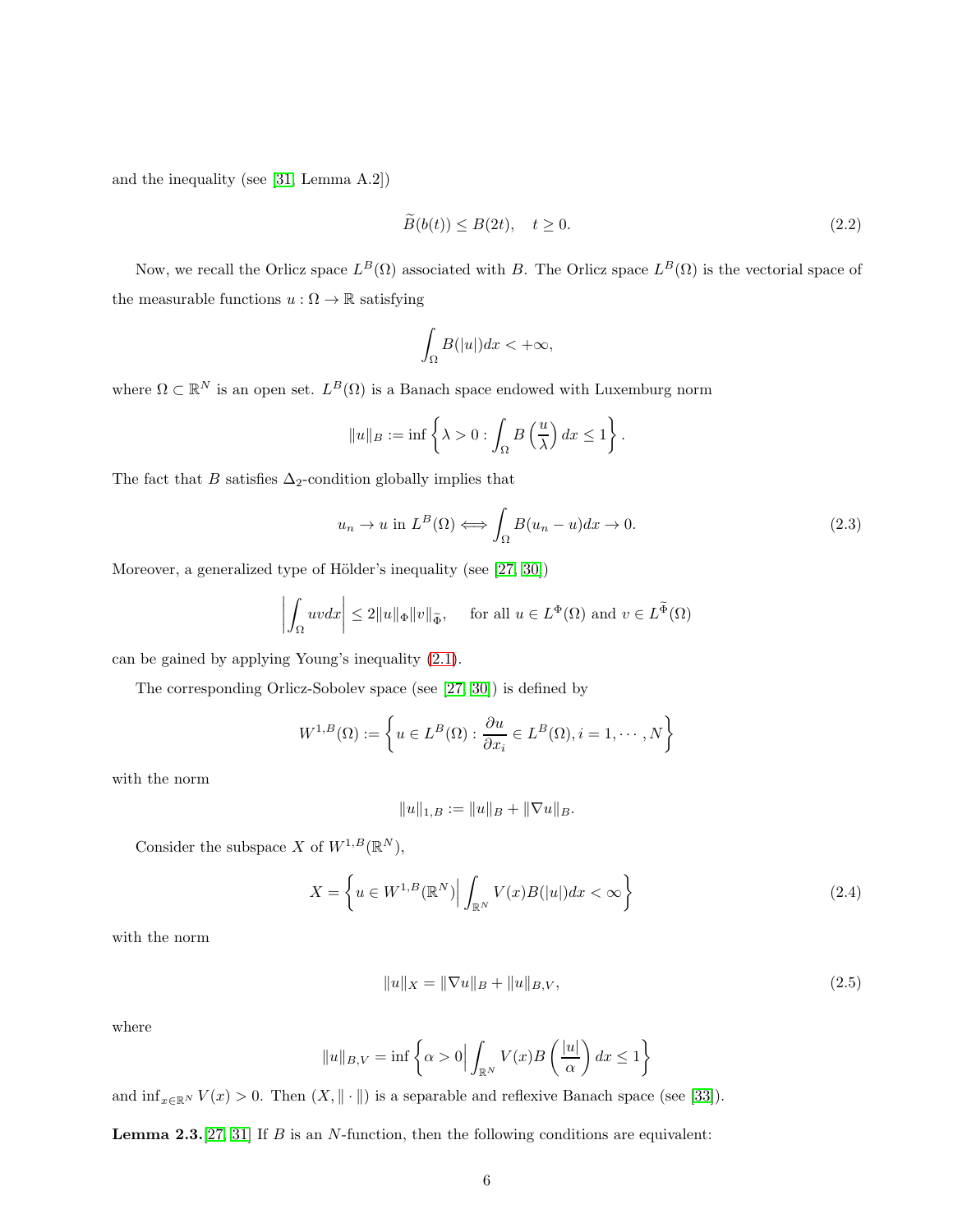(1)

<span id="page-6-0"></span>
$$
1 \le l = \inf_{t>0} \frac{tb(t)}{B(t)} \le \sup_{t>0} \frac{tb(t)}{B(t)} = m < +\infty;
$$
 (2.6)

(2) Let  $\zeta_0(t) = \min\{t^l, t^m\}$  and  $\zeta_1(t) = \max\{t^l, t^m\}, t \ge 0$ . B satisfies

$$
\zeta_0(t)B(\rho)\leq B(\rho t)\leq \zeta_1(t)B(\rho),\quad \forall \rho,t\geq 0;
$$

(3) *B* satisfies a  $\Delta_2$ -condition globally.

**Lemma 2.4.**[\[31\]](#page-34-5) If B is an N-function and  $(2.6)$  holds, then B satisfies

$$
\zeta_0(\|u\|_B) \le \int_{\Omega} B(u)dx \le \zeta_1(\|u\|_B), \quad \forall u \in L^B(\Omega).
$$

**Lemma 2.5.**[\[31\]](#page-34-5) If B is an N-function and [\(2.6\)](#page-6-0) holds with  $l > 1$ . Let  $\widetilde{B}$  be the complement of B and  $\zeta_2(t) = \min\{t^l, t^{\tilde{m}}\}, \, \zeta_3(t) = \max\{t^l, t^{\tilde{m}}\}$  for  $t \geq 0$ , where  $\tilde{l} := \frac{l}{l-1}$  and  $\tilde{m} := \frac{m}{m-1}$ . Then  $\tilde{B}$  satisfies

(1)

$$
\widetilde{m} = \inf_{t>0} \frac{t \widetilde{B}'(t)}{\widetilde{B}(t)} \le \sup_{t>0} \frac{t \widetilde{B}'(t)}{\widetilde{B}(t)} = \widetilde{l};
$$

(2)

$$
\zeta_2(t)\widetilde{B}(\rho) \leq \widetilde{B}(\rho t) \leq \zeta_3(t)\widetilde{B}(\rho), \quad \forall \rho, t \geq 0;
$$

(3)

$$
\zeta_2(\|u\|_{\widetilde{B}}) \le \int_{\Omega} \widetilde{B}(u)dx \le \zeta_3(\|u\|_{\widetilde{B}}), \quad \forall u \in L^{\widetilde{B}}(\Omega).
$$

**Lemma 2.6.**[\[31\]](#page-34-5) If B is an N-function and [\(2.6\)](#page-6-0) holds with  $l, m \in (1, N)$ . Let  $\zeta_4(t) = \min\{t^{l^*}, t^{m^*}\},$  $\zeta_5(t) = \max\{t^{l^*}, t^{m^*}\}\$ for  $t \geq 0$ , where  $l^* := \frac{lN}{N-l}$  and  $m^* := \frac{mN}{N-m}$ . Then  $B_*$  satisfies

(1)

$$
l^* = \inf_{t>0} \frac{tB'_*(t)}{B_*(t)} \le \sup_{t>0} \frac{tB'_*(t)}{B_*(t)} = m^*;
$$

(2)

$$
\zeta_4(t)B_*(\rho) \leq B_*(\rho t) \leq \zeta_5(t)B_*(\rho), \quad \forall \rho, t \geq 0;
$$

(3)

$$
\zeta_4(\|u\|_{B_*}) \le \int_{\Omega} B_*(u)dx \le \zeta_5(\|u\|_{B_*}), \quad \forall u \in L^{B_*}(\Omega),
$$

where  $B_*$  is the Sobolev conjugate function of  $B$ , which is defined by

$$
B_*^{-1}(t) = \int_0^t \frac{B^{-1}(s)}{s^{\frac{N+1}{N}}} ds \quad \text{for } t \ge 0 \quad \text{and} \quad B_*(t) = B_*(-t) \quad \text{for } t \le 0.
$$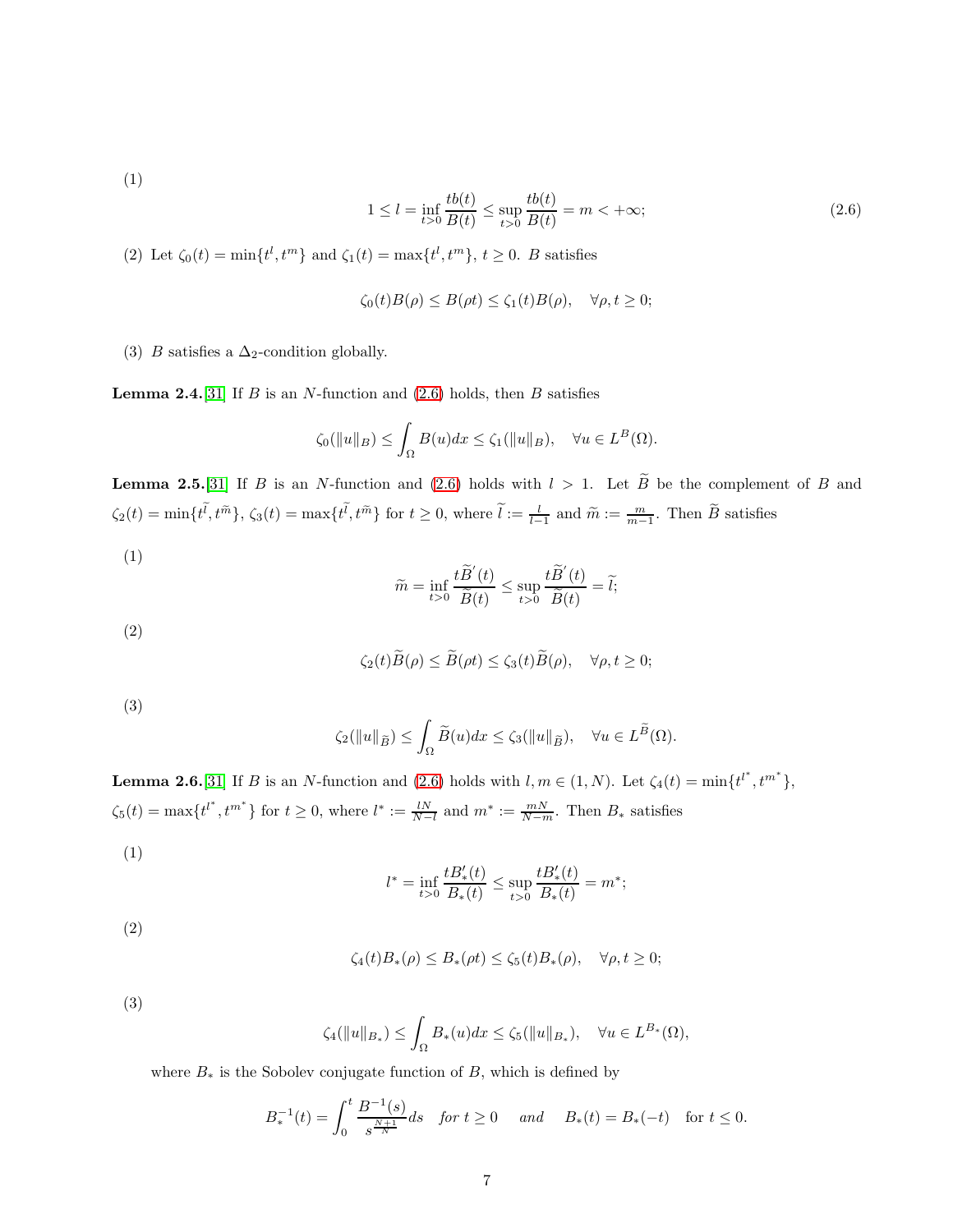Next, we recall some embeddings. Let  $\Psi$  be an N-function verifying  $\Delta_2$ -condition. If

$$
\overline{\lim_{t \to 0}} \frac{\Psi(t)}{B(t)} < +\infty \quad \text{and} \quad \overline{\lim_{|t| \to +\infty}} \frac{\Psi(t)}{B_*(t)} < +\infty,
$$
\n(2.7)

then we have a continuous embedding  $W^{1,B}(\mathbb{R}^N) \hookrightarrow L^{\Psi}(\mathbb{R}^N)$ . Moreover, if

<span id="page-7-0"></span>
$$
\lim_{|t| \to 0} \frac{\Psi(t)}{B(t)} < +\infty \quad \text{and} \quad \lim_{|t| \to +\infty} \frac{\Psi(t)}{B_*(t)} = 0,\tag{2.8}
$$

then the embedding  $W^{1,B}(\mathbb{R}^N) \hookrightarrow L^{\Psi}_{loc}(\mathbb{R}^N)$  is compact and we call that such  $\Psi$  satisfies the subcritical condition.

**Lemma 2.7.**[\[33\]](#page-34-0) Assume that  $b : [0, \infty) \to [0, \infty) \in C^1$  and V satisfies the following conditions:

- (*a*<sub>0</sub>) the function  $t \to b(t)t$  is increasing in  $(0, \infty)$ ;
- $(a_1)$  there exist  $l, m \in (1, N)$  such that

$$
l \le \frac{b(|t|)t^2}{B(t)} \le m \text{ for all } t \ne 0,
$$

where  $l \leq m < l^*$  and  $B(t) = \int_0^{|t|} b(s)sds$ ;

- $(V_0')$   $V \in C(\mathbb{R}^N, \mathbb{R})$  and  $\inf_{x \in \mathbb{R}^N} V(x) = V_0 > 0;$
- $(V'_1)$  for all  $C_0 > 0$ ,  $\mu(V^{-1}(-\infty, C_0]) < \infty$ , where  $\mu$  is the Lebesgue measure in  $\mathbb{R}^N$ .

Then for any N-function  $\Psi$  satisfying  $\Delta_2$ -condition and [\(2.8\)](#page-7-0), the embedding from X into  $L^{\Psi}(\mathbb{R}^N)$  is compact. Specifically, X into  $L^B(\mathbb{R}^N)$  is compact, where X is defined by [\(2.4\)](#page-5-0).

**Remark 2.8.** By Lemma 2.3 and Lemma 2.5, assumptions  $(\phi_1)$ – $(\phi_3)$  show that  $\Phi_i$   $(i = 1, 2)$  and  $\widetilde{\Phi}_i$   $(i = 1, 2)$ are N-functions satisfying  $\Delta_2$ -condition globally. Thus  $L^{\Phi_i}(\mathbb{R}^N)(i=1,2)$  and  $W^{1,\Phi_i}(\mathbb{R}^N)(i=1,2)$  are separable and reflexive Banach spaces (see [\[27,](#page-34-3) 30]).

By the end of this section, we recall the mountain pass theorem (see [\[28,](#page-34-4) Theorem 2.2]) and the symmetric mountain pass theorem (see [\[28,](#page-34-4) Theorem 9.12]) which will be used to prove Theorem 3.1 and Theorem 3.9 in Section 3, respectively.

We first recall that  $I \in C^1(E, \mathbb{R})$  satisfies the Palais-Smale condition ((PS)-condition for short) if any (PS)-sequence  ${u_n} \subset E$  has a convergent subsequence, where (PS)-sequence  ${u_n}$  means that

$$
I(u_n)
$$
 is bounded,  $||I'(u_n)|| \to 0$ , as  $n \to \infty$ ,

and we call that  $I \in C^1(E, \mathbb{R})$  satisfies the Cerami-condition ((C)-condition for short) if any (C)-sequence  ${u_n} \subset E$  has a convergent subsequence, where (C)-sequence  ${u_n}$  means that

<span id="page-7-1"></span>
$$
I(u_n) \text{ is bounded and } (1 + ||u_n||) ||I'(u_n)|| \to 0, \text{ as } n \to \infty. \tag{2.9}
$$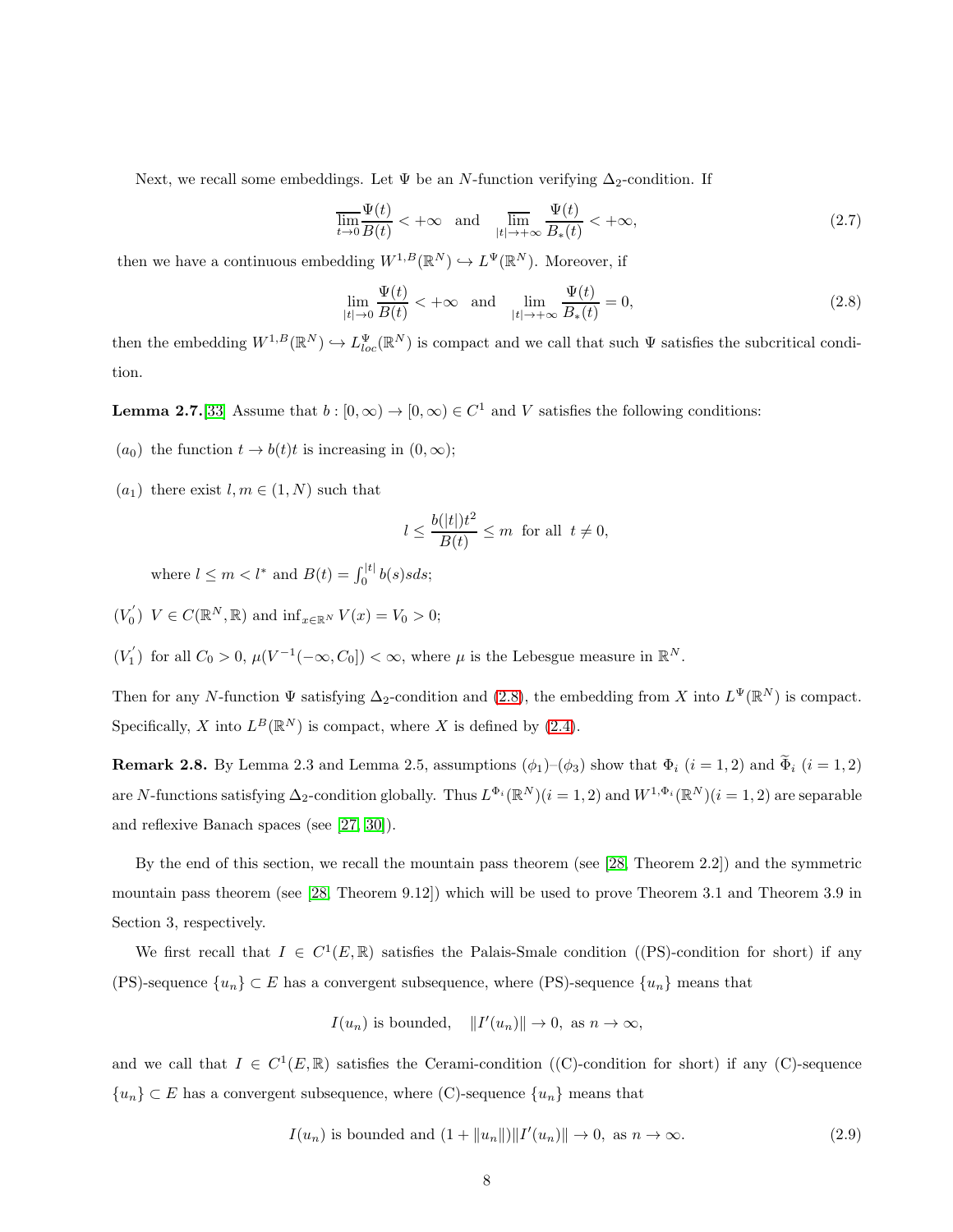By the discussion in [\[34\]](#page-34-6), the (PS)-condition can be substituted with (C)-condition in the following Lemma 2.9 and Lemma 2.10.

**Lemma 2.9.** [\[28,](#page-34-4) Theorem 2.2] (Mountain Pass Theorem) Let E be a real Banach space and  $I \in C^1(E, \mathbb{R})$ satisfying (PS)-condition. Suppose  $I(0) = 0$  and

- (I<sub>1</sub>) there are constants  $\rho, \alpha > 0$  such that  $I |_{\partial B_{\rho}} \geq \alpha$ , and
- $(I_2)$  there is an  $e \in E \backslash B_\rho$  such that  $I(e) \leq 0$ .

Then I possesses a critical value  $c \geq \alpha$ .

Lemma 2.10.[\[28,](#page-34-4) Theorem 9.12] (Symmetric Mountain Pass Theorem) Let E be an infinite-dimensional Banach space and let  $I \in C^1(E, \mathbb{R})$  be even, satisfy (PS)-condition, and  $I(0) = 0$ . If  $E = V \oplus X$ , where V is finite dimensional, and I satisfies

- (I<sub>1</sub>) there are constants  $\rho$ ,  $\alpha > 0$  such that  $I |_{\partial B_{\rho} \cap X} \geq \alpha$ , and
- (I<sub>2</sub>) for each finite dimensional subspace  $E \subset E$ , there is an  $R = R(E)$  such that  $I \leq 0$  on  $E \setminus B_{R(E)}$ , where  $\label{eq:BR} B_R = \{u \in E: \|u\| < R\},$

then I possesses an unbounded sequence of critical values.

# 3 Main results and proofs

Define

$$
W_i = \left\{ u \in W^{1,\Phi_i}(\mathbb{R}^N) \Big| \int_{\mathbb{R}^N} V(x) \Phi_i(|u|) dx < \infty \right\} \tag{3.1}
$$

with the norm

$$
||u||_i = ||\nabla u||_{\Phi_i} + ||u||_{\Phi_i, V_i}, \quad i = 1, 2.
$$

Throughout this paper, we work in the subspace  $W =: W_1 \times W_2$  of  $W^{1,\Phi_1}(\mathbb{R}^N) \times W^{1,\Phi_2}(\mathbb{R}^N)$  with the norm

$$
||(u, v)|| = ||u||_1 + ||v||_2 = ||\nabla u||_{\Phi_1} + ||u||_{\Phi_1, V_1} + ||\nabla v||_{\Phi_2} + ||v||_{\Phi_2, V_2}.
$$

Then  $(W, \|\cdot\|)$  is a separable and reflexive Banach space.

Define the energy functional  $I$  on  $W$  corresponding to system  $(1.1)$  is

$$
I(u,v): = \widehat{M}_1\left(\int_{\mathbb{R}^N}\Phi_1(|\nabla u|)dx\right) + \widehat{M}_2\left(\int_{\mathbb{R}^N}\Phi_2(|\nabla v|)dx\right) + \int_{\mathbb{R}^N}V_1(x)\Phi_1(|u|)dx
$$
  
+ 
$$
\int_{\mathbb{R}^N}V_2(x)\Phi_2(|v|)dx - \int_{\mathbb{R}^N}F(x,u,v)dx, \quad (u,v) \in W.
$$
 (3.2)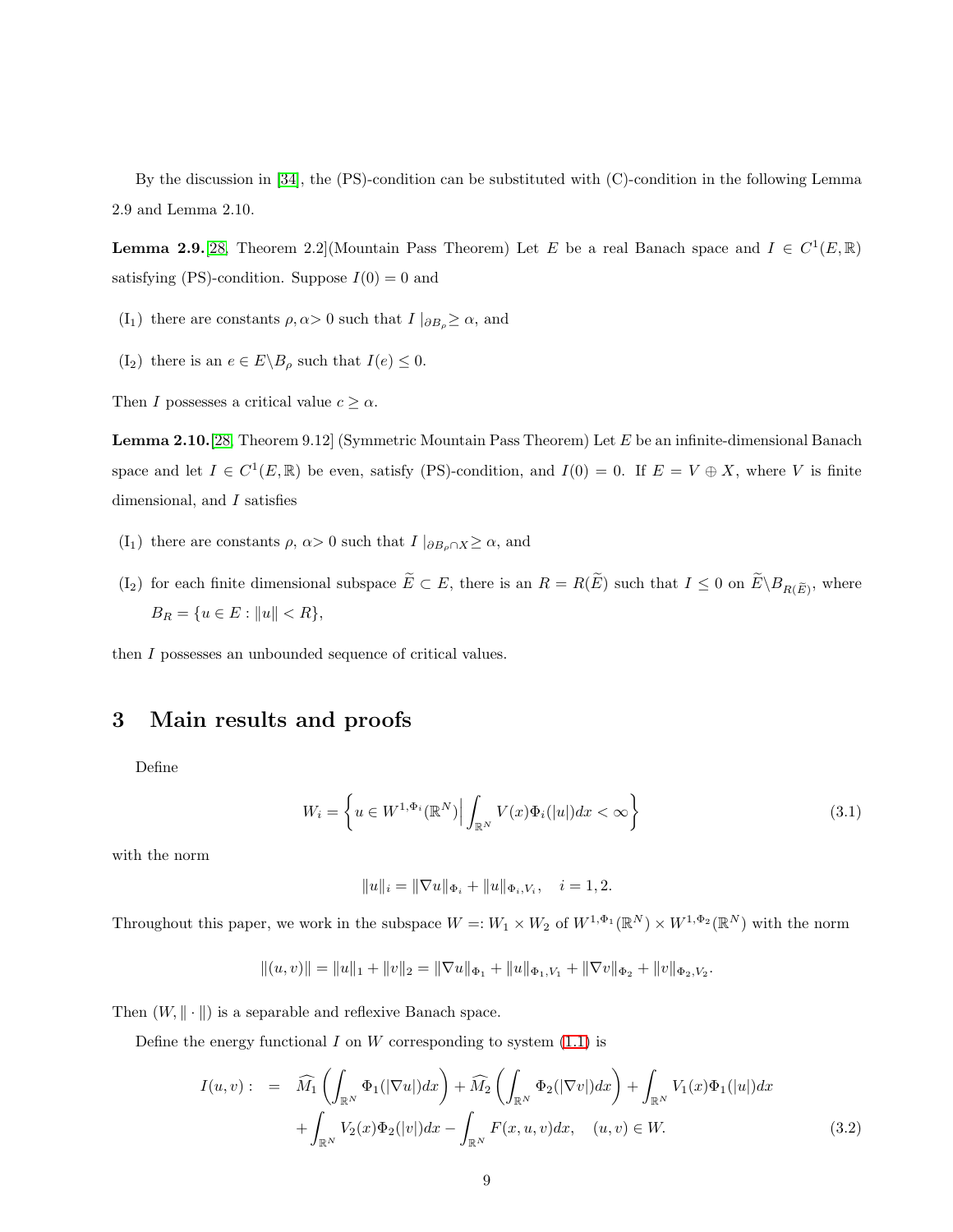Under the assumptions  $(\phi_1)$ – $(\phi_3)$ ,  $(F_1)$ ,  $(V_0)$ ,  $(V_1)$ ,  $(M_0)$  and  $(M_1)$ , by using the standard arguments as in [\[21,](#page-33-10) [35\]](#page-34-7), we can prove that I is well-defined and of class  $C^1(W, \mathbb{R})$  with

$$
\langle I'(u,v), (\tilde{u}, \tilde{v}) \rangle = M_1 \left( \int_{\mathbb{R}^N} \Phi_1(|\nabla u|) dx \right) \int_{\mathbb{R}^N} \phi_1(|\nabla u|) \nabla u \nabla \tilde{u} dx + M_2 \left( \int_{\mathbb{R}^N} \Phi_2(|\nabla v|) dx \right) \int_{\mathbb{R}^N} \phi_2(|\nabla v|) \nabla v \nabla \tilde{v} dx + \int_{\mathbb{R}^N} V_1(x) \phi_1(|u|) u \tilde{u} dx + \int_{\mathbb{R}^N} V_2(x) \phi_2(|v|) v \tilde{v} dx - \int_{\mathbb{R}^N} F_u(x, u, v) \tilde{u} dx - \int_{\mathbb{R}^N} F_v(x, u, v) \tilde{v} dx
$$
 (3.3)

for all  $(\tilde{u}, \tilde{v}) \in W$ . Then the critical points of I on W are the weak solutions of system [\(1.1\)](#page-0-0).

#### 3.1 Existence

In this subsection, we present the following existence result and prove it by using the Mountain Pass Theorem.

**Theorem 3.1.** Assume that  $(\phi_1)$ – $(\phi_4)$ ,  $(F_0)$ ,  $(V_0)$ ,  $(V_1)$ ,  $(M_0)$ ,  $(M_1)$  and the following conditions hold:

 $(F_1)$  there exist two continuous functions  $\psi_i$   $(i = 1, 2) : [0, +\infty) \to \mathbb{R}$  and a constant  $C_2 > 0$  such that

<span id="page-9-1"></span>
$$
\begin{cases} |F_u(x, u, v)| \le C_2 \left( |u|^{l_1 - 1} + \psi_1(|u|) + \widetilde{\Psi}_1^{-1}(\Psi_2(|v|)) \right), \\ |F_v(x, u, v)| \le C_2 \left( |v|^{l_2 - 1} + \widetilde{\Psi}_2^{-1}(\Psi_1(|u|)) + \psi_2(|v|) \right) \end{cases}
$$
(3.4)

for all  $(x, u, v) \in \mathbb{R}^N \times \mathbb{R} \times \mathbb{R}$ , where  $\Psi_i(t) := \int_0^{|t|} \psi_i(s) ds, t \in \mathbb{R}$   $(i = 1, 2)$  are two N-functions satisfying

<span id="page-9-0"></span>
$$
m_i < l_{\Psi_i} := \inf_{t > 0} \frac{t\psi_i(t)}{\Psi_i(t)} \le \sup_{t > 0} \frac{t\psi_i(t)}{\Psi_i(t)} =: m_{\Psi_i} < l_i^*,\tag{3.5}
$$

 $\widetilde{\Psi}_i$  denote the complements of  $\Psi_i$   $(i=1,2),$  respectively;

 $(F_2)$  there exists a constant  $C_3 \in [0,1)$  such that

$$
\limsup_{|(u,v)| \to 0} \frac{F(x,u,v)}{\Phi_1(|u|) + \Phi_2(|v|)} = C_3 \text{ uniformly in } x \in \mathbb{R}^N;
$$

 $(F_3)$  there exists a domain  $G \subset \mathbb{R}^N$  such that

$$
\lim_{|(u,v)| \to +\infty} \frac{F(x,u,v)}{|u|^{m_1} + |v|^{m_2}} = +\infty, \text{ for a.e. } x \in G;
$$

 $(F_4)$  there exist a continuous function  $\overline{\gamma}: [0, \infty) \to \mathbb{R}^+$  and positive constants  $\sigma_i \in \left[\frac{l_i(m_{\overline{\Gamma}}-1)}{m_{\overline{\Gamma}}} \right]$  $\frac{m_{\overline{\Gamma}}-1)}{m_{\overline{\Gamma}}}$ , min  $\left\{l_i, \frac{l_i^*(l_{\overline{\Gamma}}-1)}{l_{\overline{\Gamma}}} \right\}$  $\left\{\frac{\overline{\Gamma}^{-1}}{\overline{\Gamma}}\right\},\right\}$  $i = 1, 2, C_4, r > 0$  such that

$$
\overline{\Gamma}\left(\frac{F(x,u,v)}{|u|^{\sigma_1}+|v|^{\sigma_2}}\right) \le C_4 \overline{F}(x,u,v), \quad \text{ for all } x \in \mathbb{R}^N \text{ and } (u,v) \in \mathbb{R}^2 \text{ with } |(u,v)| \ge r,
$$
 (3.6)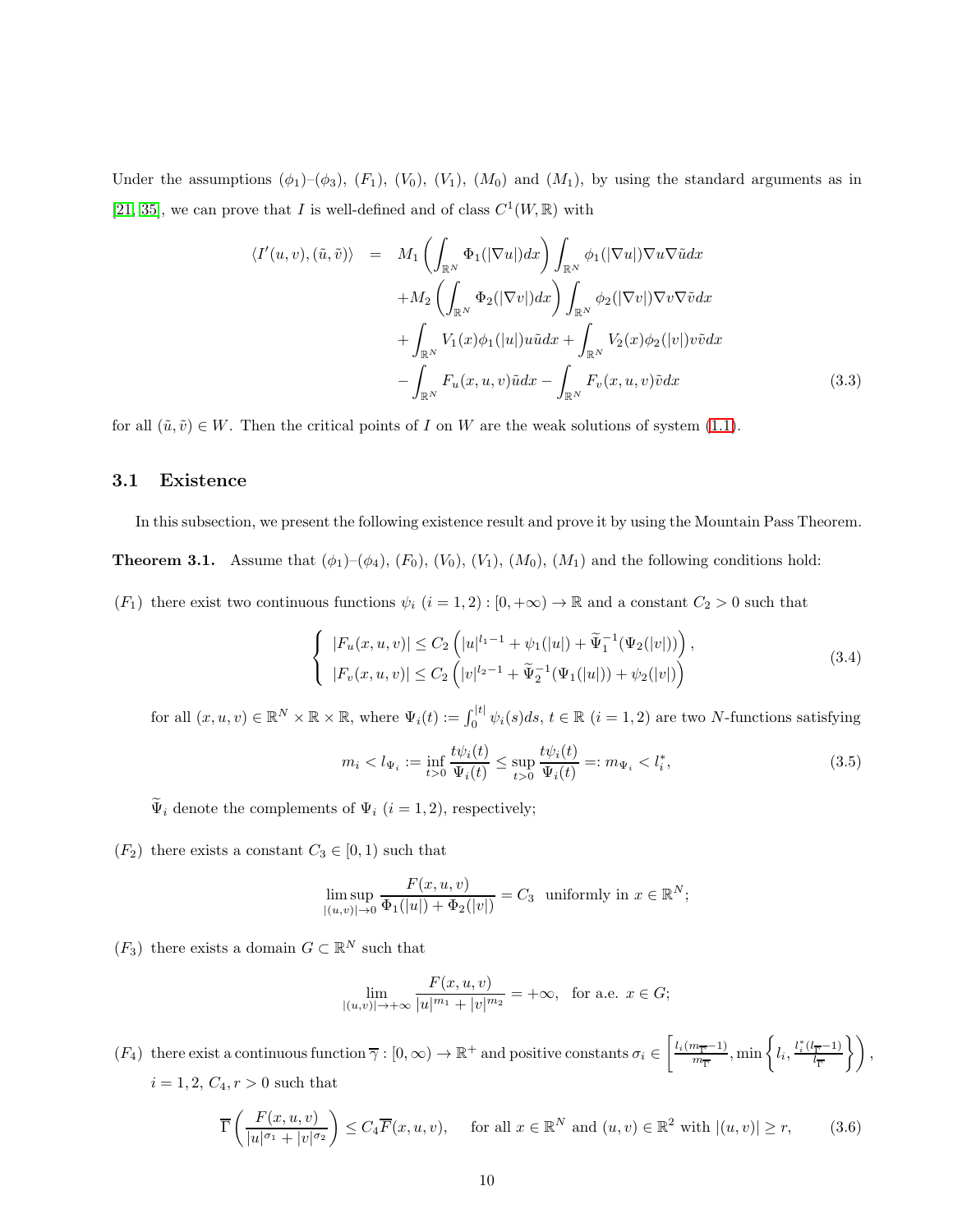where  $\overline{\Gamma}(t) := \int_0^{|t|} \overline{\gamma}(s) ds, t \in \mathbb{R}$ , is an *N*-function with

$$
1 < l_{\overline{\Gamma}} := \inf_{t > 0} \frac{t\overline{\gamma}(t)}{\overline{\Gamma}(t)} \le \sup_{t > 0} \frac{t\overline{\gamma}(t)}{\overline{\Gamma}(t)} =: m_{\overline{\Gamma}} < +\infty \tag{3.7}
$$

and

$$
\overline{F}(x, u, v) := \frac{1}{m_1} F_u(x, u, v)u + \frac{1}{m_2} F_v(x, u, v)v - F(x, u, v) \ge 0, \quad \forall (x, u, v) \in \mathbb{R}^N \times \mathbb{R} \times \mathbb{R}.
$$

Then system [\(1.1\)](#page-0-0) possesses a nontrivial weak solution.

**Remark 3.2.** By Lemma 2.7 and Lemma 3.1 in [\[29\]](#page-34-8), the assumptions  $(\phi_1)$ – $(\phi_4)$ ,  $(V_0)$ ,  $(V_1)$  and [\(3.5\)](#page-9-0) imply that the following embeddings are compact:

$$
W_i \hookrightarrow L^{\Psi_i}(\mathbb{R}^N), W_i \hookrightarrow L^{\Phi_i}(\mathbb{R}^N)
$$
 and  $W_i \hookrightarrow L^{p_i}(\mathbb{R}^N), i = 1, 2,$ 

where  $p_i \in [l_i, l_i^*]$ . As a result, there exist some positive constants  $C_{i,5}$ ,  $C_{i,6}$ ,  $i = 1, 2$ , such that

$$
||u||_{L^{p_i}} \leq C_{i,5}||u||_i, \ ||u||_{L^{\Psi_i}} \leq C_{i,6}||u||_i,
$$
\n(3.8)

where  $p_i \in [l_i, l_i^* )$ . In particular, we have  $\sigma_i \tilde{l}_{\overline{\Gamma}}, \sigma_i \tilde{m}_{\overline{\Gamma}} \in [l_i, l_i^* )$ , where  $\sigma_i, i = 1, 2, \tilde{l}_{\overline{\Gamma}} = \frac{l_{\overline{\Gamma}}}{l_{\overline{\Gamma}}}$  $\frac{l_{\overline{\Gamma}}}{l_{\overline{\Gamma}}-1}$  and  $\widetilde{m}_{\overline{\Gamma}} = \frac{m_{\overline{\Gamma}}}{m_{\overline{\Gamma}}-1}$  $\frac{m_{\overline{\Gamma}}}{m_{\overline{\Gamma}}-1}$ . Hence, the following embeddings are compact:

$$
W_i \hookrightarrow L^{\sigma_i \widetilde{l}_{\overline{\Gamma}}}(\mathbb{R}^N)
$$
 and  $W_i \hookrightarrow L^{\sigma_i \widetilde{m}_{\overline{\Gamma}}}(\mathbb{R}^N)$ ,  $i = 1, 2$ .

**Remark 3.3.** By Young's inequality [\(2.1\)](#page-4-0), [\(3.4\)](#page-9-1) and  $F(x, 0, 0) = 0$ , the fact

$$
F(x, u, v) = \int_0^u F_s(x, s, v)ds + \int_0^v F_t(x, 0, t)dt + F(x, 0, 0), \quad \forall (x, u, v) \in \mathbb{R}^N \times \mathbb{R} \times \mathbb{R}
$$

shows that there exists a constant  $C_5 > 0$  such that

<span id="page-10-1"></span>
$$
|F(x, u, v)| \le C_5(|u|^{l_1} + |v|^{l_2} + \Psi_1(|u|) + \Psi_2(|v|)), \quad \forall (x, u, v) \in \mathbb{R}^N \times \mathbb{R} \times \mathbb{R}.
$$
 (3.9)

**Remark 3.4.** If we consider the system [\(1.1\)](#page-0-0) on a bounded domain  $\Omega$  with Dirichlet boundary condition, then it is natural that we restrict those assumptions of Theorem 3.1 on the bounded domain Ω. Thus we can claim that  $(F_4)$  and  $(f_2)$  are complementary. Firstly, we claim that if  $l_{\Gamma} \geq m_{\overline{\Gamma}}, (F_4)$  and  $(F_1)$  imply that the condition  $(f_2)$  hold. To be specific, choosing  $r_1 \geq \sqrt{2}r$  with  $r > 1$  and taking the suitable values of  $l_{\Gamma}$  and  $m_{\Gamma}$  such that  $1 < l_{\Gamma} \leq m_{\Gamma} < +\infty$ , max $\left\{1, \frac{(m_{\Psi_1}-l_1)m_{\Gamma}}{m_{\Psi_1}}\right\}$  $\frac{(m_{\Psi_2}-l_2)m_{\Gamma}}{m_{\Psi_1}}, \frac{(m_{\Psi_2}-l_2)m_{\Gamma}}{m_{\Psi_2}}$  $m_{\Psi_2}$  $\Big\} < l_{\overline{\Gamma}} \leq m_{\overline{\Gamma}} < l_{\Gamma} \leq m_{\Gamma}$  and

$$
m_{\Gamma} < \min\left\{\frac{l_{\overline{\Gamma}}m_{\overline{\Gamma}}(m_{\Psi_1}-l_1)+l_{\overline{\Gamma}}l_1}{m_{\overline{\Gamma}}(m_{\Psi_1}-l_1)},\frac{l_1l_{\overline{\Gamma}}m_{\overline{\Gamma}}(m_{\Psi_2}-l_2)+l_{\overline{\Gamma}}l_1l_2}{l_1m_{\overline{\Gamma}}(m_{\Psi_2}-l_2)},\frac{l_{\overline{\Gamma}}m_{\overline{\Gamma}}(m_{\Psi_2}-l_2)+l_{\overline{\Gamma}}l_2}{m_{\overline{\Gamma}}(m_{\Psi_2}-l_2)},\frac{l_2l_{\overline{\Gamma}}m_{\overline{\Gamma}}(m_{\Psi_1}-l_1)+l_{\overline{\Gamma}}l_1l_2}{l_2m_{\overline{\Gamma}}(m_{\Psi_1}-l_1)}\right\},\frac{l_{\overline{\Gamma}}m_{\overline{\Gamma}}(m_{\Psi_2}-l_2)}{l_1m_{\overline{\Gamma}}(m_{\Psi_2}-l_2)},\frac{l_{\overline{\Gamma}}m_{\overline{\Gamma}}(m_{\Psi_1}-l_1)+l_{\overline{\Gamma}}l_1l_2}{l_2m_{\overline{\Gamma}}(m_{\Psi_1}-l_1)}\right\},\frac{l_{\overline{\Gamma}}m_{\overline{\Gamma}}(m_{\Psi_2}-l_2)}{l_1m_{\overline{\Gamma}}(m_{\Psi_2}-l_2)},\frac{l_{\overline{\Gamma}}m_{\overline{\Gamma}}(m_{\Psi_2}-l_1)+l_{\overline{\Gamma}}l_1l_2}{l_2m_{\overline{\Gamma}}(m_{\Psi_1}-l_1)}\right\}
$$

we can see that  $(F_4)$  also hold for  $|(u, v)| \ge r_1$ . Obviously,  $(F_1)$  implies that

<span id="page-10-0"></span>
$$
|F(x, u, v)| \le d_2(|u|^{l_1} + |v|^{l_2} + |u|^{m_{\Psi_1}} + |v|^{m_{\Psi_2}}) \quad \text{for } |(u, v)| \ge r,
$$
\n(3.10)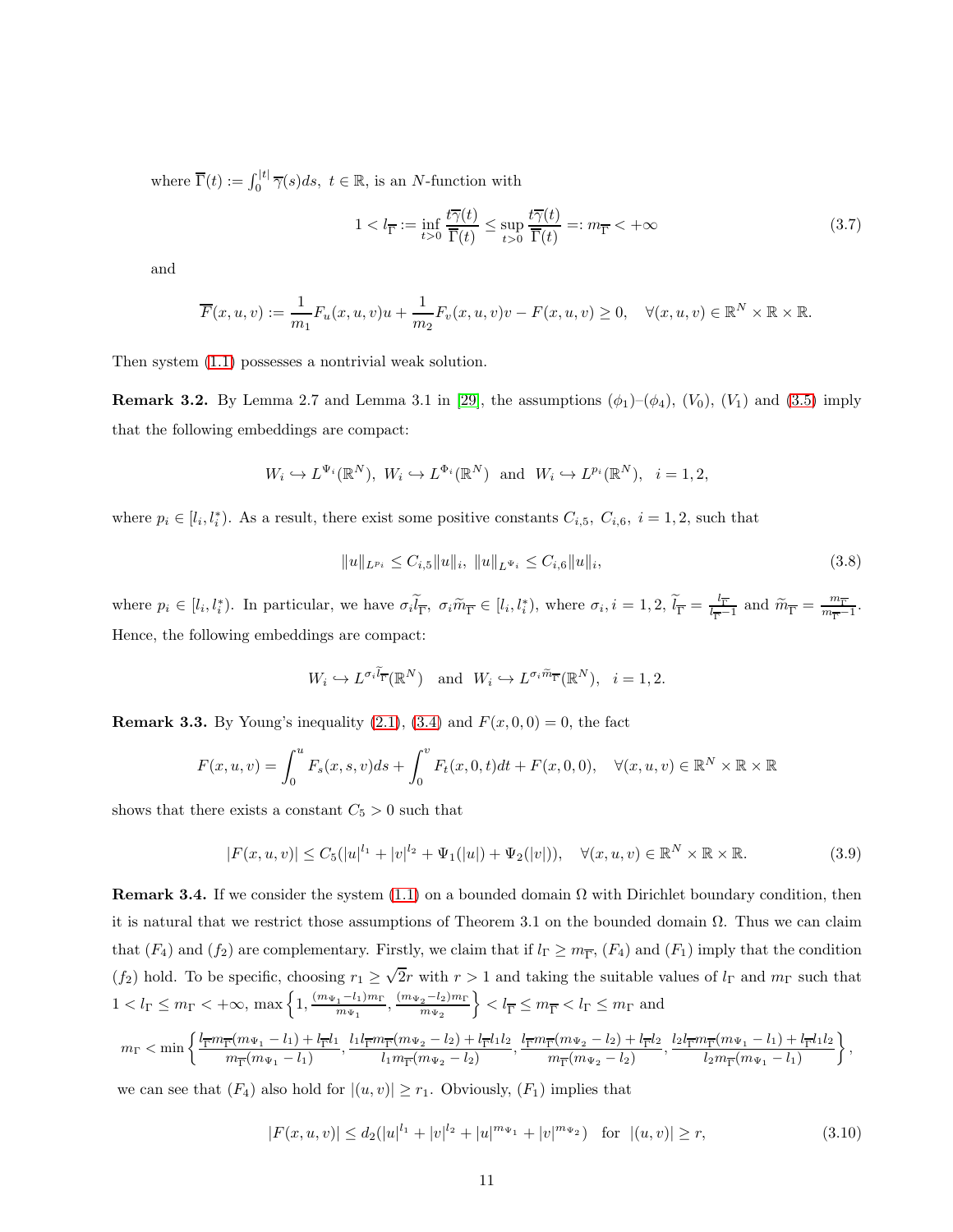where  $d_2 > 0$ . Moreover, by  $(3.10)$  and Young's inequality, we have the following inequality

<span id="page-11-0"></span>
$$
(|u|^{\sigma_1} + |v|^{\sigma_2})^{l_{\overline{\Gamma}}}\left[d_2(|u|^{l_1} + |v|^{l_2} + |u|^{m_{\Psi_1}} + |v|^{m_{\Psi_2}})\right]^{m_{\Gamma} - l_{\overline{\Gamma}}}
$$
\n
$$
\leq C_{m_{\Gamma} - l_{\overline{\Gamma}}} d_2^{m_{\Gamma} - l_{\overline{\Gamma}}} (|u|^{\sigma_1} + |v|^{\sigma_2})^{l_{\overline{\Gamma}}} (|u|^{l_1} + |v|^{l_2})^{m_{\Gamma} - l_{\overline{\Gamma}}} \n+ C_{l_{\overline{\Gamma}}} C_{m_{\Gamma} - l_{\overline{\Gamma}}}^2 d_2^{m_{\Gamma} - l_{\overline{\Gamma}}} (|u|^{\sigma_1 l_{\overline{\Gamma}} + m_{\Psi_1}(m_{\Gamma} - l_{\overline{\Gamma}})} + |v|^{\sigma_2 l_{\overline{\Gamma}} + m_{\Psi_2}(m_{\Gamma} - l_{\overline{\Gamma}})})
$$
\n
$$
+ C_{l_{\overline{\Gamma}}} C_{m_{\Gamma} - l_{\overline{\Gamma}}}^2 d_2^{m_{\Gamma} - l_{\overline{\Gamma}}} \left(\frac{1}{\xi_1} |u|^{\sigma_1 l_{\overline{\Gamma}} \xi_1} + \frac{\xi_1 - 1}{\xi_1} |v|^{\frac{\xi_1 m_{\Psi_2}(m_{\Gamma} - l_{\overline{\Gamma}})}{\xi_1 - 1}} + \frac{\xi_2 - 1}{\xi_2} |u|^{\frac{\xi_2 m_{\Psi_1}(m_{\Gamma} - l_{\overline{\Gamma}})}{\xi_2 - 1}} + \frac{1}{\xi_2} |v|^{\sigma_2 l_{\overline{\Gamma}} \xi_2}
$$
\n
$$
\leq d_3 \left[ (|u|^{\sigma_1} + |v|^{\sigma_2})^{l_{\overline{\Gamma}}} (|u|^{l_1} + |v|^{l_2})^{m_{\Gamma} - l_{\overline{\Gamma}}} + |u|^{\sigma_1 l_{\overline{\Gamma}} + m_{\Psi_1}(m_{\Gamma} - l_{\overline{\Gamma}})} + |v|^{\sigma_2 l_{\overline{\Gamma}} + m_{\Psi_2}(m_{\Gamma} - l_{\overline{\Gamma}})} \right]
$$
\n
$$
+ |u|^{\frac{\xi_2 m_{\Psi_1}(m_{\Gamma} - l_{\overline{\Gamma}})}{\xi_2 -
$$

$$
\begin{aligned} &\text{for some }\xi_{1}>\frac{l_{2}m_{\Gamma}}{l_{2}m_{\Gamma}-m_{\Psi_{2}}(m_{\Gamma}-l_{\overline{\Gamma}})},\ \xi_{2}>\frac{l_{1}m_{\Gamma}}{l_{1}m_{\Gamma}-m_{\Psi_{1}}(m_{\Gamma}-l_{\overline{\Gamma}})},\ \text{where } C_{m_{\Gamma}-l_{\overline{\Gamma}}}=\begin{cases} 2^{m_{\Gamma}-l_{\overline{\Gamma}}-1}, & \text{if} \quad m_{\Gamma}-l_{\overline{\Gamma}}>1, \\ 1, & \text{if} \quad m_{\Gamma}-l_{\overline{\Gamma}}\leq 1, \end{cases}\\ &\text{if} \quad c_{l_{\overline{\Gamma}}} = 2^{l_{\overline{\Gamma}}-1},\ d_{3}>0,\ \sigma_{1}\in\left[\frac{l_{1}(m_{\overline{\Gamma}}-1)}{m_{\overline{\Gamma}}},\ \min\left\{l_{1},\frac{l_{1}m_{\Gamma}-m_{\Psi_{1}}(m_{\Gamma}-l_{\overline{\Gamma}})}{l_{\overline{\Gamma}}},\frac{l_{1}l_{2}m_{\Gamma}-l_{1}m_{\Psi_{2}}(m_{\Gamma}-l_{\overline{\Gamma}})}{l_{\overline{\Gamma}}l_{2}},\frac{l_{1}^{*}(l_{\overline{\Gamma}}-1)}{l_{\overline{\Gamma}}l_{2}}\right\}\right) \text{ and } \\ &\sigma_{2}\in\left[\frac{l_{2}(m_{\overline{\Gamma}}-1)}{m_{\overline{\Gamma}}},\ \min\left\{l_{2},\frac{l_{2}m_{\Gamma}-m_{\Psi_{2}}(m_{\Gamma}-l_{\overline{\Gamma}})}{l_{\overline{\Gamma}}},\frac{l_{2}l_{1}m_{\Gamma}-l_{2}m_{\Psi_{1}}(m_{\Gamma}-l_{\overline{\Gamma}})}{l_{\overline{\Gamma}}l_{1}},\frac{l_{2}^{*}(l_{\overline{\Gamma}}-1)}{l_{\overline{\Gamma}}l_{2}}\right\}\right) \end{aligned}
$$

which is reasonable by our example in the last section with  $m_{\Gamma} = 2$ . Hence, in virtue of  $(F_4)$ , [\(3.10\)](#page-10-0), [\(3.11\)](#page-11-0), Young's inequality and Lemma 2.3, we have

$$
C_{4}F(x, u, v)
$$
\n
$$
\geq \overline{\Gamma}\left(\frac{F(x, u, v)}{|u|^{\sigma_{1}} + |v|^{\sigma_{2}}}\right)
$$
\n
$$
\geq \overline{\Gamma}(1)
$$
\n
$$
\frac{\min\left\{\left(\frac{|F(x, u, v)|}{|u|^{\sigma_{1}} + |v|^{\sigma_{2}}}\right)^{l_{\overline{r}}}, \left(\frac{|F(x, u, v)|}{|u|^{\sigma_{1}} + |v|^{\sigma_{2}}}\right)^{m_{\overline{r}}}\right\}}{\max\left\{\left(\frac{|F(x, u, v)|}{|u|^{\sigma_{1}} + |v|^{\sigma_{2}}}\right)^{l_{\overline{r}}}, \left(\frac{|F(x, u, v)|}{|u|^{\sigma_{1}} + |v|^{\sigma_{2}}}\right)^{m_{\overline{r}}}\right\}} \max\left\{\left(\frac{|F(x, u, v)|}{|u|^{\sigma_{1}} + |v|^{\sigma_{2}}}\right)^{l_{\overline{r}}}, \left(\frac{|F(x, u, v)|}{|u|^{\sigma_{1}} + |v|^{\sigma_{2}}}\right)^{m_{\overline{r}}}\right\}
$$
\n
$$
\geq \int_{\frac{\overline{\Gamma}(1)}{\Gamma(1)}\Gamma\left(\frac{|F(x, u, v)|}{|u|^{\sigma_{1}} + |v|^{\sigma_{2}}}\right)\frac{(|u|^{\sigma_{1}} + |v|^{\sigma_{2}})^{m_{\overline{r}}}|F(x, u, v)|^{m_{\overline{r}} - m_{\overline{r}}}}{(|u|^{\sigma_{1}} + |v|^{\sigma_{2}}\right)^{m_{\overline{r}}}|F(x, u, v)|^{m_{\overline{r}} - m_{\overline{r}}}, \qquad \text{if } \frac{|F(x, u, v)|}{|u|^{\sigma_{1}} + |v|^{\sigma_{2}}}\geq 1, \frac{|F(x, u, v)|}{|u|^{\sigma_{1}} + |v|^{\sigma_{2}}}\geq 1,
$$
\n
$$
\frac{\overline{\Gamma}(1)}{\Gamma(1)}\Gamma\left(\frac{|F(x, u, v)|}{|u|^{\sigma_{1}} + |v|^{\sigma_{2}}}\right)\frac{(|u|^{\sigma_{1}} + |v|^{\sigma_{2}})^{m_{\overline{r}}|F(x, u, v)|^{m_{\overline{r}} - m_{\overline{r}}}}{(|u|^{\sigma_{1}} + |v|^{\sigma_{2}}\right)^{
$$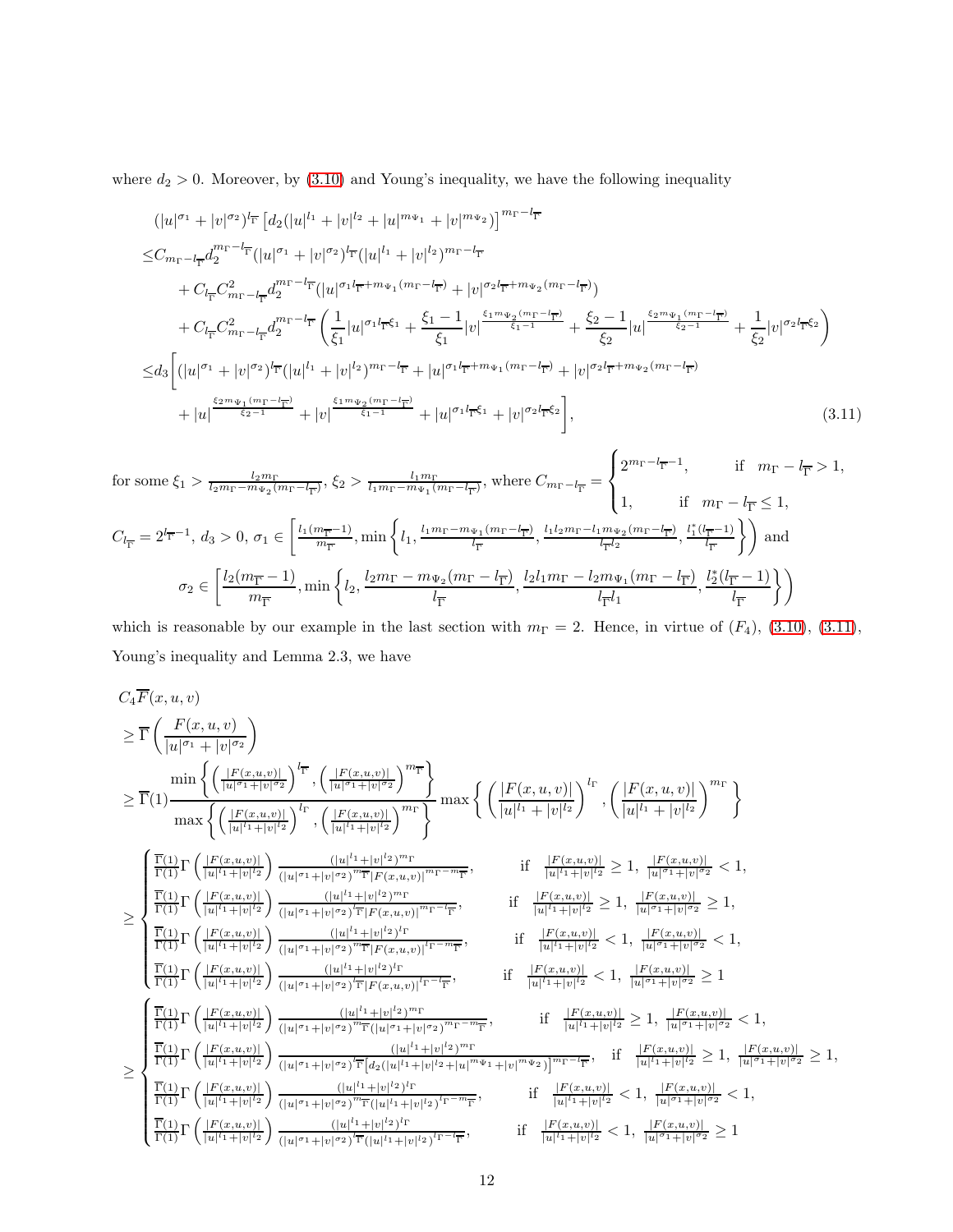$$
\geq d_4 \frac{\overline{\Gamma}(1)}{\Gamma(1)} \Gamma\left(\frac{|F(x, u, v)|}{|u|^{l_1} + |v|^{l_2}}\right) \tag{3.12}
$$

for  $|(u, v)| \ge r_1$ , where  $d_4 > 0$ . To be specific, for  $|u|, |v| \ge r$ , we have

<span id="page-12-2"></span>
$$
\frac{(|u|^{l_1}+|v|^{l_2})^{m_{\Gamma}}}{(|u|^{\sigma_1}+|v|^{\sigma_2})^{m_{\Gamma}}(|u|^{\sigma_1}+|v|^{\sigma_2})^{m_{\Gamma}-m_{\overline{\Gamma}}}} \geq \min\left\{r^{m_{\Gamma}(l_1-\sigma_1)}, r^{m_{\Gamma}(l_2-\sigma_2)}\right\},
$$
\n(3.13)

<span id="page-12-0"></span>
$$
\frac{(|u|^{l_1}+|v|^{l_2})^{l_\Gamma}}{(|u|^{\sigma_1}+|v|^{\sigma_2})^{m_\Gamma}(|u|^{l_1}+|v|^{l_2})^{l_\Gamma-m_\Gamma}} \geq \min\left\{r^{m_\Gamma(l_1-\sigma_1)}, r^{m_\Gamma(l_2-\sigma_2)}\right\},\tag{3.14}
$$

$$
\frac{(|u|^{l_1}+|v|^{l_2})^{l_\Gamma}}{(|u|^{\sigma_1}+|v|^{\sigma_2})^{l_\Gamma}(|u|^{l_1}+|v|^{l_2})^{l_\Gamma-l_\Gamma}} \ge \min\left\{r^{l_\Gamma^{-}(l_1-\sigma_1)}, r^{l_\Gamma^{-}(l_2-\sigma_2)}\right\},\tag{3.15}
$$

$$
\frac{(|u|^{\sigma_1} + |v|^{\sigma_2})^{l_{\overline{\Gamma}}} (|u|^{l_1} + |v|^{l_2})^{m_{\Gamma} - l_{\overline{\Gamma}}} }{(|u|^{l_1} + |v|^{l_2})^{m_{\Gamma}}} \le \frac{1}{\max\left\{r^{l_{\overline{\Gamma}}(l_1 - \sigma_1)}, r^{l_{\overline{\Gamma}}(l_2 - \sigma_2)}\right\}},
$$
\n(3.16)

$$
\frac{|u|^{\sigma_1 l_{\overline{\Gamma}}+m_{\Psi_1}(m_{\Gamma}-l_{\overline{\Gamma}})} + |v|^{\sigma_2 l_{\overline{\Gamma}}+m_{\Psi_2}(m_{\Gamma}-l_{\overline{\Gamma}})}}{(|u|^{l_1}+|v|^{l_2})^{m_{\Gamma}}} \leq \frac{1}{\max\left\{r^{l_1m_{\Gamma}-\sigma_1 l_{\overline{\Gamma}}-m_{\Psi_1}(m_{\Gamma}-l_{\overline{\Gamma}})}, r^{l_2m_{\Gamma}-\sigma_2 l_{\overline{\Gamma}}-m_{\Psi_2}(m_{\Gamma}-l_{\overline{\Gamma}})}\right\}},\tag{3.17}
$$

$$
\frac{|u|^{\frac{\xi_{2}m_{\Psi_{1}}(m_{\Gamma}-l_{\overline{\Gamma}})}{\xi_{2}-1}}(|u|^{l_{1}}+|v|^{l_{2}})^{m_{\Gamma}}}{(|u|^{l_{1}}+|v|^{l_{2}})^{m_{\Gamma}}}\leq \frac{1}{\max\left\{r^{l_{1}m_{\Gamma}-\frac{\xi_{2}m_{\Psi_{1}}(m_{\Gamma}-l_{\overline{\Gamma}})}{\xi_{2}-1}},r^{l_{2}m_{\Gamma}-\frac{\xi_{1}m_{\Psi_{2}}(m_{\Gamma}-l_{\overline{\Gamma}})}{\xi_{1}-1}}\right\}}
$$
(3.18)

and

<span id="page-12-1"></span>
$$
\frac{|u|^{\sigma_1 l_{\overline{\Gamma}}\xi_1} + |v|^{\sigma_2 l_{\overline{\Gamma}}\xi_2}}{(|u|^{l_1} + |v|^{l_2})^{m_{\Gamma}}} \le \frac{1}{\max\left\{r^{l_1 m_{\Gamma} - \sigma_1 l_{\overline{\Gamma}}\xi_1}, r^{l_2 m_{\Gamma} - \sigma_2 l_{\overline{\Gamma}}\xi_2}\right\}}.
$$
(3.19)

For  $|u| \ge r, 0 \le |v| < r$  and  $|v| \ge r, 0 \le |u| < r$ , the inequalities [\(3.13\)](#page-12-0)-[\(3.19\)](#page-12-1) also hold with different values on the right side of the inequalities. Hence, [\(3.12\)](#page-12-2) holds for  $|(u, v)| \ge r_1$  and then it is easy to see that  $(f_2)$  holds. Next, we claim that  $(f_2)$  and the following assumption (A) imply that condition  $(F_4)$  holds if we take

$$
m_{\Gamma} \ge l_{\Gamma} \ge \frac{m_i m_{\overline{\Gamma}}}{m_i - l_i m_{\overline{\Gamma}}}.
$$
  
(A)  $\overline{F}(x, u, v) \ge C(|u|^{\varrho_1} + |v|^{\varrho_2})$  for all  $|(u, v)| \ge r_1$ , where  $\varrho_i \in (0, m_i]$  with  $m_i > l_i m_{\overline{\Gamma}}$ .

In fact, choosing  $r = \sqrt{2}r_1$  with  $r_1 > 1$ , we can see that  $(f_2)$  also holds for  $(u, v) \in \mathbb{R}^2$  with  $|(u, v)| \ge r$  and  $|u|^{\sigma_1}+|v|^{\sigma_2}\geq 1$ . Next, there are four possible cases, that is,  $\textcircled{1}\frac{|F(x,u,v)|}{|u|^{l_1}+|v|^{l_2}}$  $\frac{|F(x,u,v)|}{|u|^{l_1}+|v|^{l_2}} < 1, \frac{|F(x,u,v)|}{|u|^{\sigma_1}+|v|^{\sigma_2}}$  $\frac{|F(x,u,v)|}{|u|^{\sigma_1}+|v|^{\sigma_2}} \geq 1, \varrho_i \geq \frac{l_i m_\Gamma m_{\overline{\Gamma}}}{m_\Gamma-m_{\overline{\Gamma}}}$  $\frac{u_i m_{\Gamma} m_{\overline{\Gamma}}}{m_{\Gamma} - m_{\overline{\Gamma}}};$  ②  $|F(x,u,v)|$  $\frac{|F(x,u,v)|}{|u|^{l_1}+|v|^{l_2}} < 1, \frac{|F(x,u,v)|}{|u|^{\sigma_1}+|v|^{\sigma_2}}$  $\frac{|F(x,u,v)|}{|u|^{\sigma_1}+|v|^{\sigma_2}} < 1, \ \varrho_i \geq \frac{l_i m_{\Gamma} l_{\overline{\Gamma}}}{m_{\Gamma}-l_{\overline{\Gamma}}}$  $\frac{l_i m_{\Gamma} l_{\Gamma}}{m_{\Gamma} - l_{\Gamma}}$ ;  $\textcircled{3}$   $\frac{|F(x, u, v)|}{|u|^{l_1} + |v|^{l_2}}$  $\frac{|F(x,u,v)|}{|u|^l+|v|^l{}^2} \geq 1, \frac{|F(x,u,v)|}{|u|^{\sigma_1}+|v|^{\sigma_2}} \geq 1, \varrho_i \geq \frac{l_i l_{\Gamma} m_{\overline{\Gamma}}}{l_{\Gamma} - m_{\overline{\Gamma}}}$  $\frac{l_i l_{\Gamma} m_{\overline{\Gamma}}}{l_{\Gamma} - m_{\overline{\Gamma}}}$  and  $\bigoplus \frac{|F(x, u, v)|}{|u|^{l_1} + |v|^{l_2}}$  $\frac{|F(x,u,v)|}{|u|^{l_1}+|v|^{l_2}} \geq 1,$  $|F(x,u,v)|$  $\frac{|F(x,u,v)|}{|u|^{\sigma_1}+|v|^{\sigma_2}} < 1, \ \varrho_i \geq \frac{l_i l_{\Gamma} l_{\overline{\Gamma}}}{l_{\Gamma}-l_{\overline{\Gamma}}}$  $\frac{l_i l_i l^c \cdot l_i^c}{l_{\Gamma} - l_{\Gamma}}$ . Without loss of generality, we only focus on the proof of the first case. ① Since  $\frac{|F(x,u,v)|}{|u|^l+|v|^l^2} < 1, \frac{|F(x,u,v)|}{|u|^{\sigma_1}+|v|^{\sigma_2}}$  $\frac{|F(x,u,v)|}{|u|^{\sigma_1}+|v|^{\sigma_2}} \geq 1$  and  $\varrho_i \geq \frac{l_i m_{\Gamma} m_{\overline{\Gamma}}}{m_{\Gamma}-m_{\overline{\Gamma}}}$  $\frac{t_i m_{\Gamma} m_{\overline{\Gamma}}}{m_{\Gamma} - m_{\overline{\Gamma}}}$ , by  $(f_2)$ , (A) and Lemma 2.3, we have

$$
d_1\overline{F}(x, u, v) = d_1\left(\overline{F}(x, u, v)\right)^{\frac{m_{\overline{\Gamma}}}{m_{\Gamma}}} \left(\overline{F}(x, u, v)\right)^{\frac{m_{\Gamma} - m_{\overline{\Gamma}}}{m_{\Gamma}}}
$$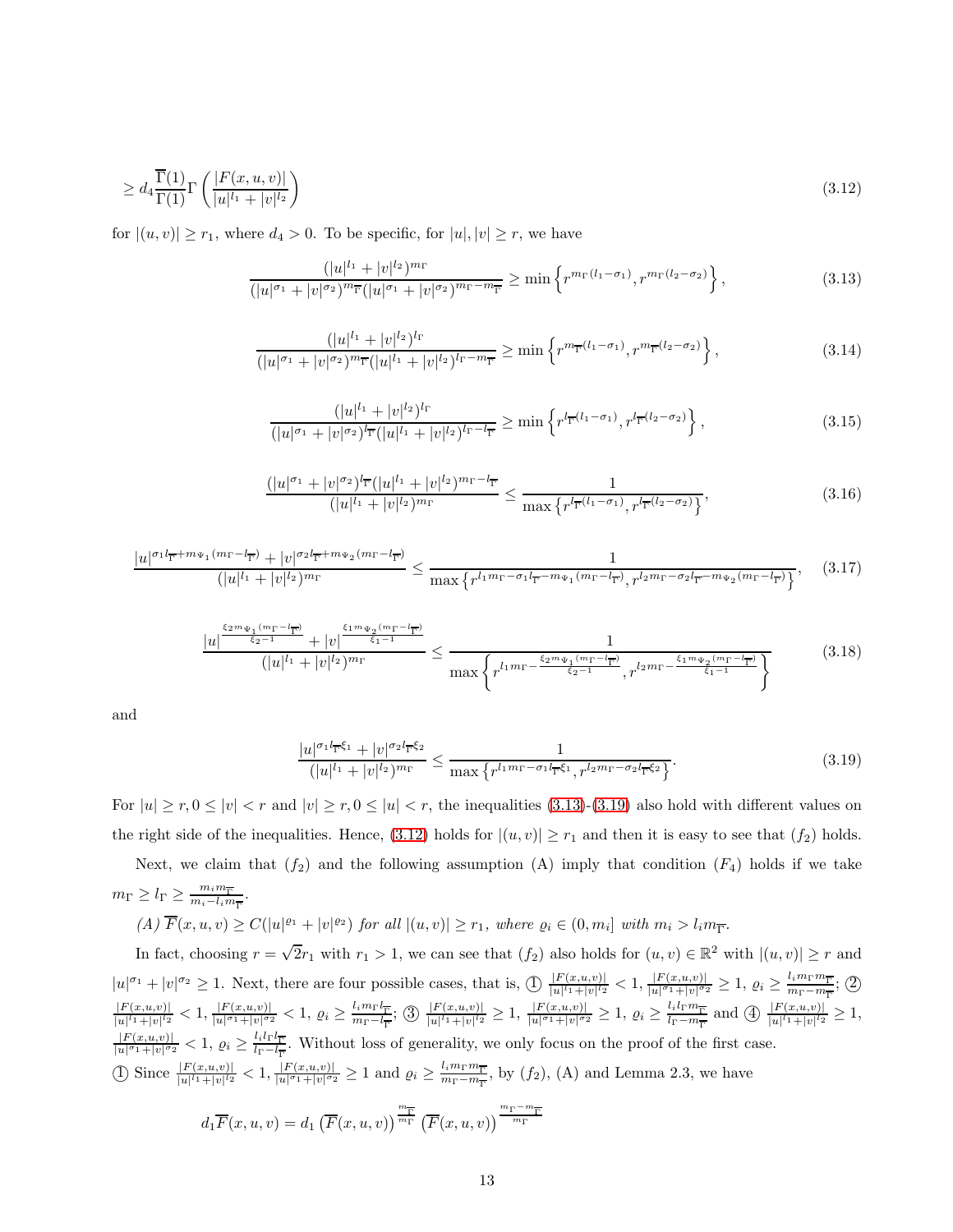$$
\geq d_1^{\frac{m_{\Gamma}-m_{\overline{\Gamma}}}{m_{\Gamma}}}\left(\Gamma\left(\frac{F(x,u,v)}{|u|^{l_1}+|v|^{l_2}}\right)\right)^{\frac{m_{\overline{\Gamma}}}{m_{\Gamma}}}\left(\overline{F}(x,u,v)\right)^{\frac{m_{\Gamma}-m_{\overline{\Gamma}}}{m_{\Gamma}}} \n\geq d_1^{\frac{m_{\Gamma}-m_{\overline{\Gamma}}}{m_{\Gamma}}}\Gamma(1)\left(\frac{|F(x,u,v)|}{|u|^{l_1}+|v|^{l_2}}\right)^{m_{\overline{\Gamma}}}\left(|u|^{e_1}+|v|^{e_2}\right)^{\frac{m_{\Gamma}-m_{\overline{\Gamma}}}{m_{\Gamma}}} \n= d_1^{\frac{m_{\Gamma}-m_{\overline{\Gamma}}}{m_{\Gamma}}}\Gamma(1)\left(\frac{|F(x,u,v)|}{|u|^{\sigma_1}+|v|^{\sigma_2}}\right)^{m_{\overline{\Gamma}}}\left(|u|^{\sigma_1}+|v|^{\sigma_2}\right)^{m_{\overline{\Gamma}}}\frac{\left(|u|^{e_1}+|v|^{e_2}\right)^{\frac{m_{\Gamma}-m_{\overline{\Gamma}}}{m_{\Gamma}}}}{\left(|u|^{l_1}+|v|^{l_2}\right)^{m_{\overline{\Gamma}}}} \n\geq d_1^{\frac{m_{\Gamma}-m_{\overline{\Gamma}}}{m_{\Gamma}}}\frac{\Gamma(1)}{\overline{\Gamma}(1)}\overline{\Gamma}\left(\frac{|F(x,u,v)|}{|u|^{\sigma_1}+|v|^{\sigma_2}}\right)\frac{\left(|u|^{e_1}+|v|^{e_2}\right)^{\frac{m_{\Gamma}-m_{\overline{\Gamma}}}{m_{\Gamma}}}}{\left(|u|^{l_1}+|v|^{l_2}\right)^{m_{\overline{\Gamma}}}} \n\geq \overline{\Gamma}\left(\frac{|F(x,u,v)|}{|u|^{\sigma_1}+|v|^{\sigma_2}}\right)\frac{d_1^{\frac{m_{\Gamma}-m_{\overline{\Gamma}}}{m_{\Gamma}}}\Gamma(1)}{C_{m_{\overline{\Gamma}}}\Gamma(1)}\left(\frac{|u|^{ \frac{e_1(m_{\Gamma}-m_{\overline{\Gamma}})}{m_{\Gamma}}+|v|^{ \frac{e_2(m_{\Gamma}-m_{\overline{\Gamma}})}{m_{\Gamma}}}}{ |u|^{l_1m_{\overline{\Gamma}}}+|v|^{l
$$

where  $d_5 > 0$  and  $C_{m_{\overline{\Gamma}}} = 2^{m_{\overline{\Gamma}}-1}$ .

Hence,  $(F_4)$  and  $(f_2)$  are complementary. We will give an example which satisfies  $(F_4)$  but not satisfies  $(f_2)$ in Section 5.

**Lemma 3.5.** Suppose that  $(\phi_1)$ – $(\phi_3)$ ,  $(M_0)$ ,  $(V_0)$  and  $(F_1)$  hold. Then there are constants  $\rho, \alpha > 0$  such that  $I\mid_{\partial B_{\rho}}\geq\alpha.$ 

**Proof.** By  $(\phi_1)$ – $(\phi_3)$  and  $(V_0)$ , we have

<span id="page-13-0"></span>
$$
\min\left\{\|u\|_{\Phi_1,V_1}^{l_1},\|u\|_{\Phi_1,V_1}^{m_1}\right\} \le \int_{\mathbb{R}^N} V_1(x)\Phi_1(|u|)dx \le \max\left\{\|u\|_{\Phi_1,V_1}^{l_1},\|u\|_{\Phi_1,V_1}^{m_1}\right\} \tag{3.20}
$$

and

<span id="page-13-1"></span>
$$
\min\left\{\|v\|_{\Phi_2,V_2}^{l_2},\|v\|_{\Phi_2,V_2}^{m_2}\right\} \le \int_{\mathbb{R}^N} V_2(x)\Phi_2(|v|)dx \le \max\left\{\|v\|_{\Phi_2,V_2}^{l_2},\|v\|_{\Phi_2,V_2}^{m_2}\right\} \tag{3.21}
$$

for all  $u \in W_1$  and  $v \in W_2$  (the details is in Lemma 2.1 of [\[33\]](#page-34-0)). Moreover, by [\(3.9\)](#page-10-1) and ( $F_2$ ), there exist constants  $C_6 \in (0,1)$  and  $C_7 > 0$  such that

<span id="page-13-2"></span>
$$
|F(x, u, v)| \le (1 - C_6)(\Phi_1(|u|) + \Phi_2(|v|)) + C_7(\Psi_1(|u|) + \Psi_2(|v|)), \quad \forall (x, u, v) \in \mathbb{R}^N \times \mathbb{R} \times \mathbb{R}.
$$
 (3.22)

Choosing  $\rho > 0$  such that  $\rho = ||(u, v)|| = ||u||_1 + ||v||_2 < \min \left\{ \frac{1}{\max\{C_{1,6}, C_{2,6}\}}, 1 \right\}$ . Then  $||u||_{\Psi_1} \le C_{1,6} ||u||_1 < 1$ and  $||v||_{\Psi_2} \leq C_{2,6}||v||_2 < 1$ . By [\(3.20\)](#page-13-0), [\(3.21\)](#page-13-1), [\(3.22\)](#page-13-2), ( $M_0$ ), Lemma 2.4 and Remark 3.2, we obtain

$$
I(u, v) \geq C_{1,3} \int_{\mathbb{R}^N} \Phi_1(|\nabla u|) dx + \int_{\mathbb{R}^N} V_1(x) \Phi_1(|u|) dx - (1 - C_6) \int_{\mathbb{R}^N} V_1(x) \Phi_1(u) dx - C_7 \int_{\mathbb{R}^N} \Psi_1(u) dx
$$
  
+  $C_{2,3} \int_{\mathbb{R}^N} \Phi_2(|\nabla v|) dx + \int_{\mathbb{R}^N} V_2(x) \Phi_2(v) dx - (1 - C_6) \int_{\mathbb{R}^N} V_2(x) \Phi_2(v) dx - C_7 \int_{\mathbb{R}^N} \Psi_2(v) dx$   
 $\geq C_{1,3} \min \left\{ ||\nabla u||_{\Phi_1}^{l_1}, ||\nabla u||_{\Phi_1}^{m_1} \right\} + C_6 \min \left\{ ||u||_{\Phi_1, V_1}^{l_1}, ||u||_{\Phi_1, V_1}^{m_1} \right\} - C_7 \max \left\{ ||u||_{\Psi_1}^{l_{\Psi_1}}, ||u||_{\Psi_1}^{m_{\Psi_1}} \right\}$   
+  $C_{2,3} \min \left\{ ||\nabla v||_{\Phi_2}^{l_2}, ||\nabla v||_{\Phi_2}^{m_2} \right\} + C_6 \min \left\{ ||v||_{\Phi_2, V_2}^{l_2}, ||v||_{\Phi_2, V_2}^{m_2} \right\} - C_7 \max \left\{ ||v||_{\Psi_2}^{l_{\Psi_2}}, ||v||_{\Psi_2}^{m_{\Psi_2}} \right\}$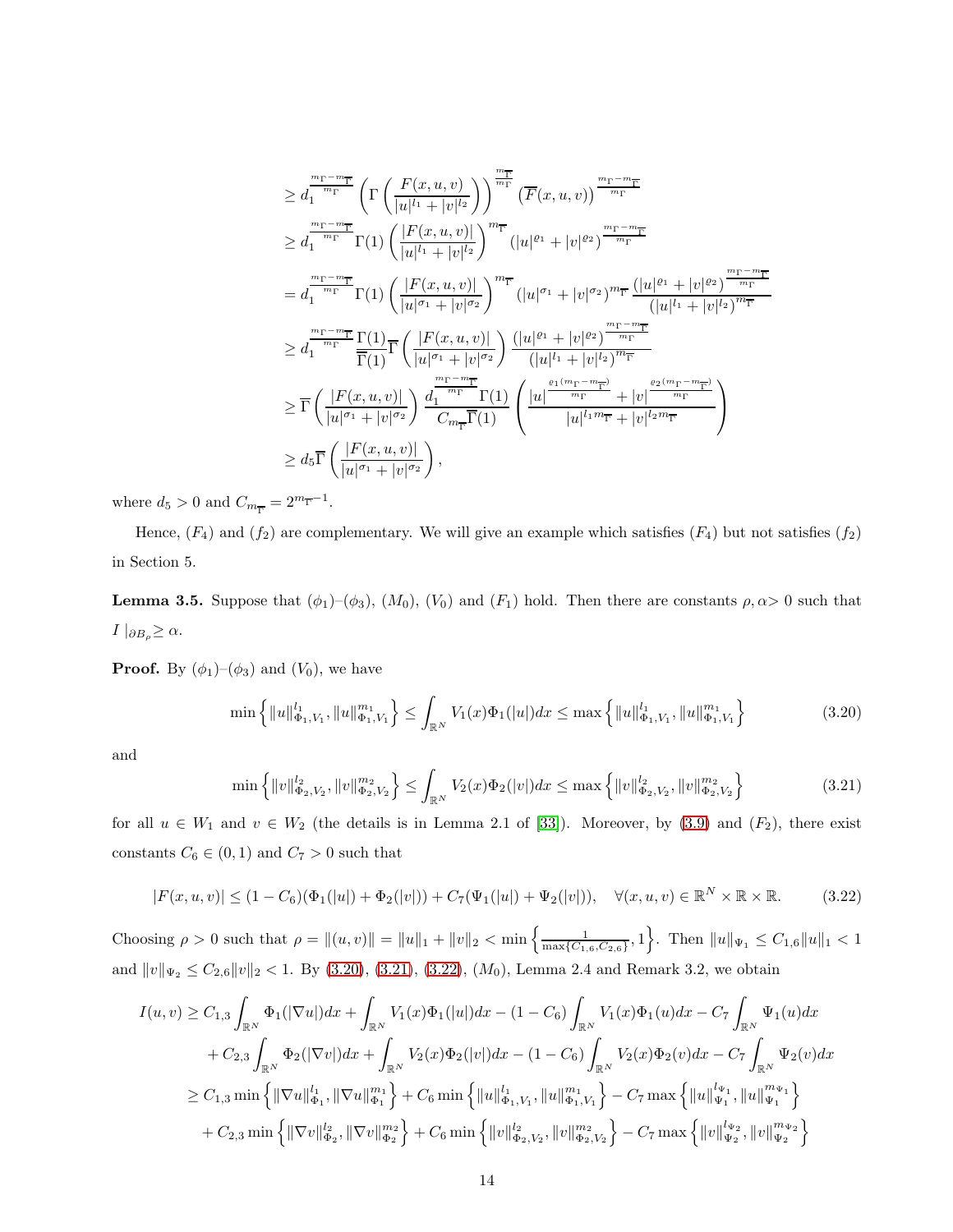$$
\geq C_{1,3} \|\nabla u\|_{\Phi_1}^{m_1} + C_6 \|u\|_{\Phi_1, V_1}^{m_1} - C_7 C_{1,6} \|u\|_1^{l_{\Psi_1}} + C_{2,3} \|\nabla v\|_{\Phi_2}^{m_2} + C_6 \|v\|_{\Phi_2, V_2}^{m_2} - C_7 C_{2,6} \|v\|_2^{l_{\Psi_2}} \geq \|u\|_1^{m_1} \left( \frac{\min\{C_{1,3}, C_6\}}{2^{m_1 - 1}} - C_7 C_{1,6} \|u\|_1^{l_{\Psi_1} - m_1} \right) + \|v\|_2^{m_2} \left( \frac{\min\{C_{2,3}, C_6\}}{2^{m_2 - 1}} - C_7 C_{2,6} \|v\|_2^{l_{\Psi_2} - m_2} \right).
$$

Since  $1 < m_i < l_{\Psi_i}$ , we can choose positive constants  $\rho$  and  $\alpha$  small enough such that  $I(u, v) \ge \alpha$  for all  $(u, v) \in W$  with  $||u, v|| = \rho$ .  $\Box$ 

**Lemma 3.6.** Suppose that  $(\phi_1)$ – $(\phi_3)$ ,  $(M_0)$ ,  $(V_0)$  and  $(F_3)$  hold. Then there is a point  $(u, v) \in W \backslash B_\rho$  such that  $I(u, v) \leq 0$ .

**Proof.** By  $(F_3)$  and the continuity of F, there exist two constants  $C_8 > 0$  and  $C_9 > 0$  such that

<span id="page-14-0"></span>
$$
F(x, u, v) \ge C_8(|u|^{m_1} + |v|^{m_2}) - C_9, \ \forall (u, v) \in \mathbb{R} \times \mathbb{R} \text{ and a.e. } x \in G.
$$
 (3.23)

 $\Box$ 

Choose  $u_0 \in C_0^{\infty}(\mathbb{R}^N) \setminus \{0\}$  with  $0 < u_0(x) \leq 1$  and  $supp(u_0) \subset \subset G$ . Obviously,  $(tu_0, 0) \in W$  for all  $t \in \mathbb{R}$ . By  $(M_0)$ , (2) in Lemma 2.3, [\(3.20\)](#page-13-0), [\(3.21\)](#page-13-1) and [\(3.23\)](#page-14-0), when  $t > 1$ , we have

$$
I(tu_0, 0) = \widehat{M}_1 \left( \int_{\mathbb{R}^N} \Phi_1(t|\nabla u_0|) dx \right) + \int_{\mathbb{R}^N} V_1(x) \Phi_1(t|u_0|) dx - \int_G F(x, tu_0, 0) dx
$$
  
\n
$$
\leq C_{1,4} t^{m_1} \int_{\mathbb{R}^N} \Phi_1(|\nabla u_0|) dx + t^{m_1} \int_{\mathbb{R}^N} V_1(x) \Phi_1(|u_0|) dx - C_8 \int_G t^{m_1} |u_0|^{m_1} dx + C_9 |\text{supp} u_0|
$$
  
\n
$$
\leq t^{m_1} \left( C_{1,4} ||\nabla u_0||_{\Phi_1}^1 + C_{1,4} ||\nabla u_0||_{\Phi_1}^{m_1} + ||u_0||_{\Phi_1, V_1}^1 + ||u_0||_{\Phi_1, V_1}^{m_1} - C_8 ||u_0||_{L^{m_1}(G)}^{m_1} \right) + C_9 |\text{supp} u_0|.
$$

If we choose

$$
C_8 > \frac{C_{1,4} \|\nabla u_0\|_{\Phi_1}^{l_1} + C_{1,4} \|\nabla u_0\|_{\Phi_1}^{m_1} + \|u_0\|_{\Phi_1, V_1}^{l_1} + \|u_0\|_{\Phi_1, V_1}^{n_1}}{\|u_0\|_{L^{m_1}(G)}^{m_1}},
$$

then there exists t large enough such that  $I(tu_0, 0) \leq 0$  and  $||(tu_0, 0)|| > \rho$ .

**Lemma 3.7.** Suppose that  $(\phi_1)$ – $(\phi_4)$ ,  $(V_0)$ ,  $(V_1)$ ,  $(M_1)$ ,  $(F_1)$ ,  $(F_3)$  and  $(F_4)$  hold. Then (C)-sequence in W is bounded.

**Proof.** Let  $\{(u_n, v_n)\}$  be a (C)-sequence of I in W. Then, for n large enough, by  $(\phi_3)$ ,  $(M_1)$  and [\(2.9\)](#page-7-1), there exists a  $c > 0$  such that

$$
c+1 \geq I(u_n, v_n) - \left\langle I'(u_n, v_n), \left(\frac{1}{m_1} u_n, \frac{1}{m_2} v_n\right) \right\rangle
$$
  
=  $\widehat{M}_1 \left( \int_{\mathbb{R}^N} \Phi_1(|\nabla u_n|) dx \right) - \frac{1}{m_1} M_1 \left( \int_{\mathbb{R}^N} \Phi_1(|\nabla u_n|) dx \right) \int_{\mathbb{R}^N} \phi_1(|\nabla u_n|) |\nabla u_n|^2 dx$   
+  $\widehat{M}_2 \left( \int_{\mathbb{R}^N} \Phi_2(|\nabla v_n|) dx \right) - \frac{1}{m_2} M_2 \left( \int_{\mathbb{R}^N} \Phi_2(|\nabla v_n|) dx \right) \int_{\mathbb{R}^N} \phi_2(|\nabla v_n|) |\nabla v_n|^2 dx$   
+  $\int_{\mathbb{R}^N} \left( V_1(x) \Phi_1(|u_n|) - \frac{1}{m_1} V_1(x) \phi_1(|u_n|) |u_n|^2 \right) dx$   
+  $\int_{\mathbb{R}^N} \left( V_2(x) \Phi_2(|v_n|) - \frac{1}{m_2} V_2(x) \phi_2(|v_n|) |v_n|^2 \right) dx$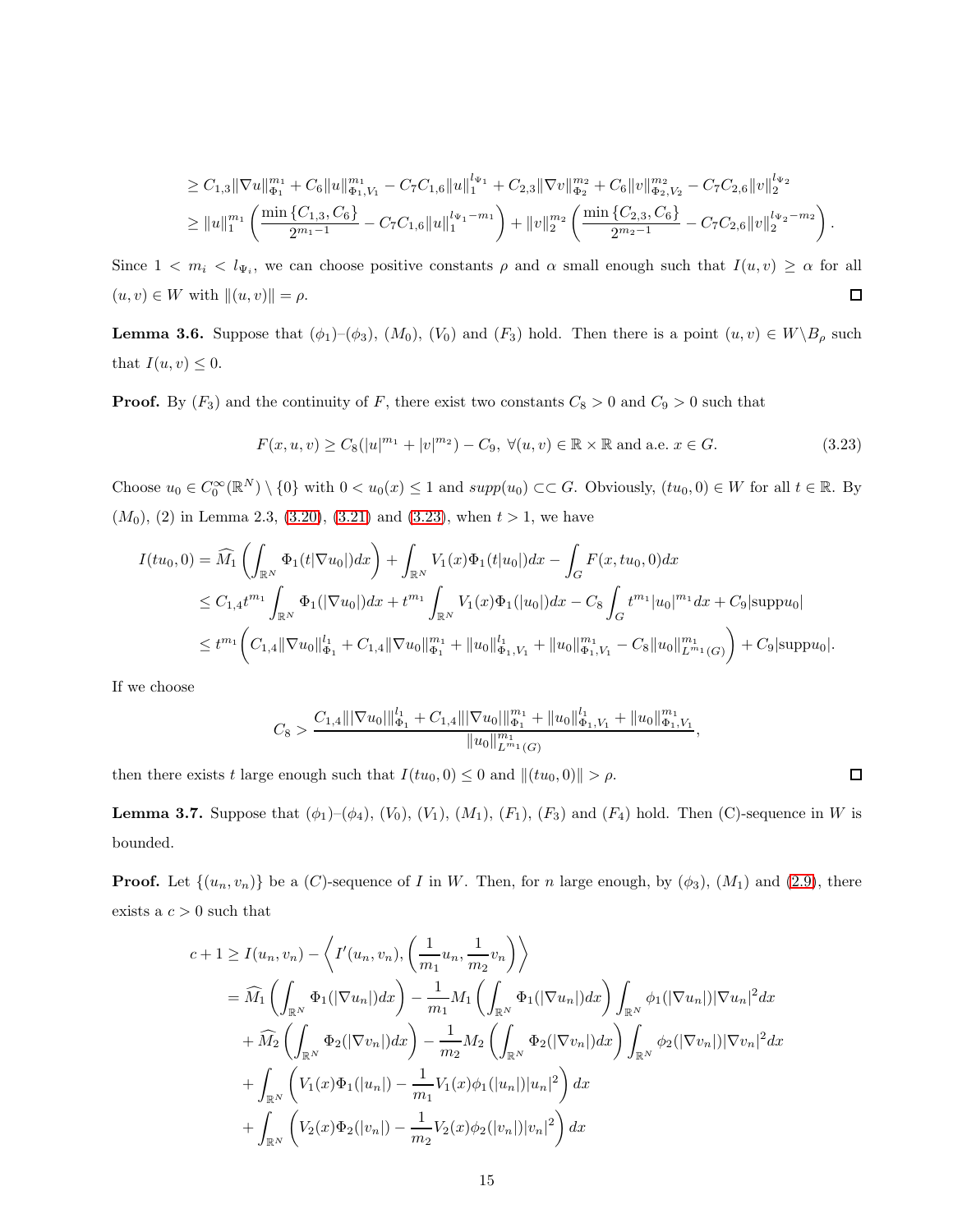<span id="page-15-1"></span>+ 
$$
\int_{\mathbb{R}^N} \left( \frac{1}{m_1} F_u(x, u_n, v_n) u_n + \frac{1}{m_2} F_v(x, u_n, v_n) v_n - F(x, u_n, v_n) \right) dx
$$
  
\n $\ge \int_{\mathbb{R}^N} \overline{F}(x, u_n, v_n) dx.$  (3.24)

Arguing by contradiction, we assume that there exists a subsequence of  $\{(u_n, v_n)\}\$ , still denoted by  $\{(u_n, v_n)\}\$ , such that  $\|(u_n, v_n)\| = \|u_n\|_1 + \|v_n\|_2 \to +\infty$ . Then we discuss this problem in two situations.

**Case 1.** Suppose that  $||u_n||_1 \to +\infty$  and  $||v_n||_2 \to +\infty$ . Let  $\bar{u}_n = \frac{u_n}{||u_n||_1}$  and  $\bar{v}_n = \frac{v_n}{||v_n||_2}$ . Then  $\{(\bar{u}_n, \bar{v}_n)\}$  is bounded in W. Passing to a subsequence  $\{(\bar{u}_n, \bar{v}_n)\}\$ , by Remark 3.2, there exists a point  $(\bar{u}, \bar{v}) \in W$  such that  $\star \quad \bar{u}_n \rightharpoonup \bar{u} \text{ in } W_1, \quad \bar{u}_n \to \bar{u} \text{ in } L^{l_1}(\mathbb{R}^N), \text{ in } L^{\sigma_1 l} \bar{r}(\mathbb{R}^N) \text{ and in } L^{\sigma_1 \widetilde{m} \bar{r}}(\mathbb{R}^N), \bar{u}_n(x) \to \bar{u}(x) \text{ a.e. in } \mathbb{R}^N;$ 

 $\star \quad \bar{v}_n \rightharpoonup \bar{v} \text{ in } W_2, \quad \bar{v}_n \to \bar{v} \text{ in } L^{l_2}(\mathbb{R}^N), \text{ in } L^{\sigma_2 l_{\overline{\Gamma}}}(\mathbb{R}^N) \text{ and in } L^{\sigma_2 \widetilde{m_{\overline{\Gamma}}}(\mathbb{R}^N)}, \bar{v}_n(x) \to \bar{v}(x) \text{ a.e. in } \mathbb{R}^N.$ 

To get the contradiction, we will first assume that both  $[\bar{u} \neq 0] := \{x \in \mathbb{R}^N : \bar{u}(x) \neq 0\}$  and  $[\bar{v} \neq 0] := \{x \in \mathbb{R}^N : \bar{u}(x) \neq 0\}$  $\mathbb{R}^N : \bar{v}(x) \neq 0$  have zero Lebesgue measure, that is,  $\bar{u} = 0$  a.e. in  $\mathbb{R}^N$  and  $\bar{v} = 0$  a.e. in  $\mathbb{R}^N$ . By Lemma 2.4 and the inequality (66) in [\[38\]](#page-35-0), we have

$$
\frac{\min\{C_{1,3},1\}}{2^{m_{1}-1}}\min\left\{\|u_{n}\|_{1}^{l_{1}},\|u_{n}\|_{1}^{m_{1}}\right\}+\frac{\min\{C_{2,3},1\}}{2^{m_{2}-1}}\min\left\{\|v_{n}\|_{2}^{l_{2}},\|v_{n}\|_{2}^{m_{2}}\right\}-\min\{C_{1,3},1\}-\min\{C_{2,3},1\}\le C_{1,3}\min\left\{\|\nabla u_{n}\|_{\Phi_{1}}^{l_{1}},\|\nabla u_{n}\|_{\Phi_{1}}^{m_{1}}\right\}+C_{2,3}\min\left\{\|\nabla v_{n}\|_{\Phi_{2}}^{l_{2}},\|\nabla v_{n}\|_{\Phi_{2}}^{m_{2}}\right\}+\min\left\{\|u_{n}\|_{\Phi_{1},V_{1}},\|u_{n}\|_{\Phi_{1},V_{1}}^{m_{1}}\right\}+\min\left\{\|v_{n}\|_{\Phi_{2},V_{2}}^{l_{2}},\|v_{n}\|_{\Phi_{2}}^{m_{2}}\right\}\le C_{1,3}\int_{\mathbb{R}^{N}}\Phi_{1}(|\nabla u_{n}|)dx+C_{2,3}\int_{\mathbb{R}^{N}}\Phi_{2}(|\nabla v_{n}|)dx+\int_{\mathbb{R}^{N}}V_{1}(x)\Phi_{1}(|u_{n}|)dx+\int_{\mathbb{R}^{N}}V_{2}(x)\Phi_{2}(|v_{n}|)dx\le\widehat{M}_{1}\left(\int_{\mathbb{R}^{N}}\Phi_{1}(|\nabla u_{n}|)dx\right)+\widehat{M}_{2}\left(\int_{\mathbb{R}^{N}}\Phi_{2}(|\nabla v_{n}|)dx\right)+\int_{\mathbb{R}^{N}}V_{1}(x)\Phi_{1}(|u_{n}|)dx+\int_{\mathbb{R}^{N}}V_{2}(x)\Phi_{2}(|v_{n}|)dx=I(u_{n},v_{n})+\int_{\mathbb{R}^{N}}F(x,u_{n},v_{n})dx.
$$
\n(3.25)

When  $n$  large enough, we have

<span id="page-15-3"></span>
$$
||u_n||_1^{l_1} + ||v_n||_2^{l_2} \le D_1 I(u_n, v_n) + D_1 \int_{\mathbb{R}^N} F(x, u_n, v_n) dx + D_2,
$$
\n(3.26)

where 
$$
D_1 = \frac{1}{\min\left\{\frac{\min\{C_{1,3,1}\}\min\{C_{2,3,1}\}}{2^{m_1-1}}, \frac{\min\{C_{2,3,1}\}}{2^{m_2-1}}\right\}}
$$
 and  $D_2 = \frac{\min\left\{\frac{C_{1,3,1}\}\min\{C_{2,3,1}\}}{\min\left\{\frac{C_{1,3,1}\}}{2^{m_1-1}}, \frac{\min\{C_{2,3,1}\}}{2^{m_2-1}}\right\}}$ . Then  
\n
$$
1 \le \frac{D_1 I(u_n, v_n) + D_2}{\|u_n\|_1^{\ell_1} + \|v_n\|_2^{\ell_2}} + \left(\int_{|(u_n, v_n)| \le R} + \int_{|(u_n, v_n)| > R}\right) \frac{D_1 F(x, u_n, v_n)}{\|u_n\|_1^{\ell_1} + \|v_n\|_2^{\ell_2}} dx
$$
\n
$$
= o_n(1) + \int_{|(u_n, v_n)| \le R} \frac{D_1 F(x, u_n, v_n)}{\|u_n\|_1^{\ell_1} + \|v_n\|_2^{\ell_2}} dx + \int_{|(u_n, v_n)| > R} \frac{D_1 F(x, u_n, v_n)}{\|u_n\|_1^{\ell_1} + \|v_n\|_2^{\ell_2}} dx,
$$
\n(3.27)

where R is a positive constant with  $R > r$ . By  $(F_2)$ , there exists a constant  $0 < \delta < 1$  such that

<span id="page-15-2"></span><span id="page-15-0"></span>
$$
\frac{|F(x, u, v)|}{\Phi_1(|u|) + \Phi_2(|v|)} < C_3 + 1, \quad \forall x \in \mathbb{R}^N, \quad 0 < |(u, v)| \le \delta. \tag{3.28}
$$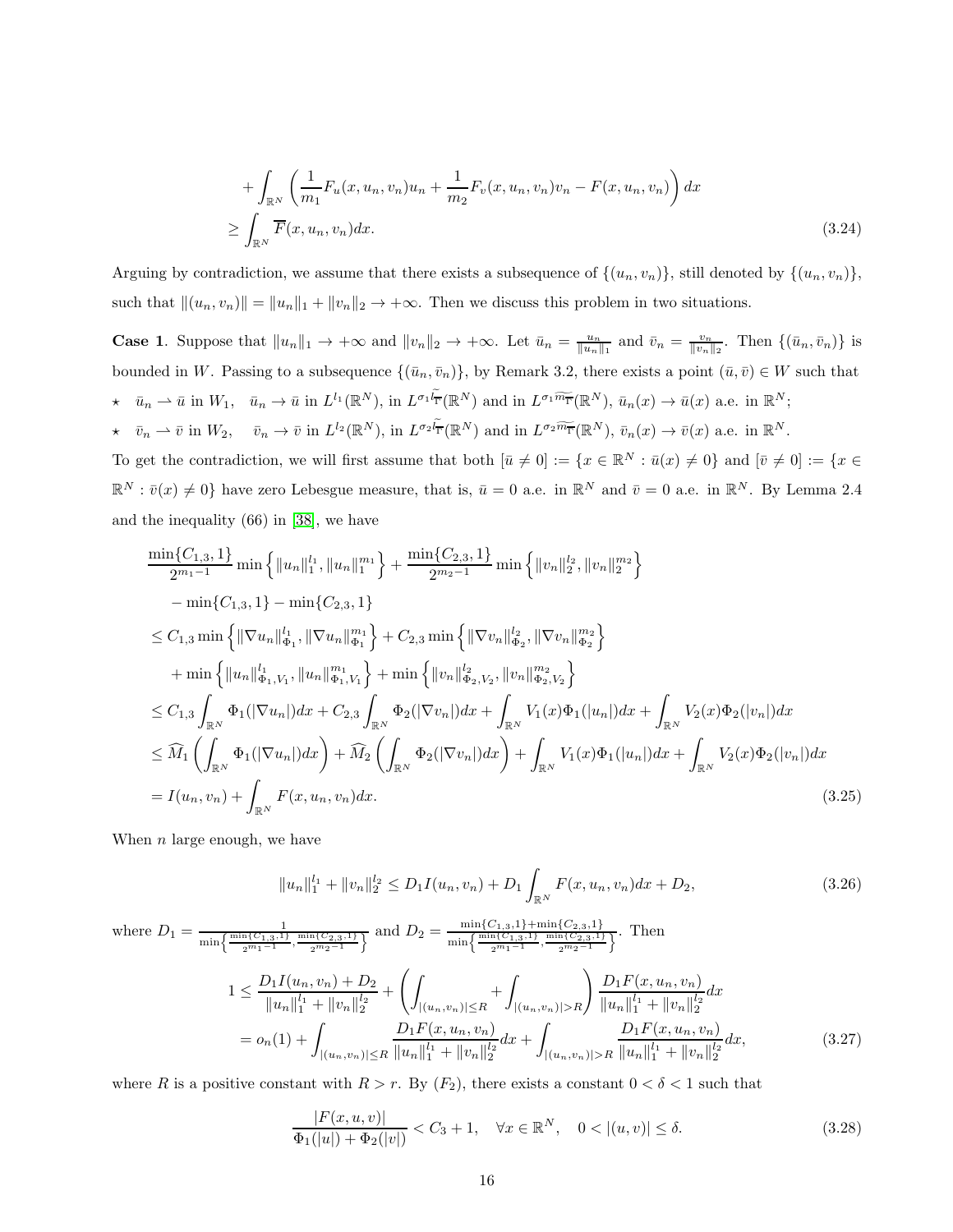By  $(\phi_4)$  and  $(3.28)$ , we have

<span id="page-16-0"></span>
$$
\frac{|F(x, u, v)|}{|u|^{l_1} + |v|^{l_2}} = \frac{|F(x, u, v)|}{\Phi_1(|u|) + \Phi_2(|v|)} \cdot \frac{\Phi_1(|u|) + \Phi_2(|v|)}{|u|^{l_1} + |v|^{l_2}} < (C_3 + 1) \max\{c_{12}, c_{22}\}, \quad \forall x \in \mathbb{R}^N, \quad 0 < |(u, v)| \le \delta. \tag{3.29}
$$

By the fact that F and  $\Phi_i$  are continuous, there exist two constants  $\overline{C}_{10} > 0$  and  $R > 0$  such that

$$
\frac{|F(x,u,v)|}{|u|^{l_1} + |v|^{l_2}} \le \frac{\max_{\delta \le |(u,v)| \le R} |F(x,u,v)|}{\min_{\delta \le |(u,v)| \le R} |u|^{l_1} + |v|^{l_2}} =: \overline{C}_{10}, \quad \forall x \in \mathbb{R}^N, \quad \delta \le |(u,v)| \le R,\tag{3.30}
$$

combining with [\(3.29\)](#page-16-0), which implies that there exists a positive constant  $C_{10}$  such that

$$
\frac{|F(x, u, v)|}{|u|^{l_1} + |v|^{l_2}} \le C_{10}, \quad \forall x \in \mathbb{R}^N, \quad 0 < |(u, v)| \le R.
$$
\n(3.31)

Set

$$
\bar{B}_{n,R} = \{x \in \mathbb{R}^N || (u_n(x), v_n(x))| \le R\},\
$$
  
\n
$$
\Omega_{1n} = \{x \in \bar{B}_{n,R} | u_n(x) = 0 \text{ and } v_n(x) = 0\},\
$$
  
\n
$$
\Omega_{2n} = \{x \in \bar{B}_{n,R} | u_n(x) \ne 0 \text{ and } v_n(x) = 0\},\
$$
  
\n
$$
\Omega_{3n} = \{x \in \bar{B}_{n,R} | u_n(x) = 0 \text{ and } v_n(x) \ne 0\},\
$$
  
\n
$$
\Omega_{4n} = \{x \in \bar{B}_{n,R} | u_n(x) \ne 0 \text{ and } v_n(x) \ne 0\}.
$$

Then by  $(F_0)$ ,

<span id="page-16-1"></span>
$$
\int_{\Omega_{1n}} \frac{F(x, u_n, v_n)}{\|u_n\|_1^{l_1} + \|v_n\|_2^{l_2}} dx = 0.
$$
\n(3.32)

Note that  $v_n(x) = 0$  on  $\Omega_{2n}$ . We have

$$
\int_{\Omega_{2n}} \frac{F(x, u_n, v_n)}{\|u_n\|_1^{l_1} + \|v_n\|_2^{l_2}} dx \le \int_{\Omega_{2n}} \frac{F(x, u_n, 0)}{\|u_n\|_1^{l_1}} dx = \int_{\Omega_{2n}} \frac{F(x, u_n, 0)}{|u_n|^{l_1}} \cdot |\bar{u}_n|^{l_1} dx
$$

$$
= \int_{\Omega_{2n}} \frac{F(x, u_n, v_n(x))}{|u_n|^{l_1} + |v_n|^{l_1}} \cdot |\bar{u}_n|^{l_1} dx
$$

$$
\le C_{10} \int_{\mathbb{R}^N} |\bar{u}_n|^{l_1} dx \to 0, \text{ as } n \to \infty. \tag{3.33}
$$

Similarly, we also have

<span id="page-16-2"></span>
$$
\int_{\Omega_{3n}} \frac{F(x, u_n, v_n)}{\|u_n\|_1^{l_1} + \|v_n\|_2^{l_2}} dx \to 0, \text{ as } n \to \infty.
$$
\n(3.34)

Moreover,

$$
\int_{\Omega_{4n}} \frac{F(x, u_n, v_n)}{\|u_n\|_1^l + \|v_n\|_2^l} dx
$$
  
= 
$$
\int_{\Omega_{4n}} \frac{F(x, u_n, v_n)}{\frac{|u_n|^{l_1}}{|u_n|^{l_1}} + \frac{|v_n|^{l_2}}{|v_n|^{l_2}}} dx
$$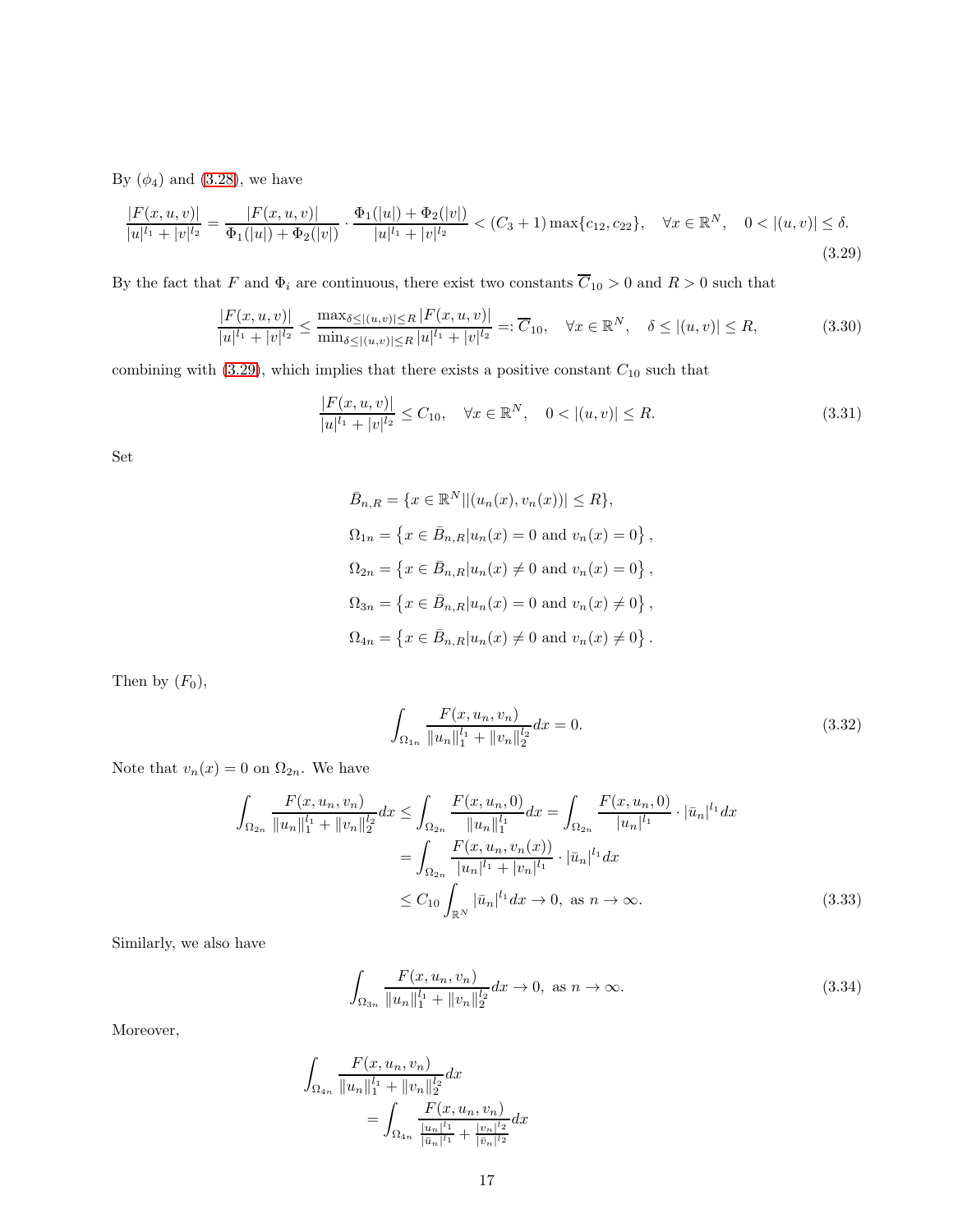<span id="page-17-0"></span>
$$
\leq \int_{\Omega_{4n}} \frac{F(x, u_n, v_n)}{(|u_n|^{l_1} + |v_n|^{l_2}) \min\left\{\frac{1}{|\bar{u}_n|^{l_1}}, \frac{1}{|\bar{v}_n|^{l_2}}\right\}} dx
$$
\n
$$
\leq \int_{\Omega_{4n}} \frac{F(x, u_n, v_n) \max\left\{|\bar{u}_n|^{l_1}, |\bar{v}_n|^{l_2}\right\}}{|u_n|^{l_1} + |v_n|^{l_2}} dx
$$
\n
$$
\leq \int_{\Omega_{4n}} \frac{F(x, u_n, v_n)}{|u_n|^{l_1} + |v_n|^{l_2}} (|\bar{u}_n|^{l_1} + |\bar{v}_n|^{l_2}) dx
$$
\n
$$
\leq C_{10} \int_{\mathbb{R}^N} (|\bar{u}_n|^{l_1} + |\bar{v}_n|^{l_2}) dx \to 0, \text{ as } n \to \infty. \tag{3.35}
$$

Then by  $(3.32)-(3.35)$  $(3.32)-(3.35)$ , we have

$$
\int_{\bar{B}_{n,R}} \frac{F(x, u_n, v_n)}{\|u_n\|_1^{l_1} + \|v_n\|_2^{l_2}} dx = \sum_{i=1}^4 \int_{\Omega_{in}} \frac{F(x, u_n, v_n)}{\|u_n\|_1^{l_1} + \|v_n\|_2^{l_2}} dx = o(1).
$$
\n(3.36)

Next, we set

<span id="page-17-3"></span>
$$
\Omega'_{2n} = \left\{ x \in \mathbb{R}^N / \overline{B}_{n,R} | u_n(x) \neq 0 \text{ and } v_n(x) = 0 \right\},\,
$$
  

$$
\Omega'_{3n} = \left\{ x \in \mathbb{R}^N / \overline{B}_{n,R} | u_n(x) = 0 \text{ and } v_n(x) \neq 0 \right\},\,
$$
  

$$
\Omega'_{4n} = \left\{ x \in \mathbb{R}^N / \overline{B}_{n,R} | u_n(x) \neq 0 \text{ and } v_n(x) \neq 0 \right\}.
$$

Then for large  $n$ , we have

<span id="page-17-1"></span>
$$
\int_{\Omega'_{4n}} \frac{F(x, u_n, v_n)}{\|u_n\|_1^l + \|v_n\|_2^{l_2}} dx
$$
\n
$$
\leq \int_{\Omega'_{4n}} \frac{|F(x, u_n, v_n)|}{\|u_n\|_1^{\sigma_1} + \|v_n\|_2^{\sigma_2}} dx
$$
\n
$$
\leq \int_{\Omega'_{4n}} \frac{|F(x, u_n, v_n)|}{|u_n|^{\sigma_1} + |v_n|^{\sigma_2}} (|\bar{u}_n|^{\sigma_1} + |\bar{v}_n|^{\sigma_2}) dx. \tag{3.37}
$$

If  $\frac{|F(x,u_n,v_n)|}{|u_n|^{\sigma_1}+|v_n|^{\sigma_2}} \geq 1$ , then by Hölder's inequality, [\(3.24\)](#page-15-1) and Remark 3.2, we have

$$
\int_{\Omega'_{4n}} \frac{|F(x, u_n, v_n)|}{|u_n|^{\sigma_1} + |v_n|^{\sigma_2}} (|\bar{u}_n|^{\sigma_1} + |\bar{v}_n|^{\sigma_2}) dx
$$
\n
$$
\leq \left( \int_{\Omega'_{4n}} \left( \frac{|F(x, u_n, v_n)|}{|u_n|^{\sigma_1} + |v_n|^{\sigma_2}} \right)^{\frac{1}{l_{\overline{1}}}} dx \right)^{\frac{1}{l_{\overline{1}}}} \left( \int_{\Omega'_{4n}} (|\bar{u}_n|^{\sigma_1} + |\bar{v}_n|^{\sigma_2})^{\tilde{l}_{\overline{1}}} dx \right)^{\frac{1}{l_{\overline{1}}}}
$$
\n
$$
\leq 2^{\frac{\tilde{l}_{\overline{1}}}{l_{\overline{1}}}} \left( \frac{1}{\overline{1}(1)} \int_{\Omega'_{4n}} \overline{\Gamma} \left( \frac{|F(x, u_n, v_n)|}{|u_n|^{\sigma_1} + |v_n|^{\sigma_2}} \right) dx \right)^{\frac{1}{l_{\overline{1}}}} \left( ||\bar{u}_n||_{L^{\sigma_1} \tilde{l}_{\overline{1}}}^{\sigma_1} + ||\bar{v}_n||_{L^{\sigma_2} \tilde{l}_{\overline{1}}}^{\sigma_2} \right)
$$
\n
$$
\leq 2^{\frac{\tilde{l}_{\overline{1}}}{l_{\overline{1}}}} \left( \frac{C_4}{\overline{1}(1)} \int_{\mathbb{R}^N} \overline{F}(x, u_n, v_n) dx \right)^{\frac{1}{l_{\overline{1}}}} \left( ||\bar{u}_n||_{L^{\sigma_1} \tilde{l}_{\overline{1}}}^{\sigma_1} + ||\bar{v}_n||_{L^{\sigma_2} \tilde{l}_{\overline{1}}}^{\sigma_2} \right)
$$
\n
$$
\leq 2^{\frac{\tilde{l}_{\overline{1}}}{l_{\overline{1}}}} \left( \frac{C_4(c+1)}{\overline{1}(1)} \right)^{\frac{1}{l_{\overline{1}}}} \left( ||\bar{u}_n||_{L^{\sigma_1} \tilde{l}_{\overline{1}}}^{\sigma_1} + ||\bar{v}_n||_{L^{\sigma_2} \tilde{l}_{\overline{1}}}^{\sigma_2} \right) \to 0, \text{ as
$$

Similarly, if  $\frac{|F(x,u_n,v_n)|}{|u_n|^{\sigma_1}+|v_n|^{\sigma_2}} < 1$ , then, by Hölder's inequality, [\(3.24\)](#page-15-1) and Remark 3.2, we get that

<span id="page-17-2"></span>
$$
\int_{\Omega_{4n}'}\frac{|F(x,u_n,v_n)|}{|u_n|^{\sigma_1}+|v_n|^{\sigma_2}}\big(|\bar{u}_n|^{\sigma_1}+|\bar{v}_n|^{\sigma_2}\big)dx
$$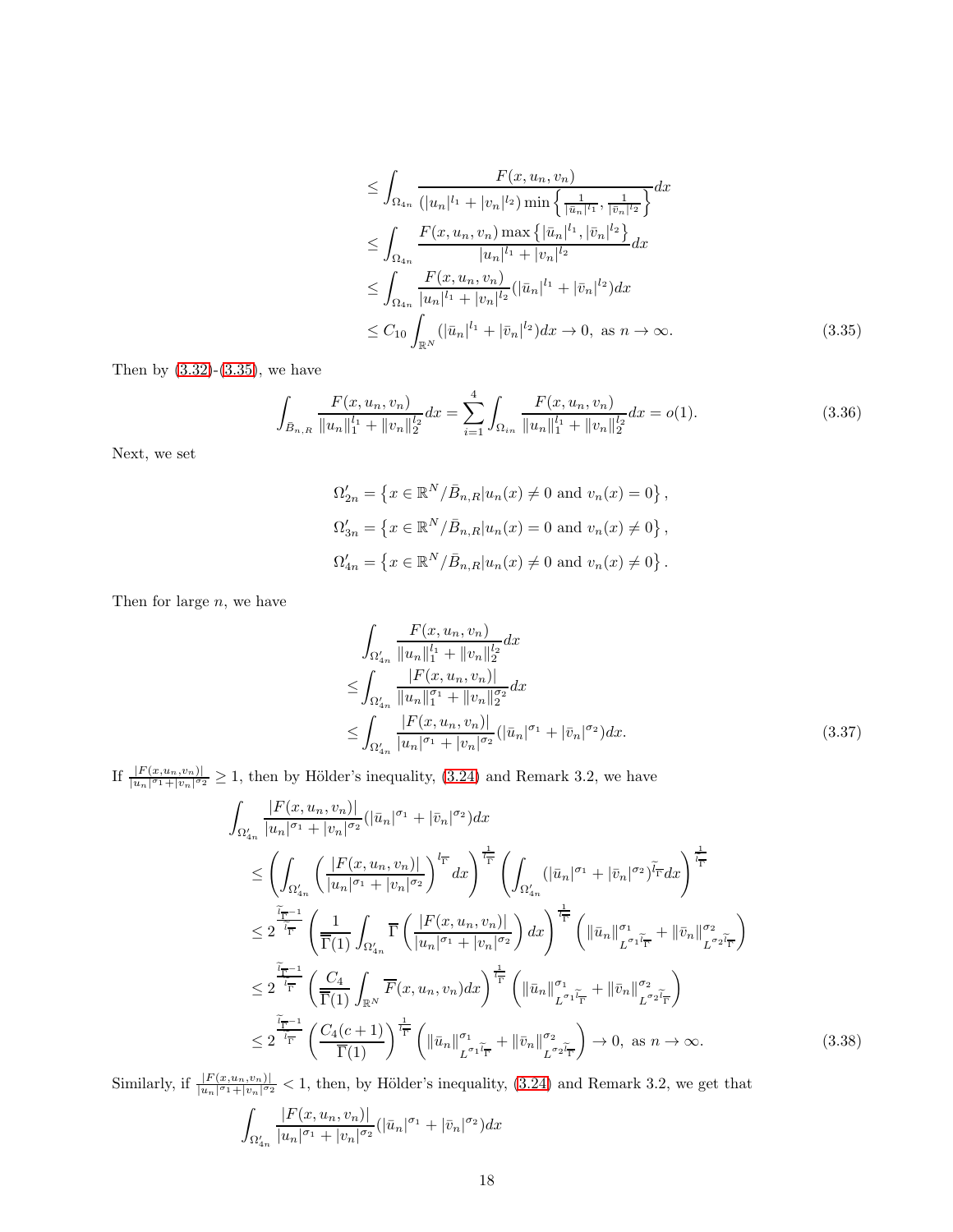$$
\leq 2^{\frac{\widetilde{m}_{\overline{\Gamma}}-1}{m_{\overline{\Gamma}}}} \left(\frac{C_4}{\overline{\Gamma}(1)} \int_{\mathbb{R}^N} \overline{F}(x, u_n, v_n) dx\right)^{\frac{1}{m_{\overline{\Gamma}}}} \left(\|\bar{u}_n\|_{L^{\sigma_1 \widetilde{m}_{\overline{\Gamma}}}}^{\sigma_1} + \|\bar{v}_n\|_{L^{\sigma_2 \widetilde{m}_{\overline{\Gamma}}}}^{\sigma_2}\right)
$$
  

$$
\leq 2^{\frac{\widetilde{m}_{\overline{\Gamma}}-1}{m_{\overline{\Gamma}}}} \left(\frac{C_4(c+1)}{\overline{\Gamma}(1)}\right)^{\frac{1}{m_{\overline{\Gamma}}}} \left(\|\bar{u}_n\|_{L^{\sigma_1 \widetilde{m}_{\overline{\Gamma}}}}^{\sigma_1} + \|\bar{v}_n\|_{L^{\sigma_2 \widetilde{m}_{\overline{\Gamma}}}}^{\sigma_2}\right) \to 0, \text{ as } n \to \infty.
$$
 (3.39)

Hence, [\(3.37\)](#page-17-1)-[\(3.39\)](#page-18-0) imply that

$$
\int_{\Omega'_{4n}} \frac{F(x, u_n, v_n)}{\|u_n\|_1^{l_1} + \|v_n\|_2^{l_2}} dx \to 0, \text{ as } n \to \infty.
$$
\n(3.40)

Note that  $v_n(x) = 0$  on  $\Omega'_{2n}$ . Then we have

<span id="page-18-1"></span><span id="page-18-0"></span>
$$
\int_{\Omega'_{2n}} \frac{F(x, u_n, v_n)}{\|u_n\|_1^{l_1} + \|v_n\|_2^{l_2}} dx
$$
\n
$$
\leq \int_{\Omega'_{2n}} \frac{|F(x, u_n, 0)|}{\|u_n\|_1^{\sigma_1} + \|v_n\|_2^{\sigma_2}} dx
$$
\n
$$
\leq \int_{\Omega'_{2n}} \frac{|F(x, u_n, 0)|}{\|u_n\|_1^{\sigma_1}} dx
$$
\n
$$
= \int_{\Omega'_{2n}} \frac{|F(x, u_n, v_n)|}{|u_n|^{\sigma_1} + |v_n|^{\sigma_2}} \cdot |\bar{u}_n|^{\sigma_1} dx. \tag{3.41}
$$

Similar to the arguments of [\(3.38\)](#page-17-2) and [\(3.39\)](#page-18-0), we can also get

$$
\int_{\Omega'_{2n}}\frac{|F(x,u_n,v_n)|}{|u_n|^{\sigma_1}+|v_n|^{\sigma_2}}\cdot|\bar{u}_n|^{\sigma_1}dx\to 0, \text{ as } n\to\infty,
$$

which shows that

<span id="page-18-2"></span>
$$
\int_{\Omega'_{2n}} \frac{F(x, u_n, v_n)}{\|u_n\|_1^{l_1} + \|v_n\|_2^{l_2}} dx \to 0, \text{ as } n \to \infty.
$$
\n(3.42)

Similarly, we also get

$$
\int_{\Omega'_{3n}} \frac{F(x, u_n, v_n)}{\|u_n\|_1^{l_1} + \|v_n\|_2^{l_2}} dx \to 0, \text{ as } n \to \infty.
$$
\n(3.43)

Hence, [\(3.40\)](#page-18-1), [\(3.42\)](#page-18-2) and [\(3.43\)](#page-18-3) imply that

<span id="page-18-4"></span><span id="page-18-3"></span>
$$
\int_{\mathbb{R}^N/\bar{B}_{n,R}} \frac{F(x, u_n, v_n)}{\|u_n\|_1^l + \|v_n\|_2^{l_2}} dx = o(1).
$$
\n(3.44)

By combining [\(3.36\)](#page-17-3), [\(3.44\)](#page-18-4) with [\(3.27\)](#page-15-2), we get a contradiction.

Next, we assume that  $[\bar{u}\neq 0]$  or  $[\bar{v}\neq 0]$  has nonzero Lebesgue measure. It is clear that

$$
|u_n| = |\bar{u}_n| \|u_n\|_1 \to +\infty \quad \text{ for all } [\bar{u} \neq 0]
$$

or

$$
|v_n| = |\bar{v}_n| \|v_n\|_2 \to +\infty \quad \text{ for all } [\bar{v} \neq 0].
$$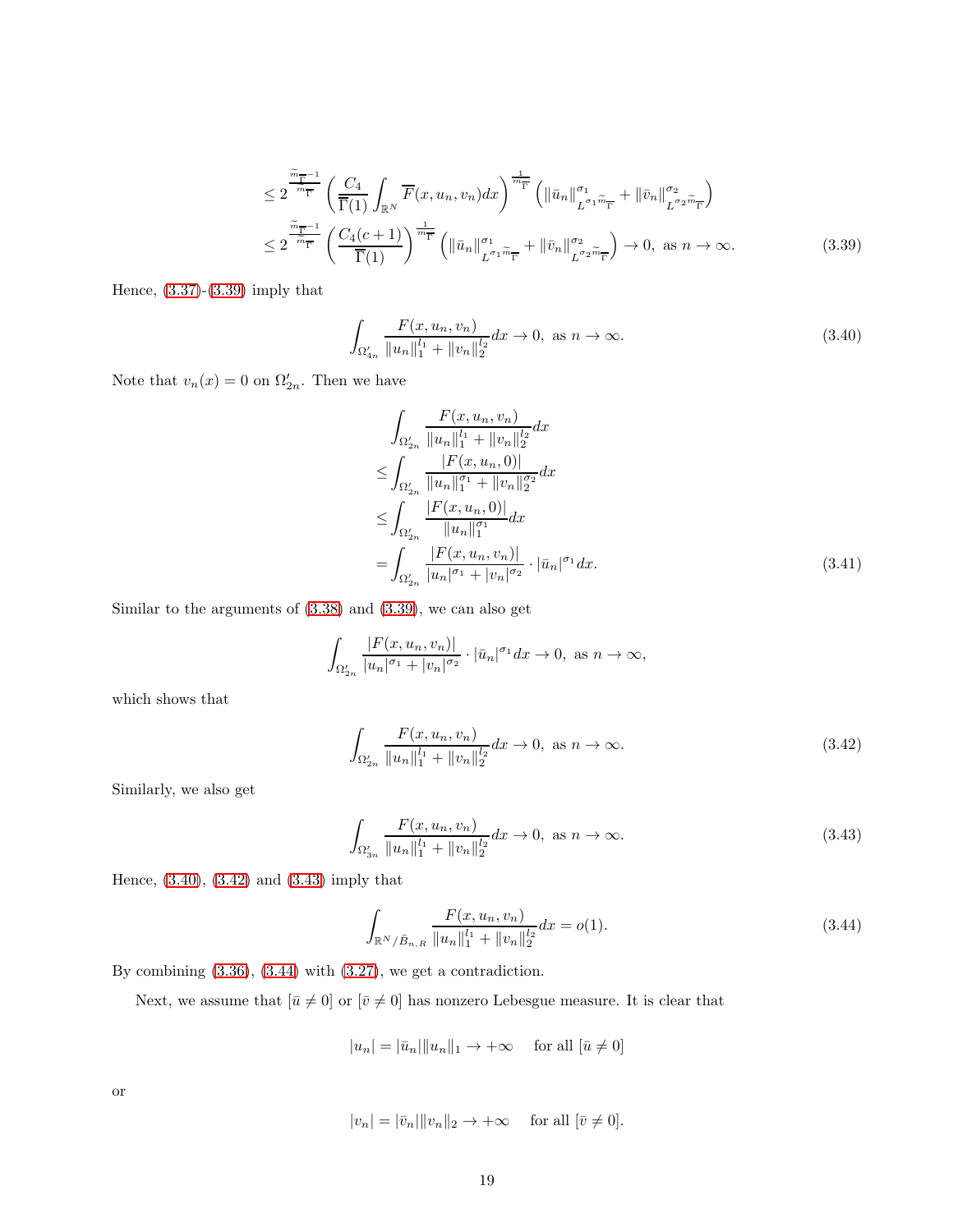Moreover, by (2) in Lemma 2.3,  $F(x, u, v) \ge 0$  and the assumption  $(F_3)$  show that

$$
\lim_{\|u,v\|\to +\infty} \frac{F(x,u,v)}{|u|^{\sigma_1}+|v|^{\sigma_2}} \n= \begin{cases}\n\lim_{\|(u,v)\|\to +\infty} \frac{F(x,u,v)}{|u|^{\sigma_1}+|v|^{\sigma_2}}, & \text{if } |u| \ge 1, |v| \ge 1, |(u,v)| \to +\infty, \\
\lim_{\|(u,v)\|\to +\infty} \frac{F(x,u,v)}{|u|^{\sigma_1}+|v|^{\sigma_2}} \ge \lim_{\|(u,v)\|\to +\infty} \frac{F(x,u,v)}{1+|v|^{\sigma_2}}, & \text{if } 0 \le |u| < 1, |v| \to +\infty, \\
\lim_{\|(u,v)\|\to +\infty} \frac{F(x,u,v)}{|u|^{\sigma_1}+|v|^{\sigma_2}} \ge \lim_{\|(u,v)\|\to +\infty} \frac{F(x,u,v)}{1+|u|^{\sigma_1}}, & \text{if } 0 \le |v| < 1, |u| \to +\infty\n\end{cases}
$$
\n
$$
\ge \begin{cases}\n\lim_{\|(u,v)\|\to +\infty} \frac{F(x,u,v)}{|u|^{\sigma_1}+|v|^{\sigma_2}} & \text{if } |u| \ge 1, |v| \ge 1, \\
\lim_{\|(u,v)\|\to +\infty} \frac{F(x,u,v)}{|v|^{\sigma_2}+|v|^{\sigma_2}} \ge \frac{1}{2} \lim_{\|(u,v)\|\to +\infty} \frac{F(x,u,v)}{|u|^{\sigma_1}+|v|^{\sigma_2}}, & \text{if } 0 \le |u| < 1, |v| > 1, \\
\lim_{\|(u,v)\|\to +\infty} \frac{F(x,u,v)}{|u|^{\sigma_1}+|u|^{\sigma_1}} \ge \frac{1}{2} \lim_{\|(u,v)\|\to +\infty} \frac{F(x,u,v)}{|u|^{\sigma_1}+|v|^{\sigma_2}}, & \text{if } 0 \le |v| < 1, |u| > 1\n\end{cases}
$$
\n
$$
= +\infty \quad \text{for } u, v, x \in G.
$$
\n
$$
(3.45)
$$

Hence, combining with  $(F_4)$ , it is easy to see that

$$
\lim_{|(u,v)|\to+\infty} \overline{F}(x,u,v) \geq \frac{1}{C_4} \lim_{|(u,v)|\to+\infty} \overline{\Gamma}\left(\frac{F(x,u,v)}{|u|^{\sigma_1}+|v|^{\sigma_2}}\right)
$$
\n
$$
\geq \frac{1}{C_4} \lim_{|(u,v)|\to+\infty} \overline{\Gamma}(1) \max\left\{\left(\frac{F(x,u,v)}{|u|^{\sigma_1}+|v|^{\sigma_2}}\right)^{l_{\overline{\Gamma}}}, \left(\frac{F(x,u,v)}{|u|^{\sigma_1}+|v|^{\sigma_2}}\right)^{m_{\overline{\Gamma}}}\right\}
$$
\n
$$
\geq \frac{1}{C_4} \overline{\Gamma}(1) \max\left\{\left(\lim_{|(u,v)|\to+\infty} \frac{F(x,u,v)}{|u|^{\sigma_1}+|v|^{\sigma_2}}\right)^{l_{\overline{\Gamma}}}, \left(\lim_{|(u,v)|\to+\infty} \frac{F(x,u,v)}{|u|^{\sigma_1}+|v|^{\sigma_2}}\right)^{m_{\overline{\Gamma}}}\right\}
$$
\n
$$
= +\infty \quad \text{for} \quad \text{a.e.} \quad x \in G. \tag{3.46}
$$

Then, by [\(3.24\)](#page-15-1), Fatou Lemma and the above formula, we have

$$
c+1 \geq \lim_{n \to +\infty} \int_{\mathbb{R}^N} \overline{F}(x, u_n, v_n) dx \geq \lim_{n \to +\infty} \int_G \overline{F}(x, u_n, v_n) dx \geq \int_G \lim_{n \to +\infty} \overline{F}(x, u_n, v_n) dx = +\infty,
$$

which is a contradiction. So, both  $||u_n||_1 \to +\infty$  and  $||v_n||_2 \to +\infty$  do not hold.

**Case 2.** Suppose that  $||u_n||_1 \leq D_3$  or  $||v_n||_2 \leq D_3$  for some  $D_3 > 0$  and all  $n \in \mathbb{N}$ . Without loss of generality, we assume that  $||u_n||_1 \to +\infty$  and  $||v_n||_2 \leq D_3$  for some  $D_3 > 0$  and all  $n \in \mathbb{N}$ . Let  $\bar{u}_n = \frac{u_n}{||u_n||_1}$  and  $\bar{v}_n = \frac{v_n}{||u_n||_1}$ . Then  $\|\bar{u}_n\|_1 = 1$  and  $\|\bar{v}_n\|_2 \to 0$ . Passing to a subsequences  $\{(\bar{u}_n, \bar{v}_n)\}\$ , by Remark 3.2, there exist  $\bar{u} \in W_1$  and  $v \in W_2$  such that

$$
\star \quad \bar{u}_n \rightharpoonup \bar{u} \text{ in } W_1, \quad \bar{u}_n \to \bar{u} \text{ in } L^{l_1}(\mathbb{R}^N), \text{ in } L^{\sigma_1 \widetilde{l_{\Gamma}}}(\mathbb{R}^N) \text{ and in } L^{\sigma_1 \widetilde{m_{\Gamma}}}(\mathbb{R}^N), \quad \bar{u}_n(x) \to \bar{u}(x) \text{ a.e. in } \mathbb{R}^N;
$$

- $\star \quad \bar{v}_n \to 0 \text{ in } W_2, \quad \bar{v}_n \to 0 \text{ in } L^{l_2}(\mathbb{R}^N), \text{ in } L^{\sigma_2 l} \bar{\mathbf{r}}(\mathbb{R}^N) \text{ and in } L^{\sigma_2 \widetilde{m} \bar{\mathbf{r}}}(\mathbb{R}^N), \quad \bar{v}_n(x) \to 0 \text{ a.e. in } \mathbb{R}^N;$
- $\star \quad v_n \rightharpoonup v$  in  $W_2$ ,  $v_n \to v$  in  $L^{l_2}(\mathbb{R}^N)$ , in  $L^{\sigma_2 l} \overline{\mathbb{F}}(\mathbb{R}^N)$  and in  $L^{\sigma_2 \widetilde{m}} \overline{\mathbb{F}}(\mathbb{R}^N)$ ,  $v_n(x) \to v(x)$  a.e. in  $\mathbb{R}^N$ .

Firstly, we assume that  $[\bar{u} \neq 0]$  has nonzero Lebesgue measure. We can see that

$$
|u_n| = |\bar{u}_n| \|u_n\|_1 \to +\infty \quad \text{ for all } [\bar{u} \neq 0].
$$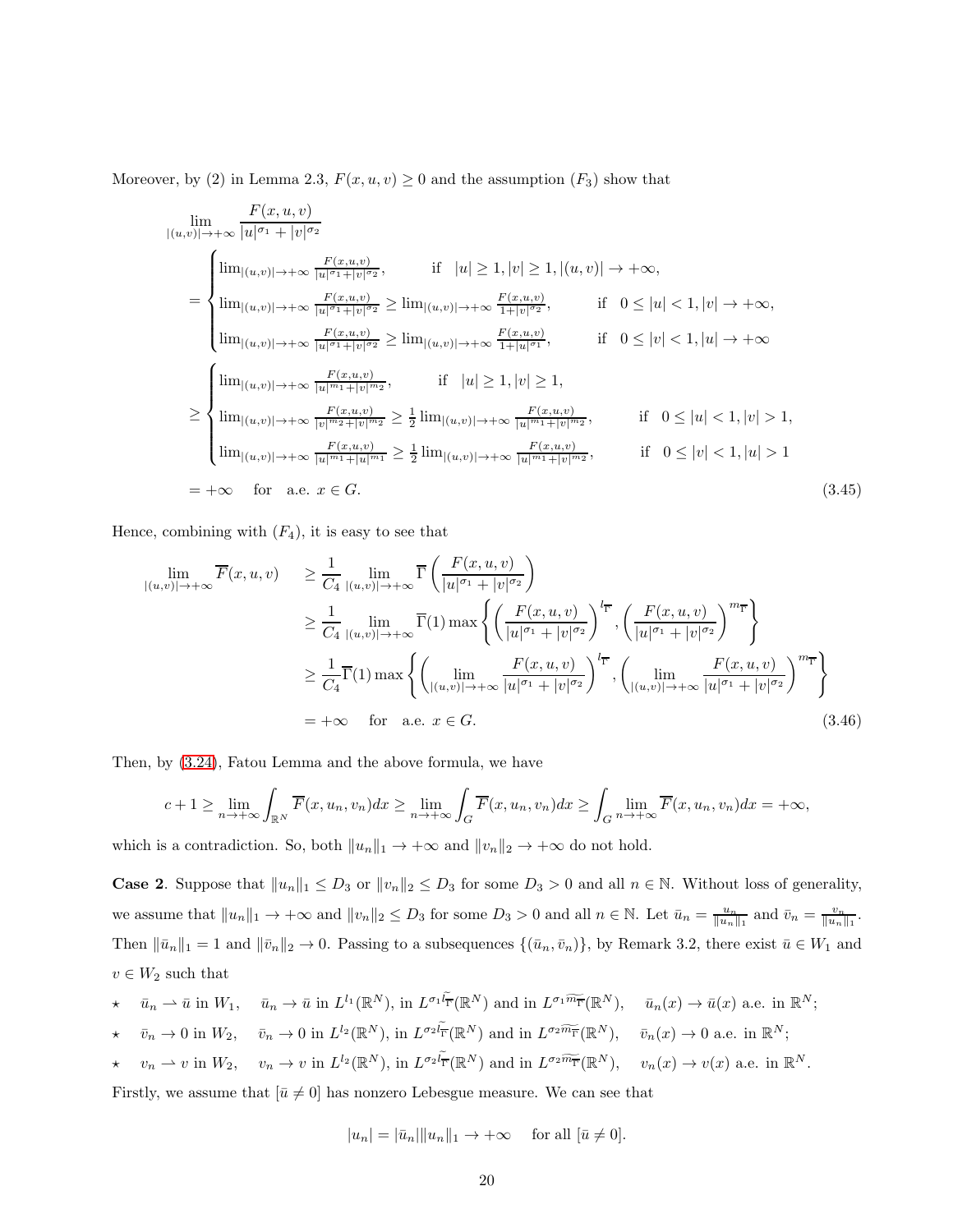Then, being analogue to Case 1, we get a contradiction by

$$
c+1 \geq \int_{\mathbb{R}^N} \overline{F}(x, u_n, v_n) dx \to +\infty.
$$

Next, we suppose that  $[\bar{u} \neq 0]$  has zero Lebesgue measure, that is,  $\bar{u} = 0$  a.e. in  $\mathbb{R}^N$ . By [\(3.24\)](#page-15-1), we can see that

<span id="page-20-1"></span><span id="page-20-0"></span>
$$
\int_{\mathbb{R}^N} \overline{F}(x, u_n, v_n) dx \le c + 1.
$$
\n(3.47)

Then when n large enough, we can choose two positive constants  $D_4$ ,  $D_5$  such that [\(3.25\)](#page-15-3) is changed into

$$
||u_n||_1^{l_1} \le D_4 I(u_n, v_n) + D_4 \int_{\mathbb{R}^N} F(x, u_n, v_n) dx + D_5.
$$
 (3.48)

Similar to the arguments of  $(3.32)-(3.34)$  $(3.32)-(3.34)$ , for any given

$$
D_6 > \max\left\{5C_{10}C_{2,5}^{l_2}D_3^{l_2}, 5\left(\frac{C_4(c+1)}{\overline{\Gamma}(1)}\right)^{\frac{1}{l_{\overline{\Gamma}}}}C_{2,5}^{\sigma_2}D_3^{\sigma_2}, 5\left(\frac{C_4(c+1)}{\overline{\Gamma}(1)}\right)^{\frac{1}{m_{\overline{\Gamma}}}}C_{2,5}^{\sigma_2}D_3^{\sigma_2}\right\},\,
$$

we obtain that

$$
\int_{\Omega_{1n}} \frac{F(x, u_n, v_n)}{\|u_n\|_1^1 + D_6} dx \le \int_{\Omega_{1n}} \frac{F(x, u_n, v_n)}{\|u_n\|_1^1} dx = 0,
$$
\n(3.49)\n
$$
\int_{\Omega_{1n}} F(x, u_n, v_n) \Big|_{\Omega_{1n}} \le \int_{\Omega_{1n}} F(x, u_n, v_n) \Big|_{\Omega_{1n}} \le 0.
$$

$$
\int_{\Omega_{2n}} \frac{F(x, u_n, v_n)}{\|u_n\|_1^{l_1} + D_6} dx \le \int_{\Omega_{2n}} \frac{F(x, u_n, v_n)}{\|u_n\|_1^{l_1}} dx \to 0, \text{ as } n \to \infty
$$
\n(3.50)

and

$$
\int_{\Omega_{3n}} \frac{F(x, u_n, v_n)}{\|u_n\|_1^{l_1} + D_6} dx \le \int_{\Omega_{3n}} \frac{F(x, u_n, v_n)}{|v_n|^{l_2}} \cdot \frac{|v_n|^{l_2}}{D_6} dx = \int_{\Omega_{3n}} \frac{F(x, u_n, v_n)}{|u_n|^{l_1} + |v_n|^{l_2}} \cdot \frac{|v_n|^{l_2}}{D_6} dx
$$
\n
$$
\le \frac{C_{10}}{D_6} \int_{\mathbb{R}^N} |v_n|^{l_2} dx \le \frac{C_{10} C_{2,5}^{l_2} D_3^{l_2}}{D_6} < \frac{1}{5}, \text{ as } n \to \infty. \tag{3.51}
$$

Moreover, we have

$$
\int_{\Omega_{4n}} \frac{F(x, u_n, v_n)}{\|u_n\|_1^{l_1} + D_6} dx
$$
\n
$$
\leq \int_{\Omega_{4n}} \frac{F(x, u_n, v_n)}{\frac{|u_n|^{l_1}}{|\bar{u}_n|^{l_1}} + D_6 \frac{|v_n|^{l_2}}{|v_n|^{l_2}}} dx
$$
\n
$$
\leq \int_{\Omega_{4n}} \frac{F(x, u_n, v_n)}{(|u_n|^{l_1} + |v_n|^{l_2}) \min \left\{ \frac{1}{|\bar{u}_n|^{l_1}}, \frac{D_6}{|v_n|^{l_2}} \right\}} dx
$$
\n
$$
\leq \int_{\Omega_{4n}} \frac{F(x, u_n, v_n) \max \left\{ |\bar{u}_n|^{l_1}, \frac{|v_n|^{l_2}}{D_6} \right\}}{|u_n|^{l_1} + |v_n|^{l_2}} dx
$$
\n
$$
\leq \int_{\Omega_{4n}} \frac{F(x, u_n, v_n)}{|u_n|^{l_1} + |v_n|^{l_2}} (|\bar{u}_n|^{l_1} + \frac{|v_n|^{l_2}}{D_6}) dx
$$
\n
$$
\leq C_{10} \int_{\mathbb{R}^N} |\bar{u}_n|^{l_1} dx + \frac{C_{10}}{D_6} \int_{\mathbb{R}^N} |v_n|^{l_2} dx
$$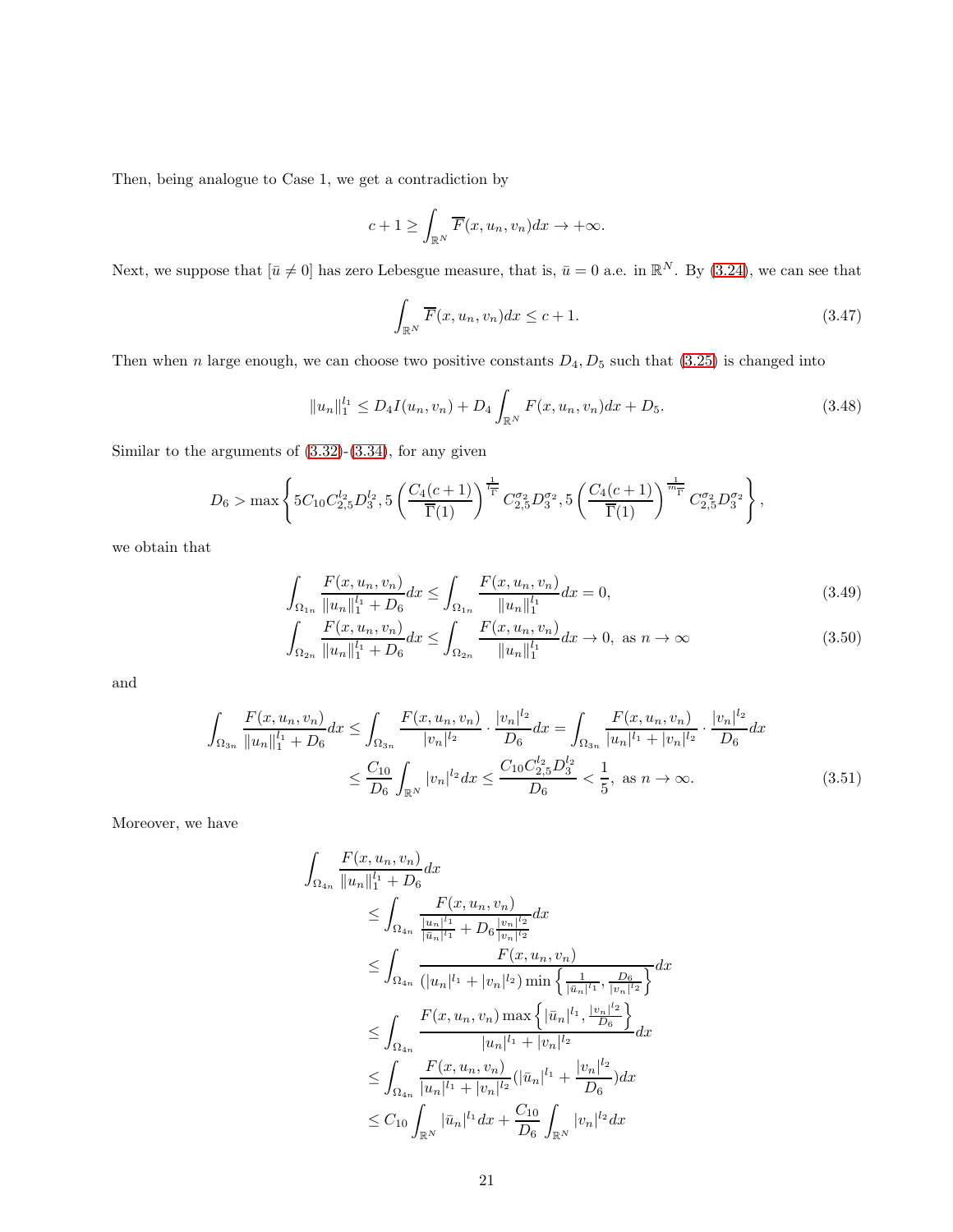<span id="page-21-4"></span><span id="page-21-0"></span>
$$
\leq C_{10} \int_{\mathbb{R}^N} |\bar{u}_n|^{l_1} dx + \frac{C_{10} C_{2,5}^{l_2} D_3^{l_2}}{D_6}
$$
  
 
$$
\leq o(1) + \frac{1}{5}.
$$
 (3.52)

Hence,  $(3.49)-(3.52)$  $(3.49)-(3.52)$  imply that

$$
\int_{\bar{B}_{n,R}} \frac{F(x, u_n, v_n)}{\|u_n\|_1^{l_1} + D_6} dx = \sum_{i=1}^4 \int_{\Omega_{in}} \frac{F(x, u_n, v_n)}{\|u_n\|_1^{l_1} + D_6} dx = o(1) + \frac{2}{5}.
$$
\n(3.53)

Moreover,

$$
\int_{\Omega'_{4n}} \frac{F(x, u_n, v_n)}{\|u_n\|_1^{l_1} + D_6} dx
$$
\n
$$
\leq \int_{\Omega'_{4n}} \frac{F(x, u_n, v_n)}{\|u_n\|_1^{\sigma_1} + D_6} dx
$$
\n
$$
= \int_{\Omega'_{4n}} \frac{F(x, u_n, v_n)}{\|u_n\|_1^{\sigma_1} + \frac{D_6|v_n\|_1^{\sigma_2}}{|v_n\|_1^{\sigma_2}}} dx
$$
\n
$$
\leq \int_{\Omega'_{4n}} \frac{F(x, u_n, v_n)}{(|u_n|^{\sigma_1} + |v_n|^{\sigma_2})} \min \left\{ \frac{1}{|u_n|^{\sigma_1} + \frac{D_6}{|v_n|^{\sigma_2}}} \right\} dx
$$
\n
$$
= \int_{\Omega'_{4n}} \frac{F(x, u_n, v_n)}{(|u_n|^{\sigma_1} + |v_n|^{\sigma_2})} \max \left\{ |\bar{u}_n|^{\sigma_1}, \frac{|\bar{v}_n|^{\sigma_2}}{|D_6|} \right\} dx
$$
\n
$$
\leq \int_{\Omega'_{4n}} \frac{F(x, u_n, v_n)}{|u_n|^{\sigma_1} + |v_n|^{\sigma_2}} \left( |\bar{u}_n|^{\sigma_1} + \frac{|v_n|^{\sigma_2}}{D_6} \right) dx
$$
\n
$$
= \int_{\Omega'_{4n}} \frac{F(x, u_n, v_n)}{|u_n|^{\sigma_1} + |v_n|^{\sigma_2}} |\bar{u}_n|^{\sigma_1} dx + \frac{1}{D_6} \int_{\Omega'_{4n}} \frac{F(x, u_n, v_n)}{|u_n|^{\sigma_1} + |v_n|^{\sigma_2}} |v_n|^{\sigma_2} dx
$$
\n
$$
\leq \max \left\{ \left( \frac{C_4(c+1)}{\overline{\Gamma}(1)} \right)^{\frac{1}{r}} \|\bar{u}_n\|_{L^{\sigma_1} \widetilde{\Gamma}^r}^{\sigma_1} \left( \frac{C_4(c+1)}{\overline{\Gamma}(1)} \right)^{\frac{1}{m}} \|\bar{u}_n\|_{L^{\sigma_2} \widetilde{\Gamma}^r}^{\sigma_2} \right\}
$$
\n
$$
+ \frac{1}{D_6} \max \
$$

Note that  $v_n(x) = 0$  on  $\Omega'_{2n}$ . Similar to the arguments of [\(3.38\)](#page-17-2) and [\(3.39\)](#page-18-0), we can also get

<span id="page-21-3"></span><span id="page-21-2"></span><span id="page-21-1"></span>
$$
\int_{\Omega'_{2n}} \frac{F(x, u_n, v_n)}{\|u_n\|_1^1 + D_6} dx
$$
\n
$$
\leq \int_{\Omega'_{2n}} \frac{|F(x, u_n, 0)|}{\|u_n\|_1^{\sigma_1}} dx
$$
\n
$$
\leq \int_{\Omega'_{2n}} \frac{|F(x, u_n, v_n)|}{\|u_n\|_1^{\sigma_1} + |v_n\|_{\sigma_2}^{\sigma_2}} \cdot |\bar{u}_n|^{\sigma_1} dx \to 0, \text{ as } n \to \infty. \tag{3.55}
$$

Note that  $\bar{v}_n(x) = \frac{v_n(x)}{||u_n||_1}$  and  $u_n(x) = 0$  on  $\Omega'_{3n}$ . Similar to the argument of [\(3.54\)](#page-21-1), we have

$$
\int_{\Omega'_{3n}} \frac{F(x, u_n, v_n)}{\|u_n\|_1^{l_1} + D_6} dx \le \int_{\Omega'_{3n}} \frac{|F(x, 0, v_n)|}{D_6 \frac{|v_n(x)|^{\sigma_2}}{|v_n(x)|^{\sigma_2}}} dx = \frac{1}{D_6} \int_{\Omega'_{3n}} \frac{|F(x, u_n, v_n)|}{|u_n|^{\sigma_1} + |v_n|^{\sigma_2}} \cdot |v_n|^{\sigma_2} dx \le \frac{1}{5}.
$$
 (3.56)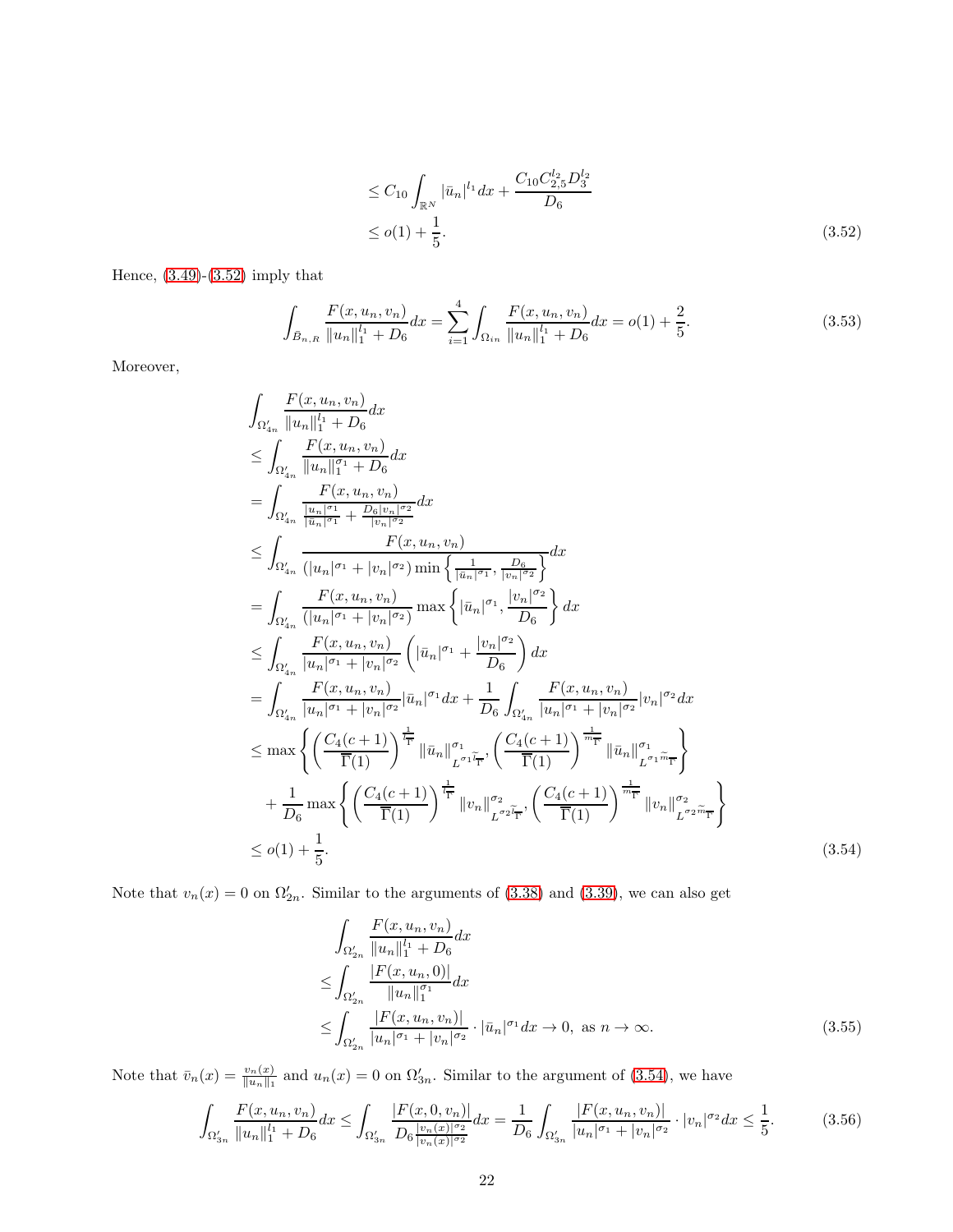Hence, [\(3.54\)](#page-21-1), [\(3.55\)](#page-21-2) and [\(3.56\)](#page-21-3) imply that

<span id="page-22-0"></span>
$$
\int_{\mathbb{R}^N/\bar{B}_{n,R}} \frac{F(x, u_n, v_n)}{\|u_n\|_1^{l_1} + D_6} dx \le o(1) + \frac{2}{5}.
$$
\n(3.57)

Then, by [\(3.48\)](#page-20-1), [\(3.53\)](#page-21-4) and [\(3.57\)](#page-22-0), we have

$$
1 \leq \frac{D_4 I(u_n, v_n) + D_5 + D_6}{\|u_n\|_1^{l_1} + D_6} + D_4 \int_{\mathbb{R}^N} \frac{F(x, u_n, v_n)}{\|u_n\|_1^{l_1} + D_6} dx
$$
  
=  $o(1) + \int_{\bar{B}_{n,R}} \frac{F(x, u_n, v_n)}{\|u_n\|_1^{l_1} + D_6} dx + \int_{\mathbb{R}^N / \bar{B}_{n,R}} \frac{F(x, u_n, v_n)}{\|u_n\|_1^{l_1} + D_6} dx$   
 $\leq o(1) + \frac{4}{5},$ 

which is a contradiction. Based on these advantages, we could get the conclusion of boundedness for sequence  $\{(u_n,v_n)\}.$  $\Box$ 

**Lemma 3.8.** Suppose that  $(\phi_1)$ – $(\phi_4)$ ,  $(V_0)$ ,  $(V_1)$ ,  $(M_1)$ ,  $(F_1)$ ,  $(F_3)$  and  $(F_4)$  hold. Then I satisfies the (C)condition.

**Proof.** Let  $\{(u_n, v_n)\}\)$  be any (C)-sequence of I in W. Lemma 3.7 shows that  $\{(u_n, v_n)\}\)$  is bounded. Passing to a subsequence  $\{(u_n, v_n)\}\$ , by Remark 3.2, there exists a point  $(u, v) \in W$  such that

$$
\star u_n \rightharpoonup u \text{ in } W_1, \quad u_n \to u \text{ in } L^{\Psi_1}(\mathbb{R}^N), \text{ in } L^{\Phi_1}(\mathbb{R}^N), \text{ in } L^{m_1}(\mathbb{R}^N), \quad u_n(x) \to u(x) \text{ a.e. in } \mathbb{R}^N;
$$

 $\star \quad v_n \rightharpoonup v$  in  $W_2$ ,  $v_n \to v$  in  $L^{\Psi_2}(\mathbb{R}^N)$ , in  $L^{\Phi_2}(\mathbb{R}^N)$ , in  $L^{m_2}(\mathbb{R}^N)$ ,  $v_n(x) \to v(x)$  a.e. in  $\mathbb{R}^N$ .

Now, we define the operators  $\mathcal{F}: W_1 \to (W_1)^*$  by

$$
\langle \mathcal{F}(u), \tilde{u} \rangle := M_1 \left( \int_{\mathbb{R}^N} \Phi_1(|\nabla u|) dx \right) \int_{\mathbb{R}^N} \phi_1(|\nabla u|) \nabla u \nabla \tilde{u} dx + \int_{\mathbb{R}^N} V_1(x) \phi_1(|u|) u \tilde{u} dx, \ u, \tilde{u} \in W_1
$$

and  $\mathcal{G}: W_2 \to (W_2)^*$  by

$$
\langle \mathcal{G}(v),\tilde{v}\rangle := M_2\left(\int_{\mathbb{R}^N}\Phi_2(|\nabla v|)dx\right)\int_{\mathbb{R}^N}\phi_2(|\nabla v|)\nabla v\nabla \tilde{v}dx + \int_{\mathbb{R}^N}V_2(x)\phi_2(|v|)v\tilde{v}dx, v,\tilde{v} \in W_2.
$$

Then, we have

$$
\langle \mathcal{F}(u_n), u_n - u \rangle = M_1 \left( \int_{\mathbb{R}^N} \Phi_1(|\nabla u_n|) dx \right) \int_{\mathbb{R}^N} \phi_1(|\nabla u_n|) \nabla u_n \nabla (u_n - u) dx + \int_{\mathbb{R}^N} V_1(x) \phi_1(|u_n|) u_n (u_n - u) dx = \langle I'(u_n, v_n), (u_n - u, 0) \rangle + \int_{\mathbb{R}^N} F_u(x, u_n, v_n) (u_n - u) dx.
$$
 (3.58)

 $(2.9)$  and the boundness of  $\{u_n\}$  show that

<span id="page-22-2"></span><span id="page-22-1"></span>
$$
|\langle I'(u_n, v_n), (u_n - u, 0) \rangle| \le ||I'(u_n, v_n)||_{W^*} ||u_n - u||_1 \to 0.
$$
\n(3.59)

By  $(F_1)$  and Hölder's inequality, we get

$$
\left| \int_{\mathbb{R}^N} F_u(x, u_n, v_n)(u_n - u) dx \right|
$$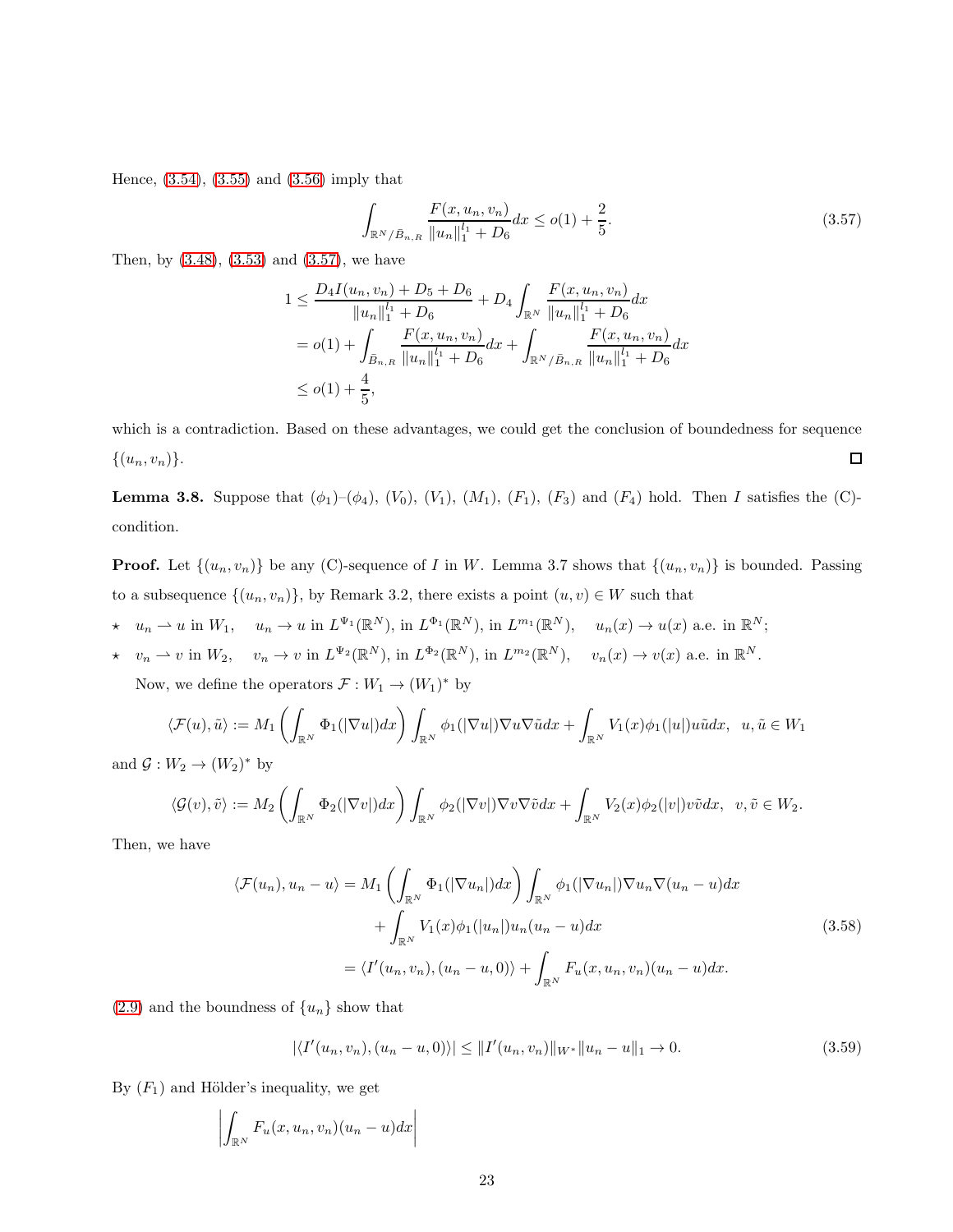<span id="page-23-0"></span>
$$
\leq C_2 \int_{\mathbb{R}^N} (|u_n|^{l_1-1} + \psi_1(|u_n|) + \widetilde{\Psi}_1^{-1}(\Psi_2(|v_n|))) |u_n - u| dx
$$
  
=  $C_2 \int_{\mathbb{R}^N} |u_n|^{l_1-1} |u_n - u| dx + C_2 \int_{\mathbb{R}^N} (\psi_1(|u_n|) + \widetilde{\Psi}_1^{-1}(\Psi_2(|v_n|))) |u_n - u| dx$   

$$
\leq 2C_2 |||u_n|^{l_1-1} ||_{\widetilde{\Phi}_1} ||u_n - u||_{\Phi_1} + 2C_2 ||\psi_1(|u_n|) + \widetilde{\Psi}_1^{-1}(\Psi_2(|v_n|)) ||_{\widetilde{\Psi}_1} ||u_n - u||_{\Psi_1}.
$$
 (3.60)

Condition  $(F_1)$  shows that functions  $\Psi_1$  and  $\widetilde{\Psi}_1$  are N-functions satisfying  $\Delta_2$ -condition globally, which together with the convexity of N-function,  $(\phi_4)$ , Lemma 2.4, Remark 2.8, Remark 3.2, inequality (A.9) in [\[31\]](#page-34-5), inequality  $(2.2)$  and the boundedness of  $\{(u_n, v_n)\}\$ , imply that the boundedness of the following integrals

$$
\int_{\mathbb{R}^N} \widetilde{\Phi}_1(|u_n|^{l_1-1}) dx = \int_{|u_n| = 0} \widetilde{\Phi}_1(|u_n|^{l_1-1}) dx + \int_{0 < |u_n| < 1} \widetilde{\Phi}_1(|u_n|^{l_1-1}) dx + \int_{|u_n| \ge 1} \widetilde{\Phi}_1(|u_n|^{l_1-1}) dx
$$
\n
$$
\le \int_{\mathbb{R}^N} \widetilde{\Phi}_1\left(\frac{\Phi_1(|u_n|)}{c_{1,1}|u_n|}\right) dx + \widetilde{\Phi}_1(1) \int_{\mathbb{R}^N} |u_n|^{l_1} dx
$$
\n
$$
\le \int_{\mathbb{R}^N} \left(\frac{1}{c_{1,1}} + K_{\frac{1}{c_{1,1}}}\right) \Phi_1(|u_n|) dx + \widetilde{\Phi}_1(1) \int_{\mathbb{R}^N} |u_n|^{m_1} dx
$$
\n
$$
\le \left(\frac{1}{c_{1,1}} + K_{\frac{1}{c_{1,1}}}\right) \left(\|u_n\|_{\Phi_1}^{l_1} + \|u_n\|_{\Phi_1}^{m_1}\right) + \widetilde{\Phi}_1(1) \|u_n\|_{L^{m_1}}^{m_1}
$$
\n(3.61)

and

$$
\int_{\mathbb{R}^N} \widetilde{\Psi}_1(\psi_1(|u_n|) + \widetilde{\Psi}_1^{-1}(\Psi_2(|v_n|)))dx
$$
\n
$$
\leq \widetilde{K}_2 \int_{\mathbb{R}^N} \widetilde{\Psi}_1\left(\frac{\psi_1(|u_n|)}{2} + \frac{\widetilde{\Psi}_1^{-1}(\Psi_2(|v_n|))}{2}\right) dx
$$
\n
$$
\leq \frac{\widetilde{K}_2}{2} \int_{\mathbb{R}^N} \left(\widetilde{\Psi}_1(\psi_1(|u_n|)) + \widetilde{\Psi}_1(\widetilde{\Psi}_1^{-1}(\Psi_2(|v_n|)))\right) dx
$$
\n
$$
\leq \frac{\widetilde{K}_2}{2} \int_{\mathbb{R}^N} (\Psi_1(2|u_n|) + \Psi_2(|v_n|)) dx
$$
\n
$$
\leq \frac{\widetilde{K}_2}{2} \int_{\mathbb{R}^N} (K_2 \Psi_1(|u_n|) + \Psi_2(|v_n|)) dx
$$
\n
$$
\leq D_5 \int_{\mathbb{R}^N} (\Psi_1(|u_n|) + \Psi_2(|v_n|)) dx
$$
\n
$$
\leq D_5 \left( \|u_n\|_{\Psi_1}^{l_{\Psi_1}} + \|u_n\|_{\Psi_1}^{m_{\Psi_1}} + \|v_n\|_{\Psi_2}^{l_{\Psi_2}} + \|v_n\|_{\Psi_2}^{m_{\Psi_2}} \right), \tag{3.62}
$$

where  $D_5 = \frac{K_2}{2} \max \{K_2, 1\}$ ,  $\tilde{K}_2 > 0$  and  $K_2 > 0$ , which shows that

<span id="page-23-1"></span>
$$
\| |u_n|^{l_1 - 1} \|_{\widetilde{\Phi}_1} \le D_6 \tag{3.63}
$$

and

$$
\|\psi_1(|u_n|) + \widetilde{\Psi}_1^{-1}(\Psi_2(|v_n|))\|_{\widetilde{\Psi}_1} \le D_7 \tag{3.64}
$$

for some  $D_6, D_7 > 0.$  Moreover,  $\star$  shows that

<span id="page-23-2"></span>
$$
||u_n - u||_{\Phi_1} \to 0 \text{ and } ||u_n - u||_{\Psi_1} \to 0. \tag{3.65}
$$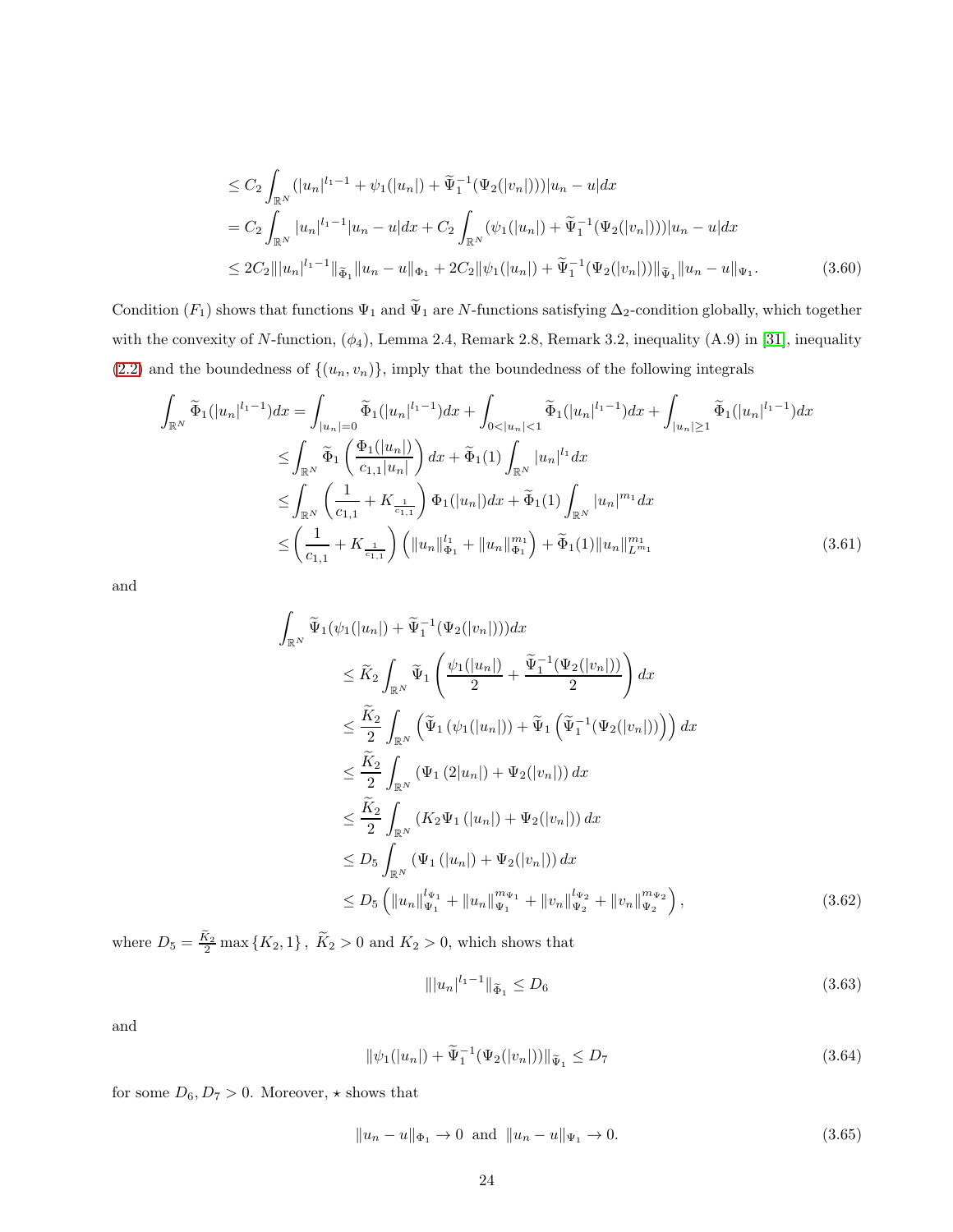Then, combining [\(3.59\)](#page-22-1), [\(3.60\)](#page-23-0), [\(3.63\)](#page-23-1)-[\(3.65\)](#page-23-2) with [\(3.58\)](#page-22-2), we obtain

$$
\langle \mathcal{F}(u_n), u_n - u \rangle \to 0
$$
 as  $n \to \infty$ .

By [\[19,](#page-33-8) Proposition A.3],  $\mathcal F$  is of the class  $(S_+)$ , that is, if a sequence  $\{u_n\} \subset W_1$  satisfying

$$
u_n \rightharpoonup u
$$
 and  $\limsup_{n \to \infty} \langle \mathcal{F}(u_n), u_n - u \rangle \leq 0$ ,

then  $u_n \to u$  in  $W_1$ . Similarly, we can also obtain that  $v_n \to v$  in  $W_2$ . Therefore,  $\{(u_n, v_n)\} \to (u, v)$  in W.  $\Box$ 

**Proof of Theorem 3.1.** It is obvious that  $I(0) = 0$ . By Lemma 3.5, Lemma 3.6 and Lemma 3.8, all conditions of Lemma 2.9 hold. Then system  $(1.1)$  possesses a nontrivial weak solution which is a critical point of  $I$ .  $\Box$ 

#### 3.2 Multiplicity

In this section, by using the Symmetric Mountain Pass Theorem, we can obtain the following multiplicity result.

**Theorem 3.9.** Assume that  $(\phi_1)$ – $(\phi_4)$ ,  $(V_0)$ ,  $(V_1)$ ,  $(M_0)$ ,  $(M_1)$ ,  $(F_0)$ ,  $(F_1)$ ,  $(F_4)$  and the following conditions hold:

 $(F_3')$ 

$$
\lim_{|(u,v)| \to +\infty} \frac{F(x,u,v)}{|u|^{m_1} + |v|^{m_2}} = +\infty \text{ uniformly in } x \in \mathbb{R}^N;
$$

 $(F_6)$   $F(x, -u, -v) = F(x, u, v)$  for all  $(x, u, v) \in \mathbb{R}^N \times \mathbb{R} \times \mathbb{R}$ .

Then system [\(1.1\)](#page-0-0) possesses infinitely many weak solutions  $\{(u_k, v_k)\}\$  such that

$$
I(u_k, v_k) := \widehat{M}_1\left(\int_{\mathbb{R}^N} \Phi_1(|\nabla u_k|)dx\right) + \widehat{M}_2\left(\int_{\mathbb{R}^N} \Phi_2(|\nabla v_k|)dx\right) + \int_{\mathbb{R}^N} V_1(x)\Phi_1(|u_k|)dx
$$

$$
+ \int_{\mathbb{R}^N} V_2(x)\Phi_2(|v_k|)dx - \int_{\mathbb{R}^N} F(x, u_k, v_k)dx \to +\infty \quad \text{as } k \to \infty.
$$

To apply the Symmetric Mountain Pass Theorem (i.e., Lemma 2.10), we need the following knowledge. One can see the details in  $[21, 36, 37]$ . Since W is a reflexive and separable Banach spaces, there exist two sequences  ${e_{ij} : j \in \mathbb{N}} \subset W_i$   $(i = 1, 2)$  and  ${e_{ij}^* : j \in \mathbb{N}} \subset W_i^*$   $(i = 1, 2)$  such that

$$
W_i = \overline{\text{span}\{e_{ij} : j = 1, 2, \cdots\}}, \quad W_i^* = \overline{\text{span}\{e_{ij}^* : j = 1, 2, \cdots\}}, \quad i = 1, 2,
$$

and

$$
e_{in}^*(e_{im}) = \begin{cases} 1 & \text{if } n = m, \\ 0 & \text{if } n \neq m, \end{cases}
$$
  $i = 1, 2.$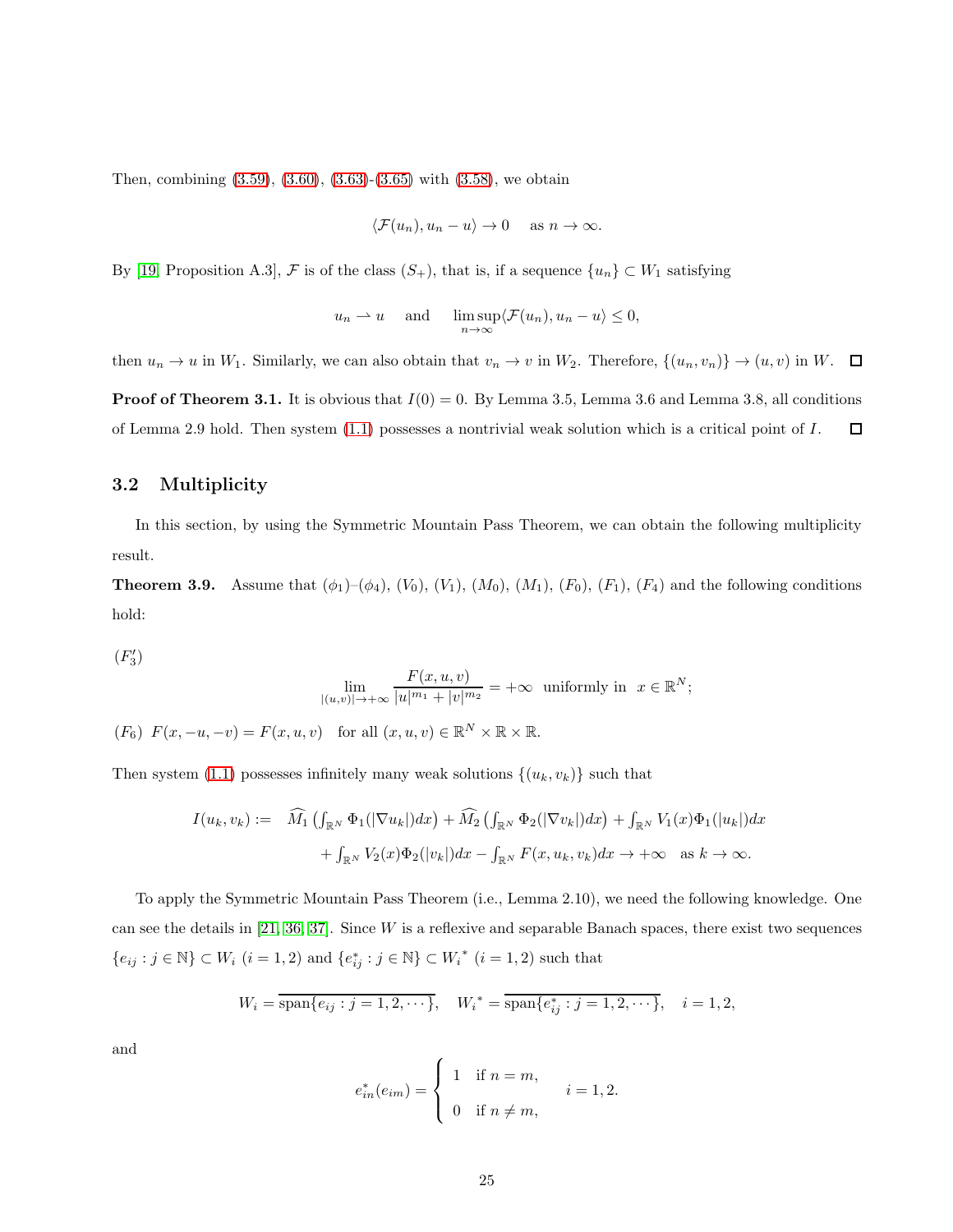Let  $Y_{i(k)}$  and  $Z_{i(k)}$  be the subsets of  $W_i$  defined by

$$
Y_{i(k)} := \text{span}\{e_{ij} : j = 1, \cdots, k\}, \quad Z_{i(k)} := \overline{\text{span}\{e_{ij} : j = k + 1, \cdots\}}, \quad i = 1, 2.
$$

Then

$$
W_i = Y_{i(k)} \oplus Z_{i(k)}, \quad i = 1, 2, \quad k \in \mathbb{N}.
$$

Moreover, since the embeddings  $W_i \hookrightarrow L^{\Psi_i}(\mathbb{R}^N)$   $(i = 1, 2)$  and  $W_i \hookrightarrow L^{l_i}(\mathbb{R}^N)$   $(i = 1, 2)$  are compact, with a similar discussion as [\[21,](#page-33-10) 37], we can get

<span id="page-25-0"></span>
$$
\alpha_{i(k)} := \sup \{|z\|_{\Psi_i} : \|z\|_i = 1, z \in Z_{i(k)}\} \to 0 \tag{3.66}
$$

and

$$
\beta_{i(k)} := \sup \{ ||z||_{L^{l_i}} : ||z||_i = 1, z \in Z_{i(k)} \} \to 0, \quad i = 1, 2, \text{ as } k \to \infty.
$$
\n(3.67)

In addition, for Banach space  $W = W_1 \times W_2$ , there exists a sequence  $\{\eta_{(j)}\} \subset W$  defined by

$$
\eta_{(j)} = \begin{cases} (e_{1n}, 0) & \text{if } j = 2n - 1, \\ (0, e_{2n}) & \text{if } j = 2n, \quad \text{for } n \in \mathbb{N}, \end{cases}
$$

such that

(1)

$$
W = \overline{\operatorname{span}\{\eta_{(j)} : j = 1, 2, \cdots\}},
$$

(2)

$$
W=Y_k\oplus Z_k,
$$

where

$$
Y_k := \text{span}\{\eta_{(j)} : j = 1, \cdots, k\}
$$
 and  $Z_k := \overline{\text{span}\{\eta_{(j)} : j = k+1, \cdots\}}$ .

**Lemma 3.10.** Suppose that  $(\phi_1)$ – $(\phi_3)$ ,  $(M_0)$ ,  $(V_0)$  and  $(F_1)$  hold. Then there are two constants  $\rho, \alpha > 0$  and  $k \in \mathbb{N}$  such that  $I \mid_{\partial B_{\rho} \cap Z_{2k}} \geq \alpha$ .

**Proof.** For  $(u, v) \in Z_{2k}$ , in view of the inequality  $(3.9)$ ,  $(3.20)$ ,  $(3.21)$ ,  $(3.66)$ ,  $(3.70)$ ,  $(M_0)$ , Young's inequality, Lemma 2.4, Remark 3.2 and the inequality (66) in [\[38\]](#page-35-0), we have

$$
I(u, v) = \widehat{M}_{1} \left( \int_{\mathbb{R}^{N}} \Phi_{1}(|\nabla u|) dx \right) + \widehat{M}_{2} \left( \int_{\mathbb{R}^{N}} \Phi_{2}(|\nabla v|) dx \right) + \int_{\mathbb{R}^{N}} \left( V_{1}(x) \Phi_{1}(|u|) + V_{2}(x) \Phi_{2}(|v|) - F(x, u, v) \right) dx
$$
  
\n
$$
\geq C_{1,3} \int_{\mathbb{R}^{N}} \Phi_{1}(|\nabla u|) dx + C_{2,3} \int_{\mathbb{R}^{N}} \Phi_{2}(|\nabla v|) dx + \int_{\mathbb{R}^{N}} V_{1}(x) \Phi_{1}(|u|) dx + \int_{\mathbb{R}^{N}} V_{2}(x) \Phi_{2}(|v|) dx
$$
  
\n
$$
- C_{5} \int_{\mathbb{R}^{N}} |u|^{l_{1}} dx - C_{5} \int_{\mathbb{R}^{N}} |v|^{l_{2}} dx - C_{5} \int_{\mathbb{R}^{N}} \Psi_{1}(u) dx - C_{5} \int_{\mathbb{R}^{N}} \Psi_{2}(v) dx
$$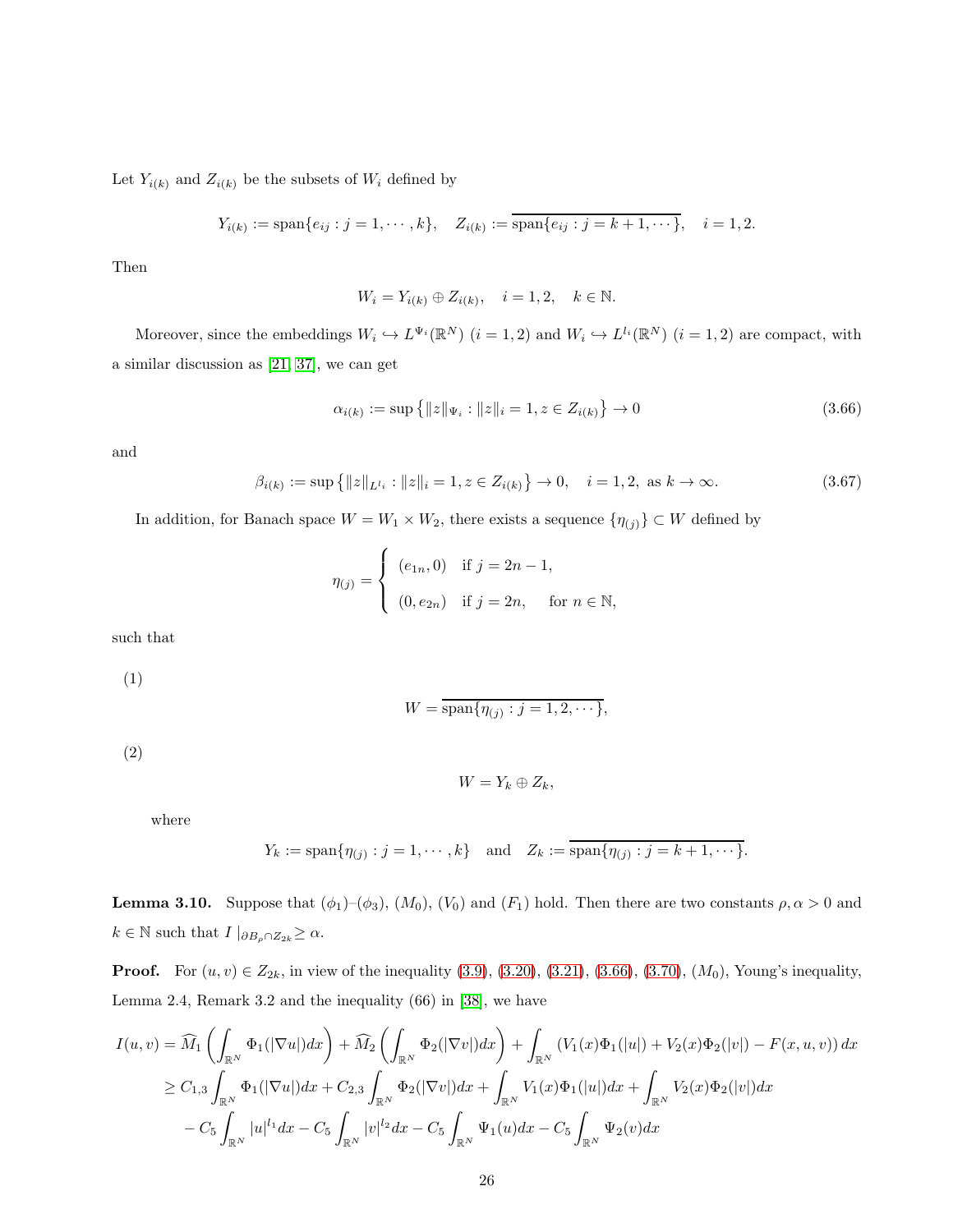$$
\begin{aligned} &\geq C_{1,3}\min\left\{\|\nabla u\|_{\Phi_1}^{l_1}, \|\nabla u\|_{\Phi_1}^{m_1}\right\}+\min\left\{\|u\|_{\Phi_1,V_1}^{l_1}, \|u\|_{\Phi_1,V_1}^{m_1}\right\}-C_{5}\|u\|_{L^l_1}^{l_1}-C_{5}\max\left\{\|u\|_{\Psi_1}^{l_{\Psi_1}}, \|u\|_{\Psi_1}^{m_{\Psi_1}}\right\}\\&+C_{2,3}\min\left\{\|\nabla v\|_{\Phi_2}^{l_2}, \|\nabla v\|_{\Phi_2}^{m_2}\right\}+\min\left\{\|v\|_{\Phi_2,V_2}^{l_2}, \|v\|_{\Phi_2,V_2}^{m_2}\right\}-C_{5}\|v\|_{L^l_2}^{l_2}-C_{5}\max\left\{\|v\|_{\Psi_2}^{l_{\Psi_2}}, \|v\|_{\Psi_2}^{m_{\Psi_2}}\right\}\\&\geq\frac{\min\{C_{1,3},1\}}{2^{m_1-1}}\|u\|_1^l+\frac{\min\{C_{2,3},1\}}{2^{m_2-1}}\|v\|_2^{l_2}-\min\{C_{1,3},1\}-\min\{C_{2,3},1\}-C_{5}\beta_{1(k)}^l\|u\|_1^{l_1}\\&-C_{5}\beta_{2(k)}^{l_2}\|v\|_2^{l_2}-C_{5}\max\left\{\alpha_{1(k)}^{l_{\Psi_1}},\alpha_{1(k)}^{m_{\Psi_1}}\|u\|_1^{m_{\Psi_1}}\right\}-C_{5}\max\left\{\alpha_{2(k)}^{l_{\Psi_2}}\|v\|_2^{l_{\Psi_2}},\alpha_{2(k)}^{m_{\Psi_2}}\|v\|_2^{m_{\Psi_2}}\right\}.\end{aligned}
$$

Since  $\alpha_{i(k)} \to 0$ ,  $\beta_{i(k)} \to 0$ ,  $i = 1, 2$ , as  $k \to \infty$ , then above inequality implies that for a large constant  $\rho > 0$ , there exists a large  $k \in \mathbb{N}$  such that  $I |_{\partial B_{\rho} \cap Z_{2k}} \geq \alpha$  for some  $\alpha > 0$ .  $\Box$ 

**Lemma 3.11.** Suppose that  $(\phi_1)$ – $(\phi_3)$ ,  $(M_1)$ ,  $(V_0)$ ,  $(F_1)$  and  $(F'_3)$  hold. Then for each finite dimensional subspace  $W \subset W$ , there exists a positive constant  $R = R(W)$  such that  $I \leq 0$  on  $W \backslash B_{R(\widetilde{W})}$ .

**Proof.** For each finite dimensional subspace  $\widetilde{W} \subset W$ , one has  $\widetilde{W} \subseteq W_{1,1} \times W_{2,1}$ , where  $W_{1,1}$  and  $W_{2,1}$  are finite dimensional subspaces of  $W_1$  and  $W_2$ , respectively. Since any two norms in finite dimensional space are equivalent, there exist positive constants  $h_1$ ,  $h_2$ ,  $h_3$ ,  $h_4$ ,  $h_5$ ,  $h_6$ ,  $h_7$  and  $h_8$  such that

<span id="page-26-1"></span>
$$
h_1 \|u\|_1 \le \|u\|_{L^{m_1}} \le h_2 \|u\|_1, \quad \forall u \in W_{1,1},\tag{3.68}
$$

$$
h_3 \|v\|_2 \le \|v\|_{L^{m_2}} \le h_4 \|v\|_2, \quad \forall v \in W_{2,1},\tag{3.69}
$$

<span id="page-26-0"></span>
$$
h_5\|u\|_1 \le \|u\|_{L^{l_1}} \le h_6\|u\|_1, \quad \forall u \in W_{1,1},\tag{3.70}
$$

$$
h_7\|v\|_2 \le \|v\|_{L^{l_2}} \le h_8\|v\|_2, \quad \forall v \in W_{2,1},\tag{3.71}
$$

where  $h_1, h_2, h_5, h_6$  and  $h_3, h_4, h_7, h_8$  depend on the spatial dimension of  $W_{1,1}$  and  $W_{2,1}$ , respectively. Moreover,  $(F_1)$ ,  $(F'_3)$  and the continuity of F imply that for any given constant

$$
L > \max\bigg\{\frac{4\max\{C_{1,4}, 1\} + C(L)h_6^{l_1}}{h_1^{m_1}}, \frac{4\max\{C_{2,4}, 1\} + C(L)h_8^{l_2}}{h_3^{m_2}}\bigg\},\
$$

there exists a constant  $C(L) > 0$  such that

<span id="page-26-2"></span>
$$
F(x, u, v) \ge L(|u|^{m_1} + |v|^{m_2}) - C(L)(|u|^{l_1} + |v|^{l_2}), \quad \forall (x, u, v) \in \mathbb{R}^N \times \mathbb{R} \times \mathbb{R}.
$$
 (3.72)

Then, by  $(M_0)$ ,  $(3.20)$ ,  $(3.21)$ ,  $(3.68)$ - $(3.72)$ , Lemma 2.4 and inequality  $(67)$  in [\[38\]](#page-35-0), we have

$$
I(u, v) = \widehat{M}_{1} \left( \int_{\mathbb{R}^{N}} \Phi_{1}(|\nabla u|) dx \right) + \widehat{M}_{2} \left( \int_{\mathbb{R}^{N}} \Phi_{2}(|\nabla v|) dx \right) + \int_{\mathbb{R}^{N}} V_{1}(x) \Phi_{1}(|u|) dx
$$
  
+ 
$$
\int_{\mathbb{R}^{N}} V_{2}(x) \Phi_{2}(|v|) dx - \int_{\mathbb{R}^{N}} F(x, u, v) dx
$$
  

$$
\leq \left( C_{1,4} \int_{\mathbb{R}^{N}} \Phi_{1}(|\nabla u|) dx + \int_{\mathbb{R}^{N}} V_{1}(x) \Phi_{1}(|u|) dx \right) - L \int_{\mathbb{R}^{N}} |u|^{m_{1}} dx + C(L) \int_{\mathbb{R}^{N}} |u|^{l_{1}} dx
$$
  
+ 
$$
\left( C_{2,4} \int_{\mathbb{R}^{N}} \Phi_{2}(|\nabla v|) dx + \int_{\mathbb{R}^{N}} V_{2}(x) \Phi_{2}(|v|) dx \right) - L \int_{\mathbb{R}^{N}} |v|^{m_{2}} dx + C(L) \int_{\mathbb{R}^{N}} |v|^{l_{2}} dx
$$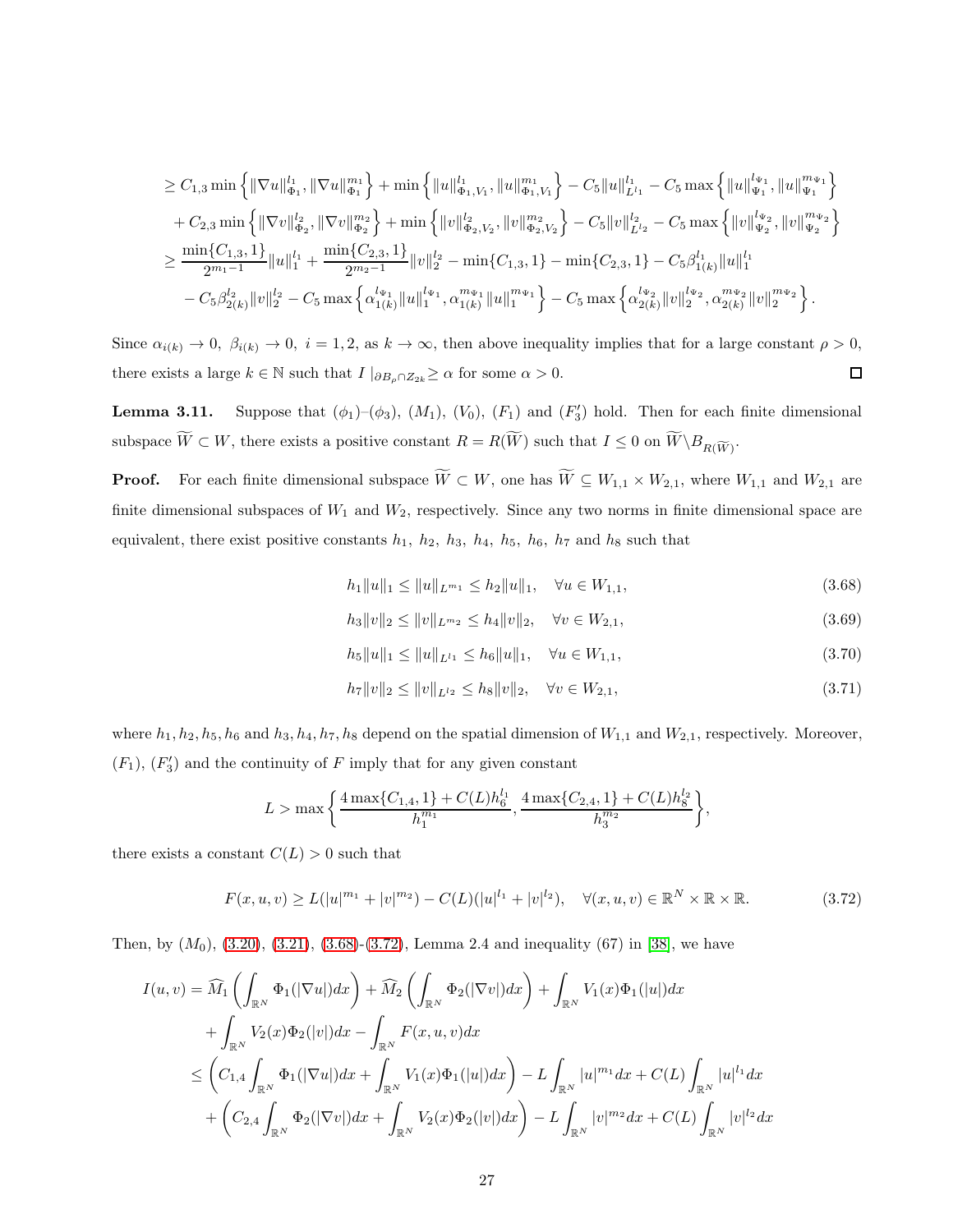$$
\leq C_{1,4} \|\nabla u\|_{\Phi_1}^{l_1} + C_{1,4} \|\nabla u\|_{\Phi_1}^{m_1} + \|u\|_{\Phi_1,V_1}^{l_1} + \|u\|_{\Phi_1,V_1}^{m_1} - L \|u\|_{L^{m_1}}^{m_1} + C(L) \|u\|_{L^{l_1}}^{l_1} \n+ C_{2,4} \|\nabla v\|_{\Phi_2}^{l_2} + C_{2,4} \|\nabla v\|_{\Phi_2}^{m_2} + \|v\|_{\Phi_2,V_2}^{l_2} + \|v\|_{\Phi_2,V_2}^{m_2} - L \|v\|_{L^{m_2}}^{m_2} + C(L) \|v\|_{L^{l_2}}^{l_2} \n\leq 2 \max\{C_{1,4}, 1\} \|u\|_{1}^{l_1} + 2 \max\{C_{1,4}, 1\} \|u\|_{1}^{m_1} + 4 \max\{C_{1,4}, 1\} - L h_1^{m_1} \|u\|_{1}^{m_1} + C(L) h_6^{l_1} \|u\|_{1}^{l_1} \n+ 2 \max\{C_{2,4}, 1\} \|v\|_{2}^{l_2} + 2 \max\{C_{2,4}, 1\} \|v\|_{2}^{m_2} + 4 \max\{C_{2,4}, 1\} - L h_3^{m_2} \|v\|_{2}^{m_2} + C(L) h_8^{l_2} \|v\|_{2}^{l_2} \n= \left(2 \max\{C_{1,4}, 1\} + C(L) h_6^{l_1}\right) \|u\|_{1}^{l_1} - (L h_1^{m_1} - 2 \max\{C_{1,4}, 1\}) \|u\|_{1}^{m_1} + 4 \max\{C_{1,4}, 1\} \n+ \left(2 \max\{C_{2,4}, 1\} + C(L) h_8^{l_2}\right) \|v\|_{2}^{l_2} - (L h_3^{m_2} - 2 \max\{C_{2,4}, 1\}) \|v\|_{2}^{m_2} + 4 \max\{C_{2,4}, 1\}.
$$

Note that  $l_i \leq m_i$   $(i = 1, 2)$ . Then the above inequality implies that

$$
\lim_{r \to \infty} \sup_{(u,v) \in \partial B_r \cap \widetilde{W}} I(u,v) = -\infty.
$$

Thus, there exists an  $R = R(W)$  such that  $I \leq 0$  on  $W \backslash B_{R(\widetilde{W})}$ .

**Proof of Theorem 3.9.** By  $(F_6)$ , it is obvious that I is even in W. By Lemma 3.10, Lemma 3.11 and Lemma 3.8, all conditions of Lemma 2.10 hold. Then system [\(1.1\)](#page-0-0) possesses infinitely many weak solutions  $\{(u_k, v_k)\}$ and  $I(u_k, v_k) \to +\infty$  as  $k \to +\infty$ .  $\Box$ 

## 4 Results for the scalar equation

In this section, we study the existence and multiplicity of solutions for the following generalized Kirchhoff elliptic equation in Orlicz-Sobolev spaces:

<span id="page-27-0"></span>
$$
\begin{cases}\n-M\left(\int_{\mathbb{R}^N}\Phi(|\nabla u|)dx\right)\Delta_{\Phi}u + V(x)\phi(|u|)u = f(x,u), & x \in \mathbb{R}^N, \\
u \in W^{1,\Phi_1}(\mathbb{R}^N),\n\end{cases} \tag{4.1}
$$

 $\Box$ 

where  $\phi : (0, +\infty) \to (0, +\infty)$  is a function which satisfies:

$$
(\phi_1)'\ \ \phi \in C^1(0, +\infty), \ t\phi(t) \to 0 \ \text{as} \ t \to 0, \ t\phi(t) \to +\infty \ \text{as} \ t \to +\infty;
$$

 $(\phi_2)'$   $t \to t\phi(t)$  are strictly increasing;

$$
(\phi_3)' \ 1 < l := \inf_{t > 0} \frac{t^2 \phi(t)}{\Phi(t)} \le \sup_{t > 0} \frac{t^2 \phi(t)}{\Phi(t)} =: m < \min\{N, l^*\}, \text{ where } \Phi(t) := \int_0^{|t|} s\phi(s)ds, \ t \in \mathbb{R}, \ l^* = \frac{lN}{N-l};
$$

 $(\phi_4)'$  there exist positive constants  $c_1$  and  $c_2$  such that

$$
c_1|t|^l \le \Phi(t) \le c_2|t|^l, \quad \forall |t| < 1;
$$

Moreover, we introduce the following conditions on  $f$ ,  $V$  and  $M$ :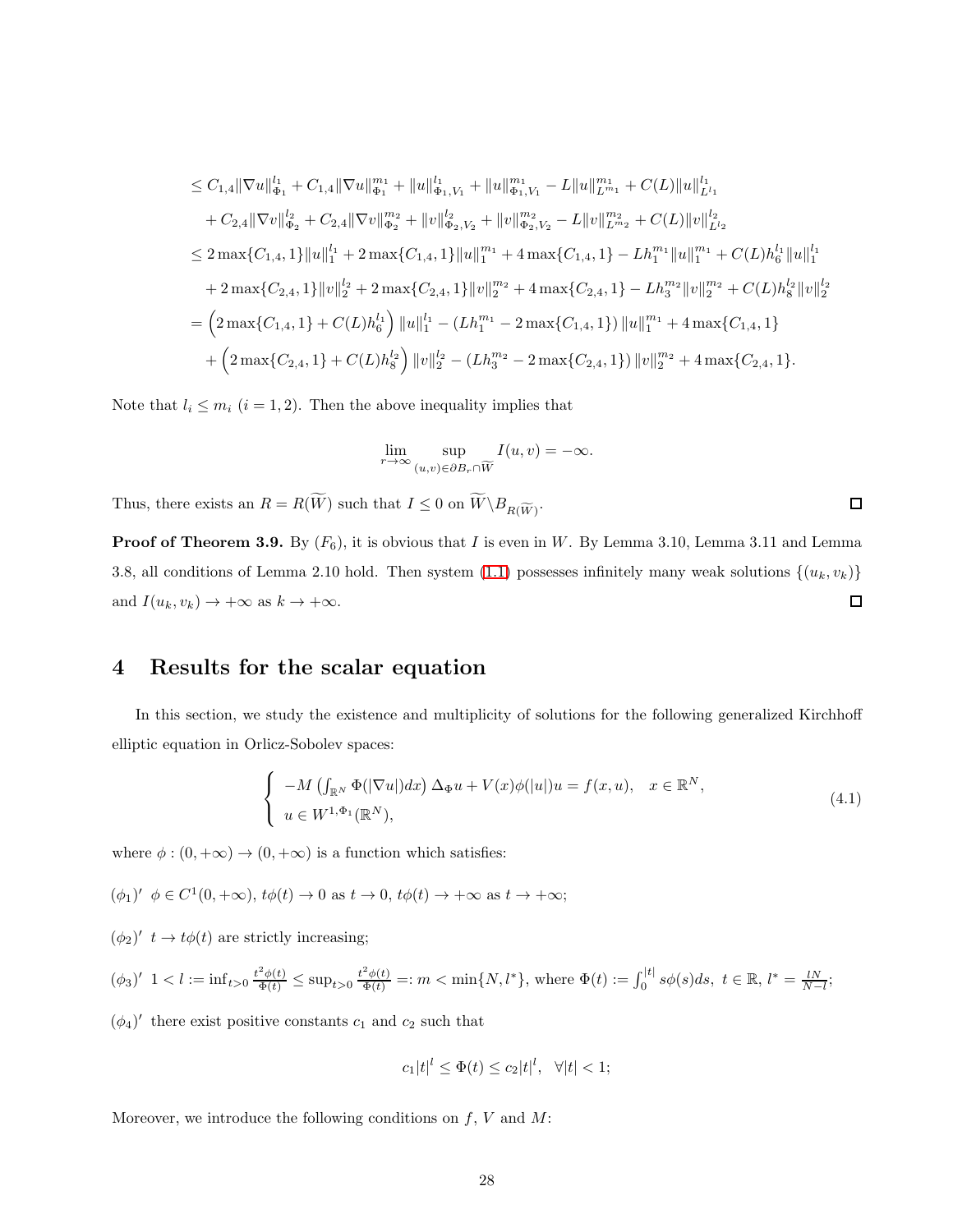- $(F_0)'$   $f: \mathbb{R}^N \times \mathbb{R} \to \mathbb{R}$  is a  $C^1$  function such that  $f(x, 0) = 0, x \in \mathbb{R}^N$ ;
- $(V_0)'$   $V \in C(\mathbb{R}^N, \mathbb{R})$  and  $\inf_{\mathbb{R}^N} V(x) > 1$ ;
- $(V_1)'$  there exist constants  $c_3 > 0$  such that

$$
\lim_{|z| \to \infty} \text{meas}\{x \in \mathbb{R}^N : |x - z| \le c_3, V(x) \le c_4\} = 0 \text{ for every } c_4 > 0,
$$

where meas( $\cdot$ ) denotes the Lebesgue measure in  $\mathbb{R}^N$ ;

- $(M_0)'$   $M \in C(\mathbb{R}^+, \mathbb{R}^+)$  and  $c_5 \leq M(t) \leq c_6$ ,  $\forall t \geq 0$  for some  $c_5, c_6 > 0$ ;
- $(M_1)'$   $\widehat{M}(t) := \int_0^t M(s)ds \geq M(t)t.$

Similar to the results in section 3, we can get the following results.

**Theorem 4.1.** Assume that  $\phi$  and f satisfy  $(\phi_1)'$ - $(\phi_4)'$ ,  $(F_0)'$ ,  $(M_0)'$ ,  $(M_1)'$ ,  $(V_0)'$ ,  $(V_1)'$  and the following conditions:

 $(F_1)'$  there exist a constant  $c_7 > 0$  and a continuous function  $\psi : [0, +\infty) \to \mathbb{R}$  such that

$$
|f(x, u)| \le c_7(|u|^{l-1} + \psi(|u|))
$$

for all  $(x, u) \in \mathbb{R}^N \times \mathbb{R}$ , where

$$
\Psi(t) := \int_0^{|t|} \psi(s)ds, \quad t \in \mathbb{R}
$$

is an N-function satisfying

$$
m < l_{\Psi} := \inf_{t>0} \frac{t\psi(t)}{\Psi(t)} \le \sup_{t>0} \frac{t\psi(t)}{\Psi(t)} =: m_{\Psi} < l^* := \frac{lN}{N-l};
$$

 $(F_2)'$  there exists a constant  $c_8 \in [0,1)$  such that

$$
\limsup_{u \to 0} \frac{F(x, u)}{\Phi(u)} = c_8 \text{ uniformly in } x \in \mathbb{R}^N,
$$

where  $F(x, u) = \int_0^u f(x, s)ds$  for all  $(x, u) \in \mathbb{R}^N \times \mathbb{R}$ ;

 $(F_3)'$  there exists a domain  $G \subset \mathbb{R}^N$  such that

$$
\lim_{u \to \infty} \frac{F(x, u)}{|u|^m} = +\infty, \text{ for a.e. } x \in G;
$$

 $(F_4)'$  there exists a continuous function  $\overline{\gamma}: [0, \infty) \to \mathbb{R}$  and constants  $\sigma \in \left[\frac{l(m_{\overline{\Gamma}}-1)}{m_{\overline{\Gamma}}} \right]$  $\frac{n_{\overline{\Gamma}}-1)}{m_{\overline{\Gamma}}}, \min\left\{l, \frac{l^*(l_{\overline{\Gamma}}-1)}{l_{\overline{\Gamma}}}\right\}$  $\left\langle \frac{\overline{r}-1}{l_{\overline{\Gamma}}} \right\rangle$ ,  $c_9, r_2 >$ 0 such that

$$
\overline{\Gamma}\left(\frac{F(x,u)}{|u|^{\sigma_1}}\right) \le c_9 \overline{F}(x,u), \quad \text{ for all } x \in \mathbb{R}^N \text{ and all } u \in \mathbb{R} \text{ with } |u| \ge r_2,
$$
\n
$$
(4.2)
$$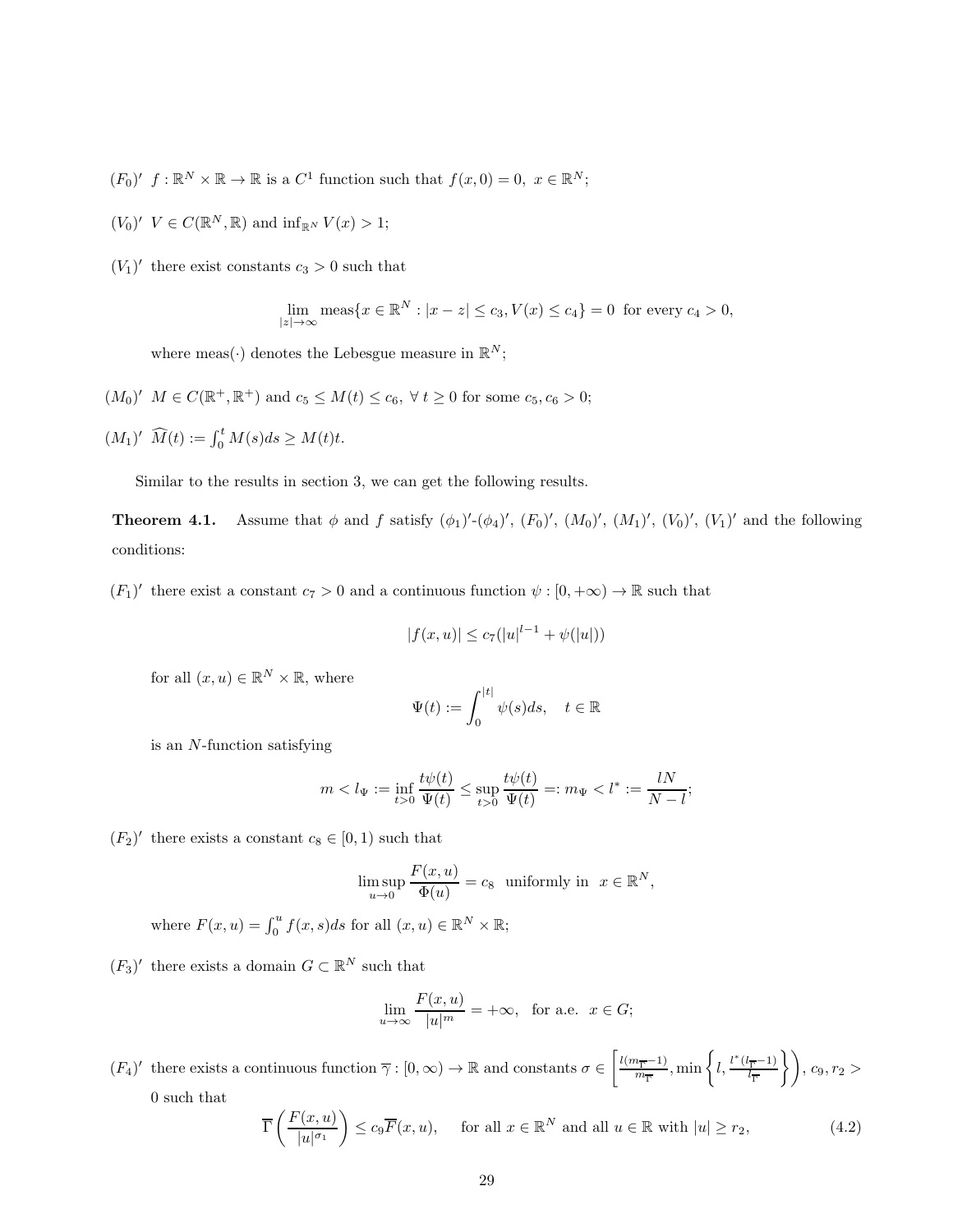where  $\overline{\Gamma}(t) := \int_0^{|t|} \overline{\gamma}(s) ds, t \in \mathbb{R}$ , is an *N*-function with

$$
1 < l_{\overline{\Gamma}} := \inf_{t>0} \frac{t\overline{\gamma}(t)}{\overline{\Gamma}(t)} \le \sup_{t>0} \frac{t\overline{\gamma}(t)}{\overline{\Gamma}(t)} =: m_{\overline{\Gamma}} < +\infty
$$
\n(4.3)

and

$$
\overline{F}(x, u) := \frac{1}{m} f(x, u)u - F(x, u), \quad \forall (x, u) \in \mathbb{R}^N \times \mathbb{R}.
$$

Then the equation [\(4.1\)](#page-27-0) has a nontrivial weak solution.

**Theorem 4.2.** Assume that  $(\phi_1)'(\phi_4)'$ ,  $(F_0)'$ ,  $(F_1)'$ ,  $(M_0)'$ ,  $(M_1)'$ ,  $(V_0)'$ ,  $(V_1)'$ ,  $(F_4)'$  and the following conditions hold:

 $(F_3')'$ 

$$
\lim_{t \to +\infty} \frac{F(x, u)}{|u|^m} = +\infty \text{ uniformly in } x \in \mathbb{R}^N;
$$

 $(F_5)'$   $F(x, -u) = F(x, u)$ , for all  $(x, u) \in \mathbb{R}^N \times \mathbb{R}$ .

Then the equation [\(4.1\)](#page-27-0) possesses infinitely many weak solutions  ${u<sub>k</sub>}$  such that

$$
I(u_k) := \widehat{M}\left(\int_{\mathbb{R}^N} \Phi(|\nabla u_k|) dx\right) + \int_{\mathbb{R}^N} V(x) \Phi(|u_k|) dx - \int_{\mathbb{R}^N} F(x, u_k) dx \to +\infty, \text{ as } k \to \infty.
$$

#### Remark 4.3.

- (I) It is clear that the conditions  $(F_3)'$  and  $(F_4)'$  extend the conditions  $(F_3)$  and  $(F_5)$  in [\[20\]](#page-33-9);
- (II) Comparing Theorem 1.1 in [\[33\]](#page-34-0) and Theorem 1.5 in [\[14\]](#page-33-3) with Theorem 4.1, it is easy to see that the condition  $(F_3)'$  is weaker than the following global  $(A-R)$  condition: (A-R) there exist  $\theta > m$  such that for all  $u \in \mathbb{R}/\{0\}$ ,

$$
0 < F(u) := \int_0^u f(x, s) \, ds \le \frac{1}{\theta} u f(x, u).
$$

(III) If we consider the system [\(4.1\)](#page-27-0) on a bounded domain  $\Omega$  with Dirichlet boundary condition, then it is natural that we restrict those assumptions of Theorem 4.1 on the bounded domain Ω. Then the condition  $(F_4)'$  is different from the condition  $(f_4)$  in Theorem 5.1 of [\[21\]](#page-33-10) and  $(f_2)$  in [\[19\]](#page-33-8). To exemplify this, let  $F(x,t) = (\sin(2\pi x_1) + |\sin(2\pi x_1)|) (|t|^5 \ln(1+|t|)).$  If we choose  $l_{\overline{\Gamma}} = \frac{6}{5}$ , then the condition  $(F_4)$  holds. But in [\[19,](#page-33-8) [21\]](#page-33-10), the constant  $l_{\Gamma}$  must satisfy  $l_{\Gamma} > \frac{N}{l_i}$ , i.e.,  $l_{\Gamma} > \frac{3}{2} > \frac{6}{5}$ . So the condition  $(f_4)$  in [\[21\]](#page-33-10) and  $(f_2)$  in [\[19\]](#page-33-8) do not hold.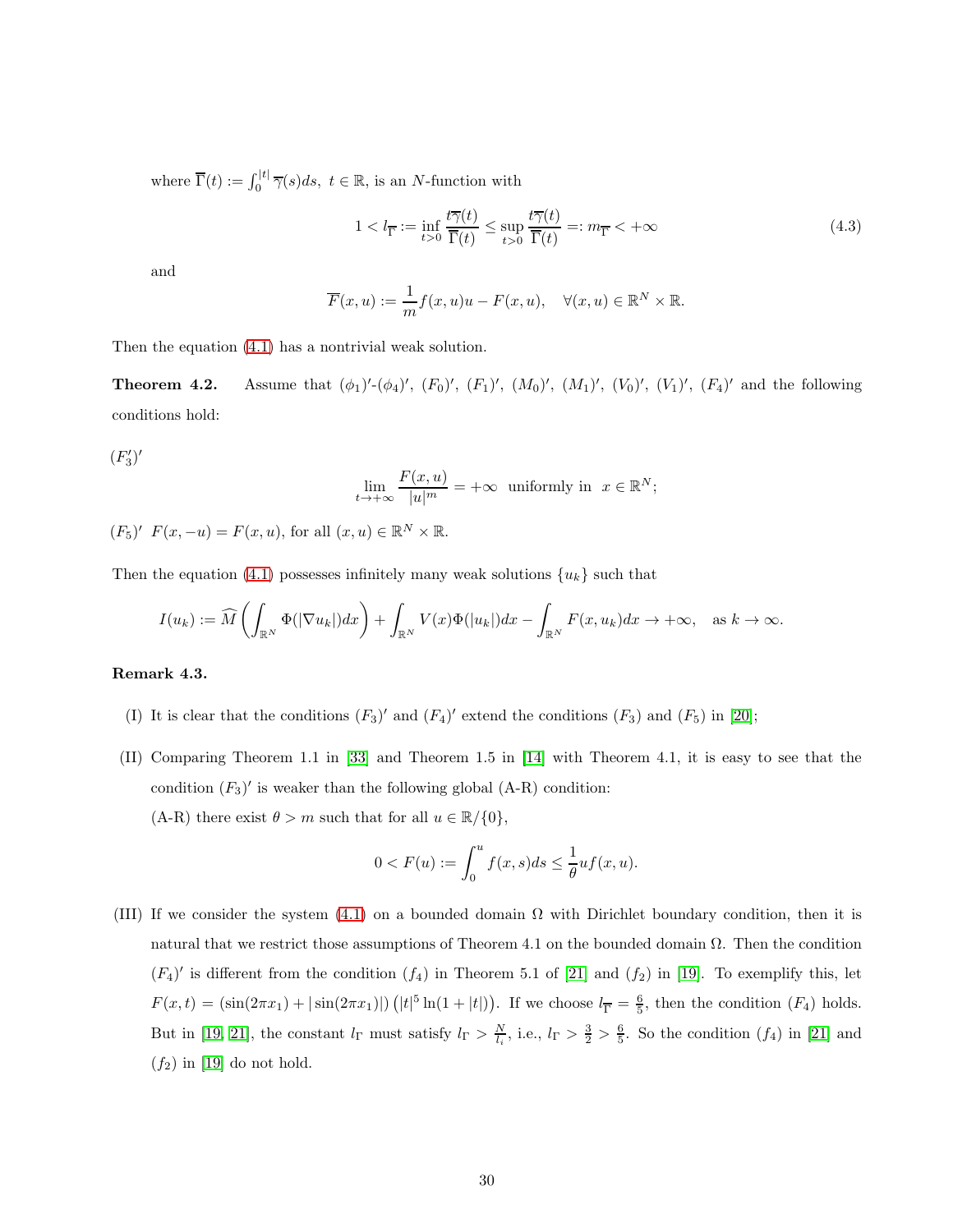### 5 Example

<span id="page-30-1"></span>
$$
\begin{cases}\n-M_1 \left(\int_{\mathbb{R}^6} \left(|\nabla u|^4 + |\nabla u|^5\right) dx\right) \operatorname{div}[(4|\nabla u|^2 + 5|\nabla u|^3)\nabla u] + V_1(x)(4|u|^2 + 5|u|^3)u \\
= F_u(x, u, v), \quad x \in \mathbb{R}^6, \\
-M_2 \left(\int_{\mathbb{R}^6} \left(|\nabla v|^4 \ln(e + |\nabla v|)\right) dx\right) \operatorname{div}\left[\left(4|\nabla v|^2 \ln(e + |\nabla v|) + \frac{|\nabla v|^3}{e + |\nabla v|}\right) \nabla v\right] \\
+ V_1(x) \left(4|v|^2 \ln(e + |v|) + \frac{|v|^3}{e + |v|}\right) v = F_v(x, u, v), \quad x \in \mathbb{R}^6,\n\end{cases} (5.1)
$$

where

$$
M_1(t) = 2 + \frac{1}{e+t}, \ t \ge 0, \ M_2(t) = 3 + \frac{1}{et^{\frac{2}{3}} + 3t}, \ t \ge 0,
$$
\n
$$
(5.2)
$$

<span id="page-30-0"></span>
$$
F(x,t,s) = \left(\sin(2\pi x_1) + |\sin(2\pi x_1)|\right) \left(|t|^5 \ln(1+|t|) + |s|^5 \ln(1+|s|) + |t|^3 |s|^3\right). \tag{5.3}
$$

Let  $N = 6$ ,  $\phi_1(t) = 4|t|^2 + 5|t|^3$  and  $\phi_2(t) = 4|t|^2 \ln(e+|t|) + \frac{|t|^3}{e+1}$  $\frac{e^{\vert x\vert}}{e^{\vert x\vert}}$ . Then  $\phi_i(i = 1, 2)$  satisfy  $(\phi_1)$ - $(\phi_4)$ ,  $M_i$ satisfy  $(M_0)-(M_1)$  by  $(5.2)$ ,  $l_1 = l_2 = 4$ ,  $m_1 = m_2 = 5$  and  $\Phi_1(t) = |t|^4 + |t|^5$ ,  $\Phi_2(t) = |t|^4 \ln(e + |t|)$ . So,  $l_1^* = l_2^* = 12.$ 

Let  $V_1(x) = \sum_{i=1}^6 x_i^2 + 1$  and  $V_2(x) = \sum_{i=1}^6 x_i^3 + 2$  for all  $(x, t, s) \in \mathbb{R}^N \times \mathbb{R} \times \mathbb{R}$ . Then it is obvious that  $V_i, i = 1, 2$  satisfy (V0) and (V1).

By  $(5.3)$ , we have

$$
F_t(x,t,s) = \left(\sin(2\pi x_1) + |\sin(2\pi x_1)|\right) \left(5|t|^3 t \ln(1+|t|) + \frac{|t|^4 t}{1+|t|} + 3|t||s|^3 t\right),\tag{5.4}
$$

$$
F_s(x,t,s) = \left(\sin(2\pi x_1) + |\sin(2\pi x_1)|\right) \left(5|s|^3 s \ln(1+|s|) + \frac{|s|^4 s}{1+|s|} + 3|t|^3 |s|s\right). \tag{5.5}
$$

Hence

$$
\overline{F}(x,t,s) = (\sin(2\pi x_1) + |\sin(2\pi x_1)|) \left( \frac{|t|^6}{5(1+|t|)} + \frac{|s|^6}{5(1+|s|)} + \frac{1}{5}|t|^3|s|^3 \right)
$$
\n
$$
\geq (\sin(2\pi x_1) + |\sin(2\pi x_1)|) \left( \frac{|t|^6}{5(1+|t|)} + \frac{|s|^6}{5(1+|s|)} \right)
$$
\n
$$
\leq \begin{cases}\n\frac{\sin(2\pi x_1) + |\sin(2\pi x_1)|}{10} (|t|^5 + |s|^5), & \text{if } |t| \geq 1, |s| \geq 1, \\
\frac{\sin(2\pi x_1) + |\sin(2\pi x_1)|}{10} (|t|^6 + |s|^5), & \text{if } 0 \leq |t| < 1, |s| \geq 1, \\
\frac{\sin(2\pi x_1) + |\sin(2\pi x_1)|}{10} (|t|^5 + |s|^6), & \text{if } |t| \geq 1, 0 \leq |s| < 1, \\
\frac{\sin(2\pi x_1) + |\sin(2\pi x_1)|}{10} (|t|^6 + |s|^6), & \text{if } 0 \leq |t| < 1, 0 \leq |s| < 1.\n\end{cases} (5.6)
$$

It is easy to see that conditions  $(F_0)$  and  $(F_5)$  hold. Since

$$
\lim_{|(t,s)| \to 0} \frac{F(x,t,s)}{|t|^{m_1} + |s|^{m_2}} = 0, \text{ and } \lim_{|(t,s)| \to +\infty} \frac{F(x,t,s)}{|t|^{m_1} + |s|^{m_2}} = +\infty,
$$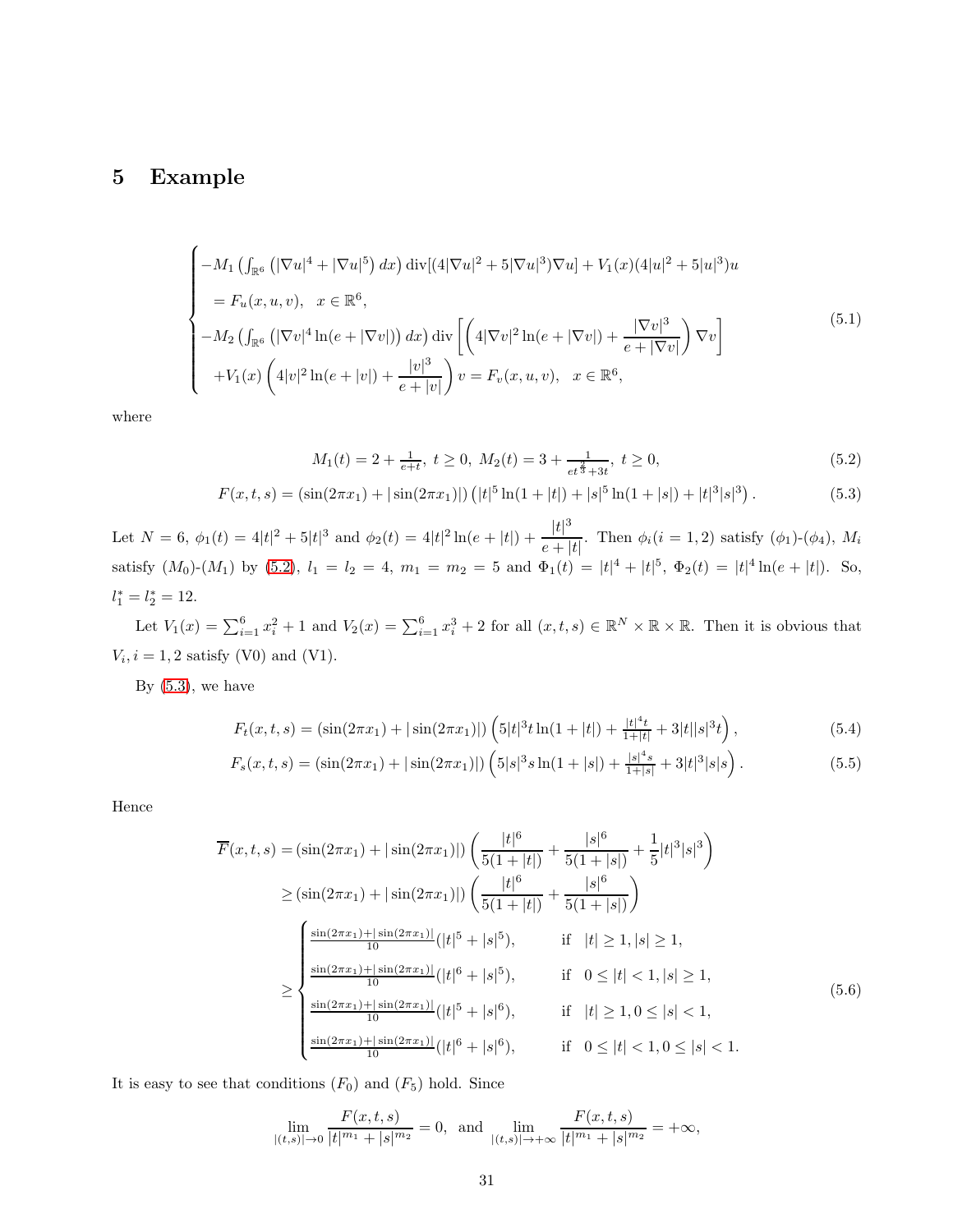by (2) of Lemma 2.3, we can see that  $(F_2)$  and  $(F_3)$  hold with  $G = (1/8, 3/8) \times \mathbb{R}^5$ . Choose  $\Psi_1(t) = \Psi_2(t)$  $t^6$ ,  $\overline{\Gamma}(t) = |t|^{\frac{6}{5}}$  and  $\sigma_1, \sigma_2 = \frac{11}{6}$ . Then

$$
\begin{array}{l} \limsup_{|(u,v)|\rightarrow \infty} \left( \frac{|F(x,u,v)|}{|u|^{\frac{11}{6}}} \right)^{\frac{6}{5}} \frac{1}{\overline{F}(x,u,v)} \\ \\ \leq \left\{ \begin{array}{ll} \limsup_{|u,v)|\rightarrow \infty} \frac{\log(\sin(2\pi x_1) + |\sin(2\pi x_1)|)^{\frac{11}{6}} \left( |u|^5 \ln(1+|u|) + |v|^5 \ln(1+|v|) + |u|^3 |v|^3 \right)^{\frac{6}{5}}}{\left( |u|^5 + |v|^{\frac{11}{6}} \right)^{\frac{6}{5}} (|u|^5 + |v|^5 \right)^{\frac{6}{5}} } \right. & \text{ if } \quad |u| \geq 1, |v| \geq 1, \\ \\ \limsup_{|u,v)|\rightarrow \infty} \frac{\log(\sin(2\pi x_1) + |\sin(2\pi x_1)|)^{\frac{11}{6}} \left( |u|^{\frac{11}{6}} + |v|^{\frac{11}{6}} \right)^{\frac{6}{5}} (|u|^5 + |v|^5)}{\left( |u|^5 + |v|^{\frac{11}{6}} \right)^{\frac{6}{5}} (|u|^6 + |v|^5 \right)^{\frac{6}{5}} } \right. & \text{ if } \quad 0 \leq |u| < 1, |v| \geq 1, \\ \\ \limsup_{|u,v)|\rightarrow \infty} \frac{\log(\sin(2\pi x_1) + |\sin(2\pi x_1)|)^{\frac{11}{6}} \left( |u|^{\frac{11}{6}} + |v|^{\frac{11}{6}} \right)^{\frac{6}{5}} (|u|^5 + |v|^6)}{\left( |u|^{\frac{11}{6}} + |v|^{\frac{11}{6}} \right)^{\frac{6}{5}} + |v|^{\frac{6}{6}} (|u|^4 + |v|^2 \right)^{\frac{6}{5}} + |v|^{\frac{60}{6}} \right. & \text{ if } \quad |u| \geq 1, 0 \leq |v| < 1 \\ \\ \leq \left\{ \begin{array}{ll} 40 \left( \sin(2\pi x_1) + |\sin(2\pi x_1)| \right)^{\frac{11}{6}} \limsup_{|u,v|)\rightarrow \infty} \frac{\log(\ln(1+|u|))^{\frac{6}{5}} + |v|^{\frac{60}{6}} \ln(1+|u|) \right
$$

So the condition  $(F_4)$  holds. Then by Theorem 3.1, system [\(5.1\)](#page-30-1) has at least one nontrivial weak solution. If we let

<span id="page-31-0"></span>
$$
F(x,t,s) \equiv |t|^5 \ln(1+|t|) + |s|^5 \ln(1+|s|) + |t|^3 |s|^3 \text{ for all } x \in \mathbb{R}^N \text{ and } (t,s) \in \mathbb{R}^2,
$$
 (5.7)

then by Theorem 3.9, system [\(5.1\)](#page-30-1) has infinitely many nontrivial weak solutions of high energy.

# 6 Remark on the semi-trivial solutions of  $(1.1)$

In Theorem 3.1 and Theorem 3.9, we do not exclude the possibility of semi-nontrivial solutions. Hence, it is possible that the solutions of system are  $(u, v) = (0, v)$  or  $(u, v) = (u, 0)$  which are called as semi-nontrivial solutions. In general, it is not a simple work to rule out the semi-nontrivial solutions and some extra assumptions have to be added. We refer readers to [\[39\]](#page-35-1), [\[40\]](#page-35-2) and [\[41\]](#page-35-3) for related work. If we make the extra assumption  $F(x, u, v) = F(x, |u|, |v|)$ , by using Corollary 2.6 in [\[41\]](#page-35-3) and combing with the proofs of Theorem 3.9, it is easy to exclude the semi-trivial solutions, that is, system [\(1.1\)](#page-0-0) possesses infinitely many non semi-trivial solutions. Especially, we can obtain that system  $(5.1)$  with F satisfying  $(5.7)$  has infinitely many non semi-trivial solutions.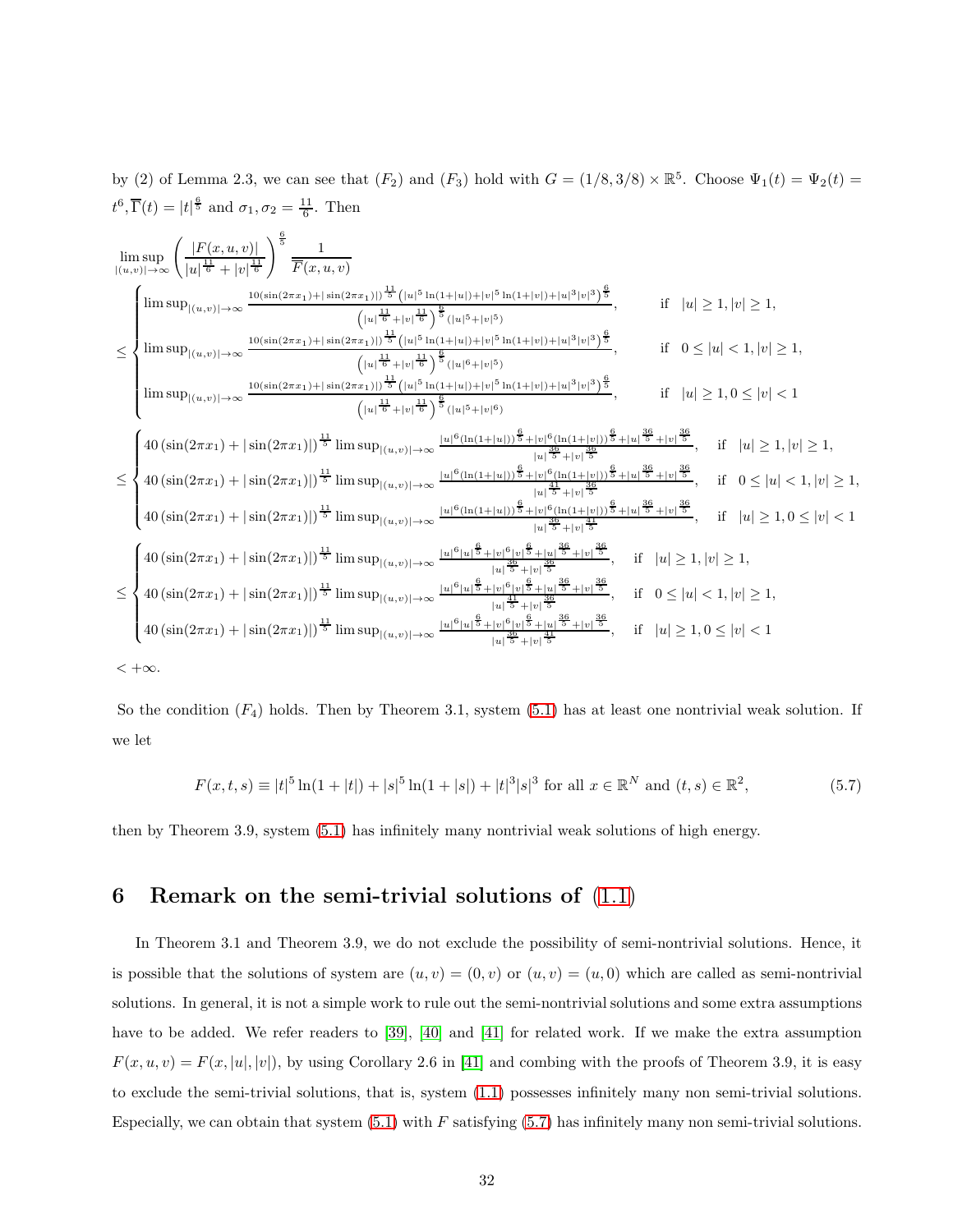#### Acknowledgements

This project is supported by Yunnan Ten Thousand Talents Plan Young and Elite Talents Project and Candidate Talents Training Fund of Yunnan Province, China (No: 2017HB016).

### <span id="page-32-0"></span>References

- <span id="page-32-1"></span>[1] Tang XH, Cheng BT. Ground state sign-changing solutions for Kirchhoff type problems in bounded domains. Journal of Differential Equations, 2016, 261(4): 2384-2402.
- <span id="page-32-2"></span>[2] Alves CO, Correa FJSA, Ma TF. Positive solutions for a quasilinear elliptic equation of Kirchhoff type. Computers & Mathematics with Applications, 2005, 49(1): 85-93.
- <span id="page-32-3"></span>[3] Alves CO, Figueiredo GM. Nonlinear perturbations of a periodic Kirchhoff equation in  $\mathbb{R}^N$ . Nonlinear Analysis-Theory Methods & Applications, 2012, 75(5): 2750-2759.
- [4] Xiao T, Gan, CL, Zhang QF, Shmarev S, The Existence of least energy sign-changing solution for Kirchhoff-type problem with potential vanishing at infinity. Advances in Mathematical Physics, 2021, DOI:10.1155/2021/6690204.
- <span id="page-32-5"></span><span id="page-32-4"></span>[5] Xiao T, Tang YL, Zhang QF, The existence of sign-changing solutions for Schrodinger-Kirchhoff problems in  $\mathbb{R}^3$ , AIMS Mathematics, 2021, 6(7): 6726-6733.
- [6] Sbai A, Aboutabit N, Srati M, El Hadfi Y. Existence of solution for Kirchhoff type problem in Orlicz-Sobolev spaces via Leray-Schauder's nonlinear alternative. Discrete & Continuous Dynamical Systems-S, 2022, 15(1): 213-227.
- <span id="page-32-7"></span><span id="page-32-6"></span>[7] Tsouli N, Haddaoui M, Hssini ELM. Multiplicity results for a Kirchhoff type equations in Orlicz-Sobolev spaces. Nonlinear Studies, 2019, 26(3): 637-652.
- <span id="page-32-8"></span>[8] Chung NT. Three solutions for a class of nonlocal problems in Orlicz-Sobolev spaces. Journal of the Korean Mathematical Society, 2013, 50(6): 1257-1269.
- <span id="page-32-9"></span>[9] Figueiredo GM, Santos JA. Existence of least energy nodal solution with two nodal domains for a generalized Kirchhoff problem in an Orlicz Sobolev space. Mathematische Nachrichten, 2017, 290(4): 583-603.
- [10] Heidari S, Razani A. Multiple solutions for a class of nonlocal quasilinear elliptic systems in Orlicz-Sobolev spaces. Boundary Value Problems, 2021, 2021: 22.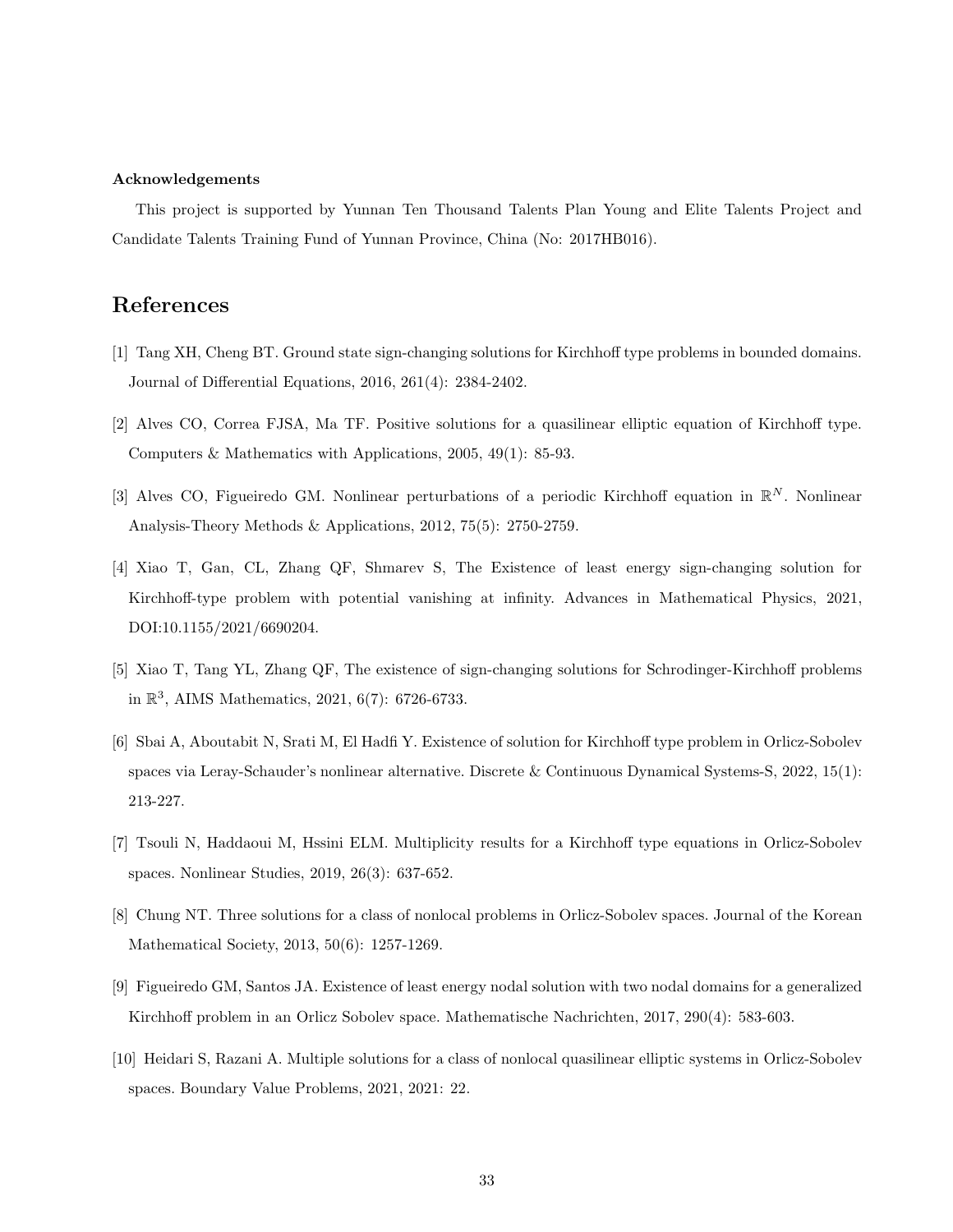- <span id="page-33-1"></span><span id="page-33-0"></span>[11] Heidarkhani S, Caristi G, Ferrara M. Perturbed Kirchhoff-type Neumann problems in Orlicz-Sobolev spaces. Computers & Mathematics with Applications, 2016, 71(10): 2008-2019.
- <span id="page-33-2"></span>[12] Chung NT. Multiple solutions for a nonlocal problem in Orlicz-Sobolev spaces. Ricerche Di Matematica, 2014, 63(1): 169-182.
- <span id="page-33-3"></span>[13] Adriouch K, El Hamidi A. The Nehari manifold for systems of nonlinear elliptic equations. Nonlinear Analysis-Theory Methods & Applications, 2006, 64(10): 2149-2167.
- <span id="page-33-4"></span>[14] Alves CO, Figueiredo GM, Santos JA. Strauss and Lions type results for a class of Orlicz-Sobolev spaces and applications. Topological Methods in Nonlinear Analysis, 2014, 44(2): 435-456.
- <span id="page-33-5"></span>[15] Kim JM, Kim YH, Lee J. Radially symmetric solutions for quasilinear elliptic equations involving nonhomogeneous operators in an Orlicz-Sobolev space setting. Acta Mathematica Scientia, 2020, 40(6): 1679-1699.
- <span id="page-33-6"></span>[16] Lee JI, Kim YH. Multiplicity of radially symmetric small energy solutions for quasilinear elliptic equations involving nonhomogeneous operators. Mathematics, 2020, 8(1): 128.
- <span id="page-33-7"></span>[17] Santos CA, Santos L, Carvalho MLM. Equivalent conditions for existence of three solutions for a problem with discontinuous and strongly-singular terms. [arXiv:1901.00165,](http://arxiv.org/abs/1901.00165) 2019.
- <span id="page-33-8"></span>[18] Avci M, Chung NT. On a nonlocal problem with indefinite weights in Orlicz-Sobolev space. Communications of the Korean Mathematical Society, 2020, 35(2): 517-532.
- <span id="page-33-9"></span>[19] Carvalho MLM, Goncalves JVA, da Silva ED. On quasilinear elliptic problems without the Ambrosetti-Rabinowitz condition. Journal of Mathematical Analysis and Applications, 2015, 426(1): 466-483.
- <span id="page-33-10"></span>[20] Tang XH, Lin XY, Yu JS. Nontrivial solutions for Schrodinger equation with local super-quadratic conditions. Journal of Dynamics and Differential Equations, 2019, 31(1): 369-383.
- <span id="page-33-11"></span>[21] Wang LB, Zhang XY, Fang H. Existence and multiplicity of solutions for a class of quasilinear elliptic systems in Orlicz-Sobolev spaces. Journal of Nonlinear Sciences and Applications, 2017, 10(7): 3792-3814.
- [22] Wang LB, Zhang XY, Fang H. Existence of ground state solutions for a class of quasilinear elliptic systems in Orlicz-Sobolev spaces. Boundary Value Problems, 2017, 2017: 106.
- <span id="page-33-12"></span>[23] Wang LB, Zhang XY, Fang H. Multiplicity of solutions for a class of quasilinear elliptic systems in Orlicz-Sobolev spaces. Taiwanese Journal of Mathematics, 2017, 21(4): 881-912.
- [24] Wang LB, Zhang XY, Fang H. Existence and multiplicity of solutions for a class of  $(\phi_1, \phi_2)$ -Laplacian elliptic system in  $\mathbb{R}^N$  via genus theory. Computers and Mathematics with Applications, 2016, 72(1): 110-130.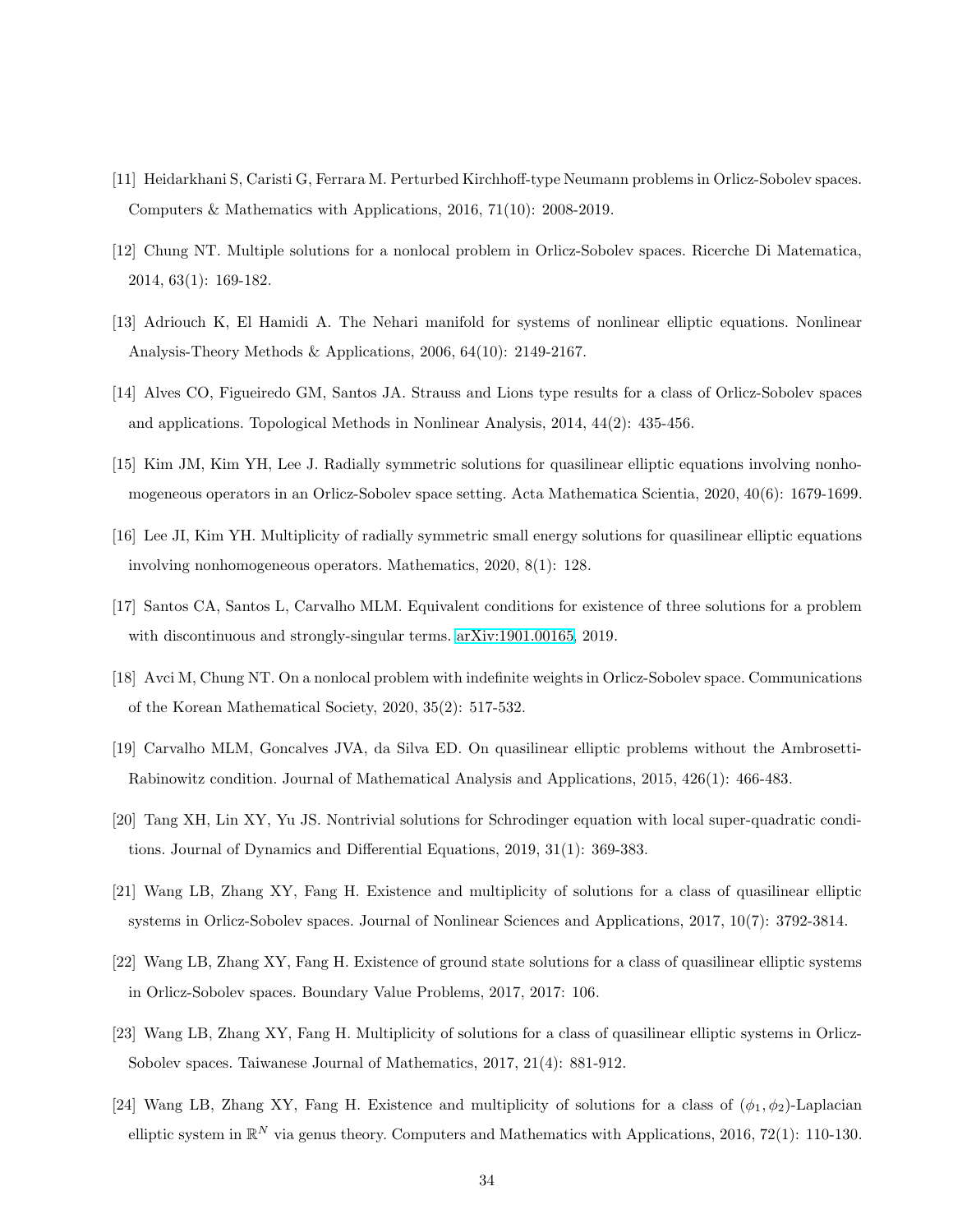- <span id="page-34-2"></span><span id="page-34-1"></span>[25] Zhang X, Liu C. Existence of solutions for a quasilinear elliptic system with local nonlinearity on  $\mathbb{R}^N$ . Mathematical Methods in the Applied Sciences, 2021, 44(17): 13186-13212.
- [26] Zhang X, Liu C. Corrigendum to "Existence of solutions for a quasilinear elliptic system with local nonlinearity on RN"[MATH. METH. APPL. SCI., 2021, 44: 13186-13212]. Mathematical Methods in the Applied Sciences, 10.1002/mma.8370, published online.
- <span id="page-34-4"></span><span id="page-34-3"></span>[27] Adams RA, Fournier JJF. Sobolev spaces. Second edition, Pure and Applied Mathematics (Amsterdam), Elsevier/Academic Press, Amsterdam, 2003.
- [28] Rabinowitz PH. Minimax methods in critical point theory with applications to differential equations. CBMS Regional Conference Series in Mathematics, Published for the Conference Board of the Mathematical Sciences, Washington, DC; by the American Mathematical Society, Providence, RI, 1986.
- <span id="page-34-8"></span>[29] Bartsch T, Wang ZQ, Willem M. The Dirichlet problem for superlinear elliptic equations. In: Chipot, M., Quittner, P. (eds.) Handbook of Differential Equations: Stationary Partial Differential Equations, vol. 2, pp. 1-5. Elsevier, Amsterdam, 2005. (Chapter 1)
- <span id="page-34-5"></span>[30] Rao MM, Ren ZD. Applications of Orlicz spaces. Monographs and Textbooks in Pure and Applied Mathematics, Marcel Dekker, Inc., New York, 2002.
- [31] Fukagai N, Ito M, Narukawa K. Positive solutions of quasilinear elliptic equations with critical Orlicz-Sobolev nonlinearity on  $\mathbb{R}^N$ . Funkcialaj Ekvacioj-Serio Internacia, 2006, 49(2): 235-267.
- <span id="page-34-0"></span>[32] Krasnosel'ski˘ı MA. Convex functions and Orlicz spaces. US Atomic Energy Commission, 1961.
- <span id="page-34-6"></span>[33] Liu SB. On quasilinear elliptic problems with finite or infinite potential wells. Open Mathematics, 2021, 19(1): 971-989.
- [34] Bartolo P, Benci V, Fortunato D. Abstract critical point theorems and applications to some nonlinear problems with "strong" resonance at infinity. Nonlinear Analysis-Theory Methods & Applications, 1983, 7(9): 981-1012.
- <span id="page-34-7"></span>[35] Garcia-Huidobro M, Le VK, Manasevich R, Schmitt K. On principal eigenvalues for quasilinear elliptic differential operators: an Orlicz-Sobolev space setting. Nodea-Nonlinear Differential Equations and Applications, 1999, 6(2): 207-225.
- [36] Zhao JF. Structure theory of Banach spaces. (Chinese) Wuhan University Press, Wuhan, 1991.